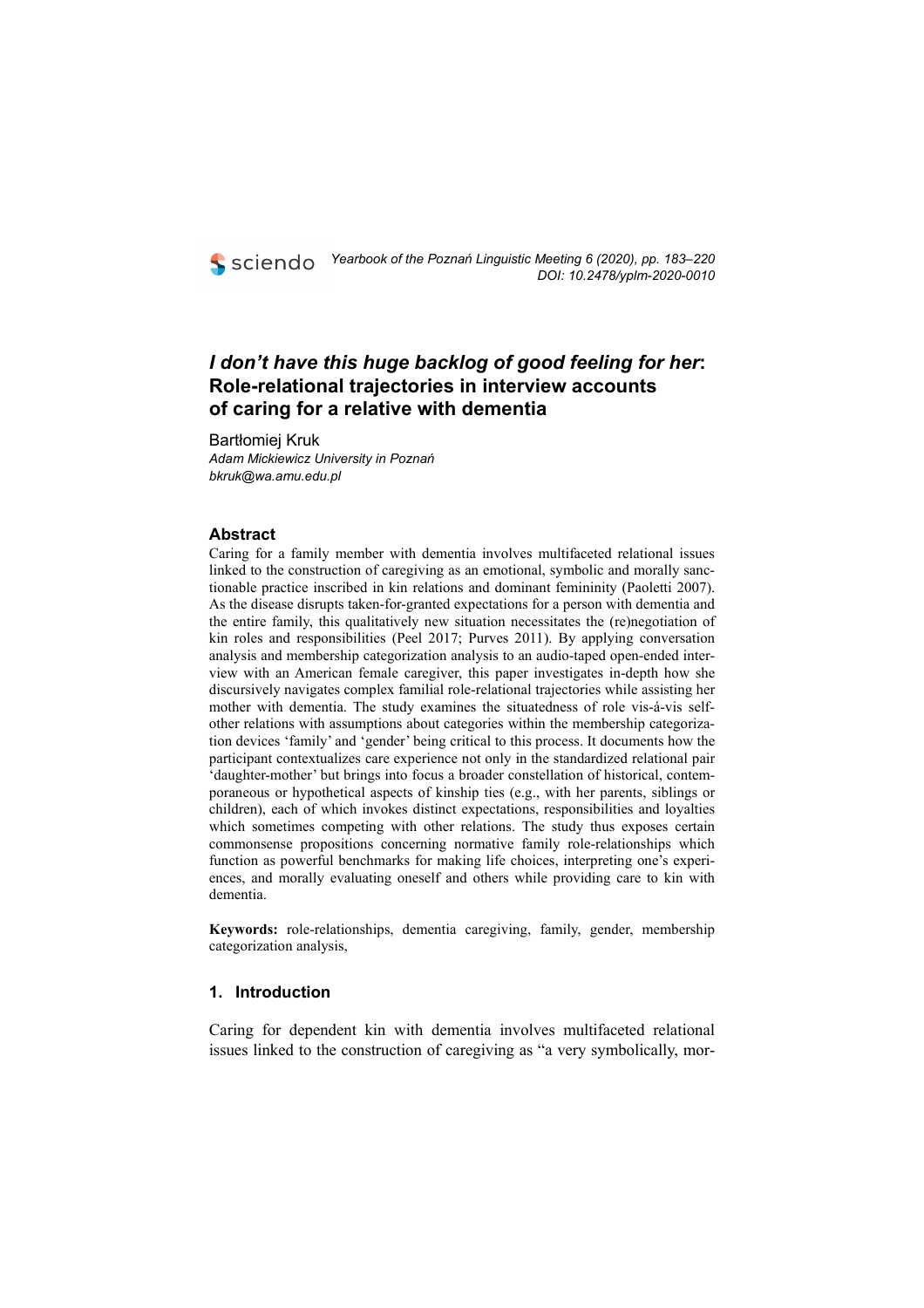ally, emotionally loaded task" (Paoletti 2007: 2). In broad social context, family is considered "the culturally privileged site of intimate caring" (Kitzinger 2005: 490). In her seminal lecture, Elaine Brody (1985) observes that "*long-term parent care* has become a normative experience – expectable, though usually unexpected" (Brody 1985: 21). Over thirty years later, what still resonates today is the clash between the expectable and the unexpectable. That is, in many families, spouses or adult children are thought to assume the caring responsibility at some point in their lives. But when this (usually progressive) role-transition occurs, they may not feel prepared for it. However, in a familial milieu, an eldercare obligation is unequally distributed along gender lines. Numerically, about two-thirds of dementia caregivers are women (Alzheimer's Association 2019: 31). Also, in popular perception, caring has become for women "the defining characteristic of their selfidentity and their life's work" (Graham 1983: 18). Nevertheless, "[t]he culture of caring, disguised as *natural* virtue and duty, is a form of oppression for women because it is non-optional, unrecognized, unrewarded labor that limits women's choices and opportunities and restricts self-exploration and self-determination" (Scheyett 1990: 34). Not assuming this obligation can incur social cost (Mullany 2007) and question one's morality.

The experience of dementia can be conceptualized as a 'critical situation' (Giddens 1991) which brings chaos to the life of a person with the disease and his/her relatives by breaching their sense of self, stability and biographical continuity. As Karner and Bobbitt-Zeher (2005: 553) explicate, the familial basis of caring means that the activity takes place in the context of predementia kinship relations and attendant expectations that are disrupted by the disease and jeopardize the caregiver's relational self. As cognitive decline gradually erodes the known image of the person with the disease, family caregivers experience confusion regarding whether their loves ones still exist, which causes emotional distress and turmoil (Dupuis et al. 2004: 22). This phenomenon has been theorized as *ambiguous loss* (Boss 2010, see 1999; Dupuis 2002) and refers to a relational disorder where a person is physically present but is perceived by others as psychologically absent.<sup>1</sup> This gives rise to 'boundary ambiguity', that is, "a state in which family members are uncertain about who is in or out of the family and who is performing what roles and tasks within the family system" (Boss and Greenberg 1984:

<sup>1</sup> The other type of ambiguous loss refers to a situation where a person is physically absent but perceived as psychologically present as in the case of lost, kidnapped or disappeared individuals (Boss 2010).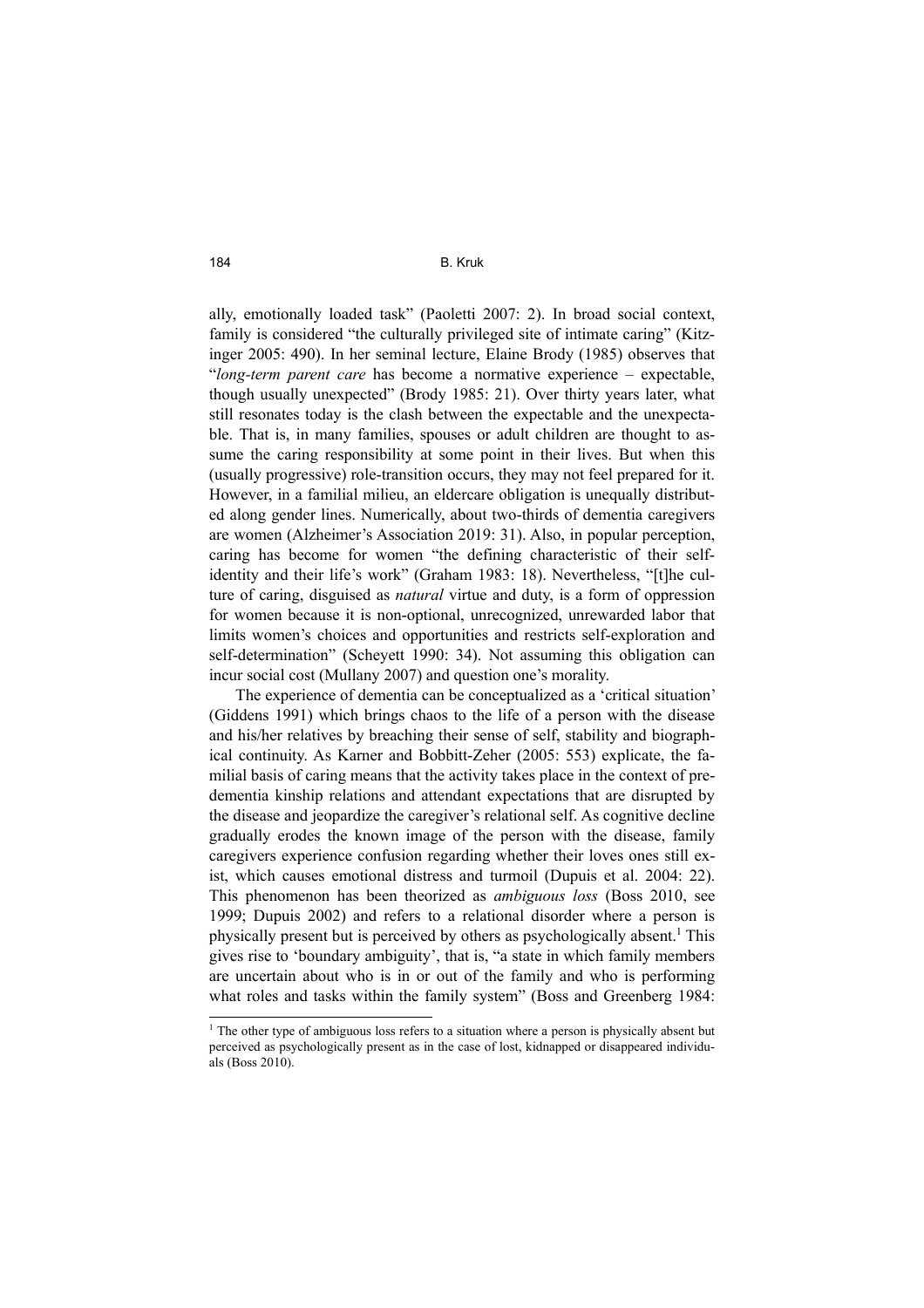536). While it cannot be denied that families feel loss, increasingly normalized discourse of loss can have a marginalizing and stigmatizing effect on people with the disease (cf. Riggs and Peel 2016: 135).<sup>23</sup> Nevertheless, what such accounts highlight are disrupted cultural expectations about what family members should be like and what forms of personhood are valued (cf. Riggs and Peel 2016: 137).<sup>4</sup>

The disruption caused by dementia necessitates attempts at (re)negotiating roles and responsibilities (Karner and Bobbitt-Zeher 2005; Peel 2017; Purves 2011), often in the entire family unit, in order to live a more fulfilling life. The complexity of this relational terrain is poignantly described by Cary Smith Henderson, a man with early onset dementia:

> One of the things about this is—it's in the family and the family has not only me and my wife, but we have our children and the children have their spouses. In other words, this whole thing about Alzheimer's is not just about two people; it's a whole mess of people. (Henderson and Andrews 1998: 65)

Henderson eloquently reminds us that the condition affects the whole family and destabilizes, what Brody (1985: 22) terms, 'family homeostasis'. This also includes people with the disease for whom relinquishing old roles and adjusting to new ones can be equally challenging and often triggers resistance when maintaining pre-dementia identities and independence. They can also experience 'grateful guilt' (Ward-Griffin et al*.* 2006), that is, a combination of gratitude to relatives for looking after them and a feeling of being a burden to them. A diagnosis of dementia often results in interpersonal conflicts and trials within kin relationships (Davis and Nolan 2008: 439). While support from spouses or other relatives can relieve a sense of burden (e.g. Zarit et al. 1980), homecare can also add to intra-family tension resulting from other kin's conflicting perceptions and expectations concerning care and its outcomes (Gwyther 1998: 19S; also Dupuis et al. 2004: 24). Caregiv-

<sup>&</sup>lt;sup>2</sup> There has been a mounting body of research documenting identity and personhood maintenance (e.g., Kitwood 1997; Sabat and Harré 1992; Shenk 2005) or retained linguistic competencies (e.g., Davis and Guendouzi 2013) of people with dementia while stressing the importance of their social milieu in these aspects.

<sup>&</sup>lt;sup>3</sup> I owe this reference to an anonymous reviewer.

<sup>4</sup> Riggs and Peel (2016) make this observation in discussing a sense of 'loss' in parental experiences of caring for transgender children, yet I believe this quote resonates well with caring for close relatives with dementia.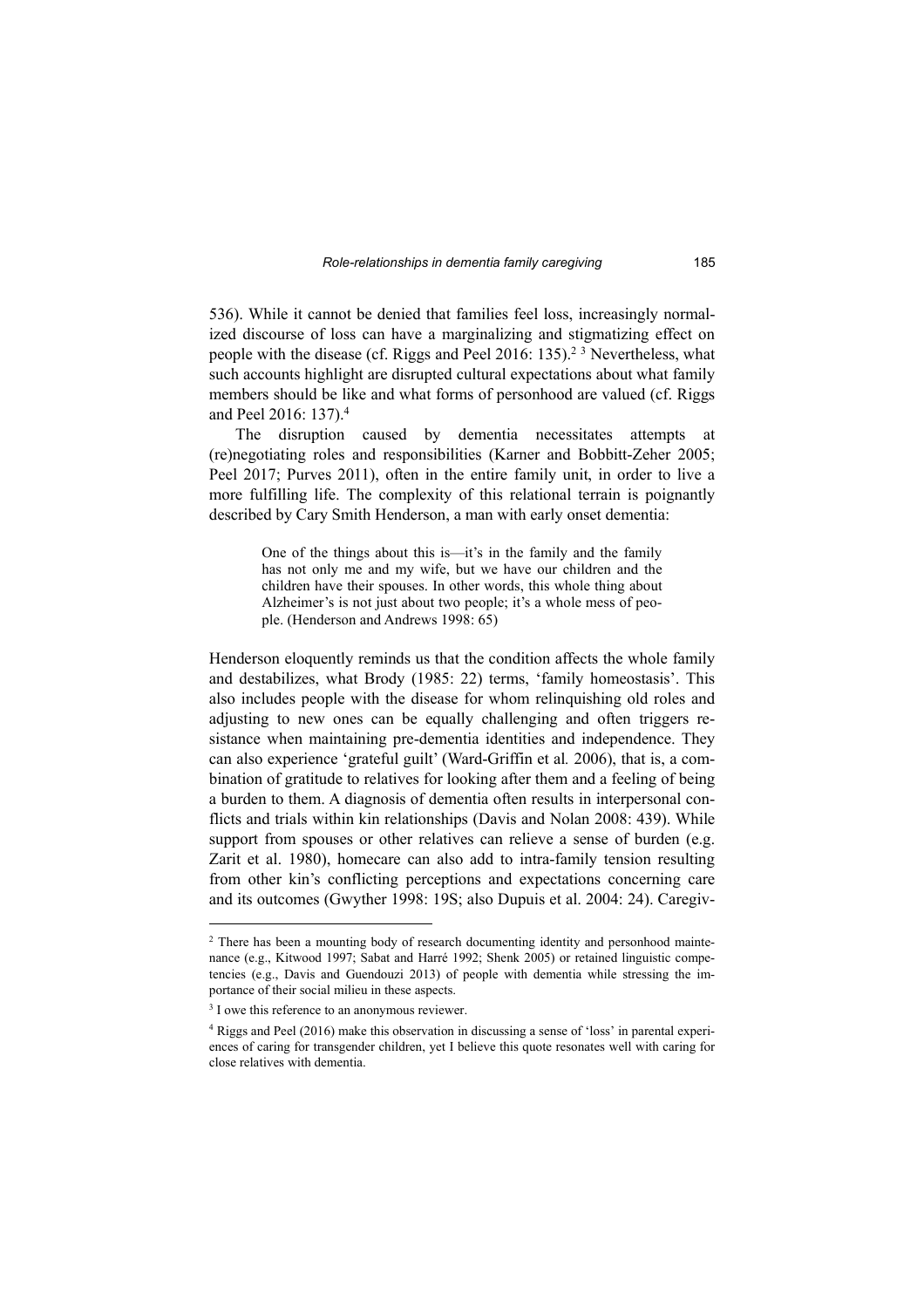#### 186 B. Kruk

ers experience interrole conflicts arising from balancing the demands of the caregiving role and their other social roles (Stephens et al. 2001: P: 24). For example, the term 'women in the middle' (Brody 1981) refers to middle-aged female caregivers who find themselves in the middle of their competing roledemands as workers, family caregivers, wives, mothers, grandmothers and homemakers.

Given the inseparability of care provision from "people's experiences of each other in the past, present, or even the anticipated future" (Ward-Griffin et al. 2007: 13), and the widely-acknowledged importance of cultural expectations in making sense of one's disrupted kinship ties (e.g., Karner and Bobbitt-Zeher 2005; Riggs and Peel 2016), it is crucial to understand the discursive construction and negotiation of complex multiple rolesrelationships within a disease-affected family unit while tracking the emergence of commonsense knowledge about the construct of 'family'. In this paper, knowledge of kinship roles is subject to a qualitative discourse analysis informed by the methods and insights of membership categorization analysis (MCA) and conversation analysis (CA). This methodological framework applied to the ethnomethodologically respecified concept of 'role' is able to uncover the emergent interactional relevance and situated meanings of established kinship role-categories in dementia. This paper reports on a case study based on an interview with a caregiving daughter. It scrutinizes narratives recounted by her in interaction with the researcher in order to unpack the dynamics of role-relational work and mundane reasoning in her conscious reflections on providing care to the mother with dementia. The following research questions will be explored:

- 1. How are the membership categorization devices 'family' and 'gender' invoked in the interview?
- 2. What family role-relationships are made relevant in the interviewee's accounts of dementia family caregiving? How is this accomplished?
- 3. What category-bound activities and predicates are used to describe roles and relationships in the family, and how?
- 4. Are these role-relationships morally assessed, and if so then, how?

The analysis that follows is not meant to be taken as a case study of idiosyncratic features. Rather, a broader kinship constellation is a concern which prominently features in my other interviews, although an unambiguously troubled pre-dementia relationship with the mother, which is the case of the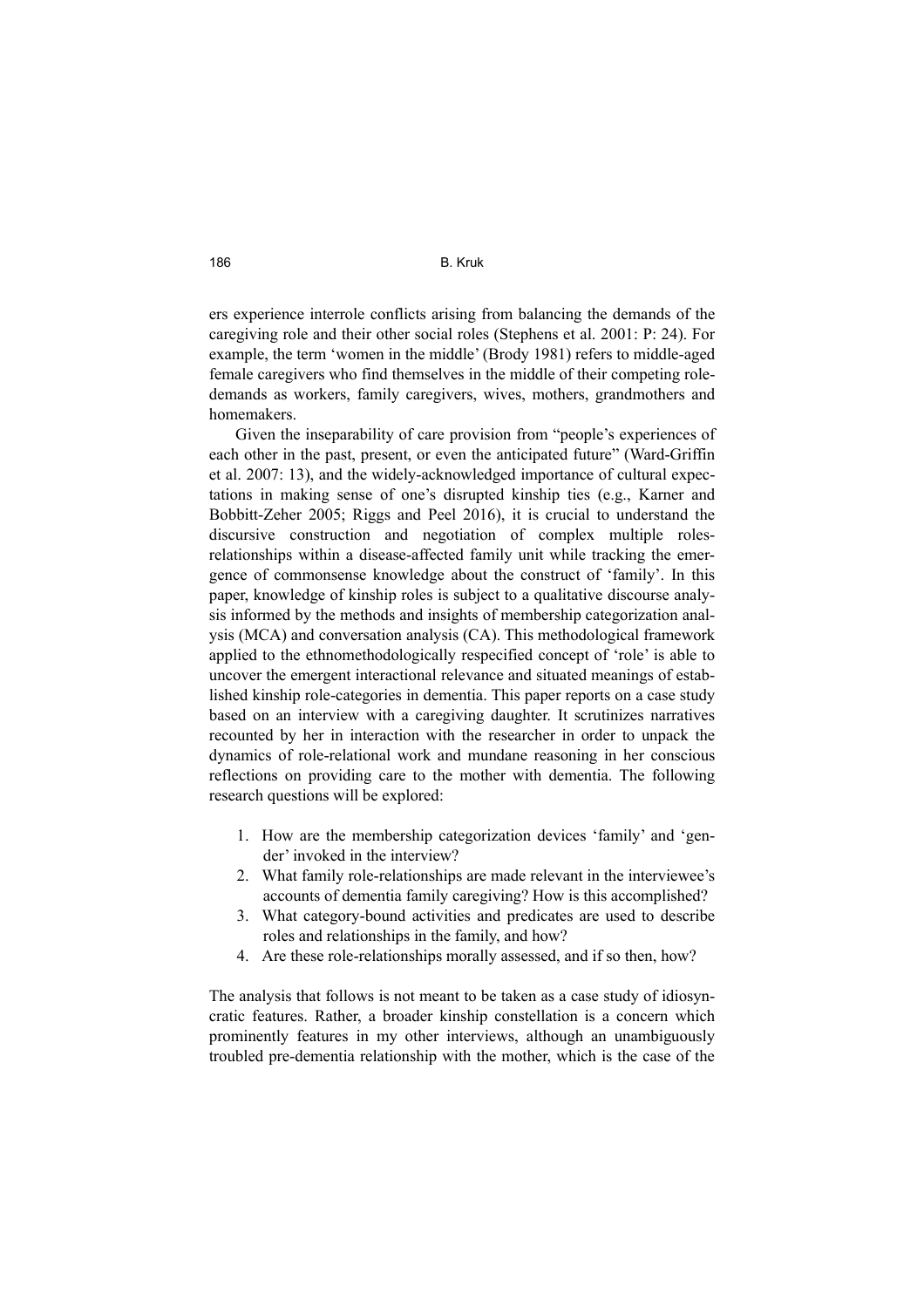interview analyzed here, is unprecedented in the data corpus. The current analysis thus builds on and points to general reasoning practices and devices at work in the sequential management of dementia-affected relational trajectories in the interview interaction.

Drawing on a single interview is particularly relevant for the current study. It has been assumed that the benefit of a qualitative scrutiny of a single case lies in providing a thick description of the situatedness of what is constructed, that is, in working out in detail "the logic of the relationship between the individual and the situation" (Kvale 1996: 103). A focus on a single participant's lived experience yields insights into relational dynamics in the family as an independent unit. Recognition of their complexities, intricacies and contradictions invites the consideration of how a family caregiver negotiates and makes sense of the changing circumstances, which could be obscured if the study discussed findings across multiple participants. This also helps to illuminate a more active notion of role-relationships and to examine how different meanings of the same relationship categories are mobilized and embedded in the flow of narration. Moreover, a sensitivity to the fine details of talk offered by a 'single case analysis' (Hutchby and Wooffitt 1998) makes it possible to reveal "the often subtle and complex inferential work that can be accomplished by single utterances or parts of utterances" (1998: 121). Finally, as Schegloff (1988) remarks, as single interactional events are "the locus of social order", a single occurrence "brings with it 'internal' evidentiary resources that warrant its being taken seriously indeed" (1988: 442). It can thus be a starting point for future research, in particular for less examined topics to unravel how a phenomenon under investigation operates in interaction. The current study thus seeks to illuminate intersecting past, present or future aspects of the caregiver's multiple kin rolerelationships and the attendant moral issues which need to be managed as an integral part of assisting a dementia relative. While specific findings can be unique to one caregiver, the role-relational perspective and the applied tools of CA and MCA raise possible new interpretations which warrant further scrutiny.

#### **2. Roles, role-relationships and family**

In sociology, 'role' has been conventionally theorized as "a structurally generated social script" (Housley and Fitzgerald 2002: 77), comprising "fixed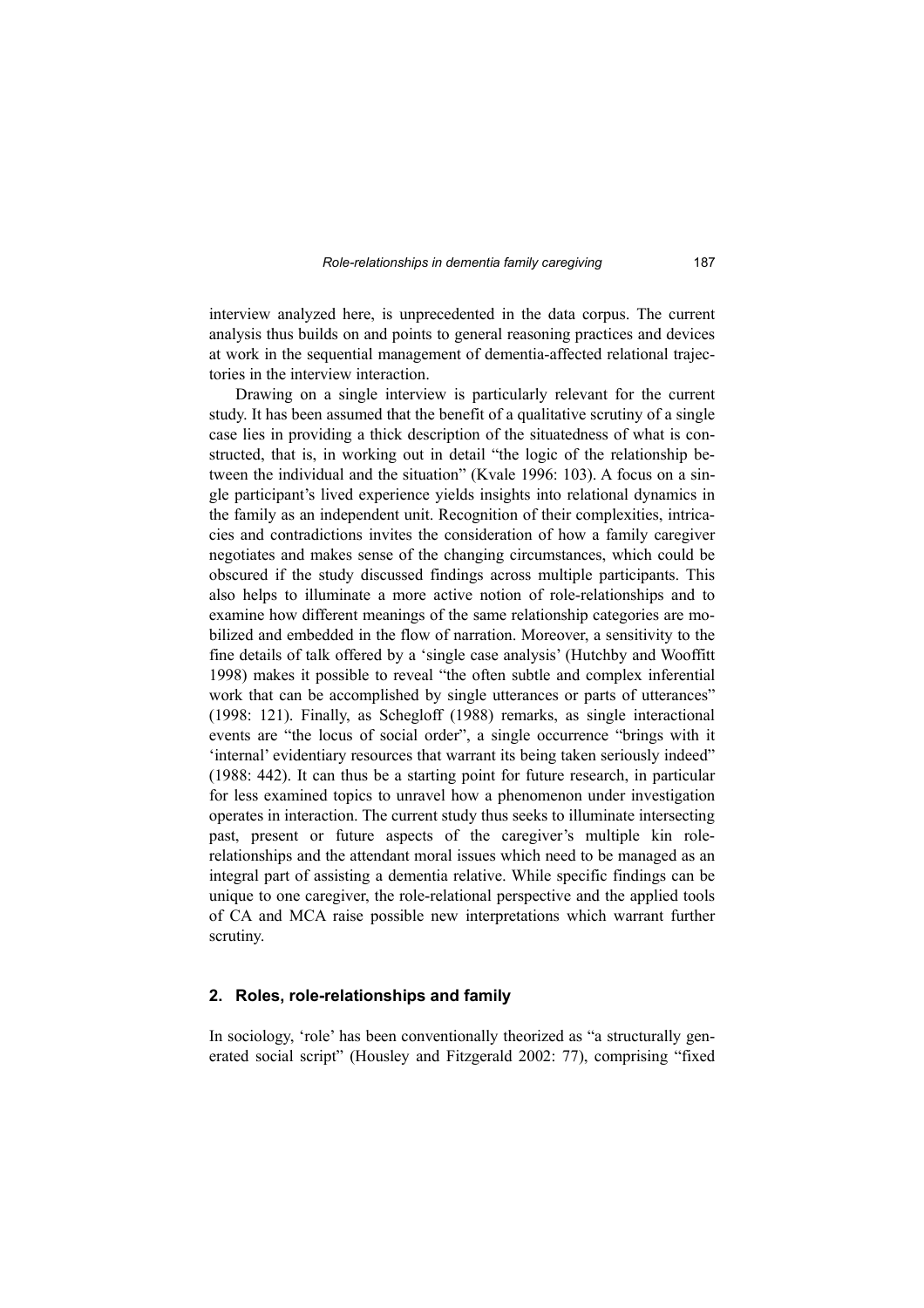sets of expectations and responsibilities associated with particular social positions [statuses], for example, occupation, class, gender or family" (Hall et al. 1999: 293; see Linton 1936; Merton 1957). By conforming to their respective role-expectations, which encapsulate social norms, individuals have been thought to become linked to social structure, thereby guaranteeing its stability and effectiveness. This understanding of the role concept has been widely criticized for determinism, reification of certain conservative ideologies (Connell 1978), inattention to human agency, including subjective experiences of being in the role, resistance to and adaptive strategies in role performance (Jackson 1998), as well as omission of the interactional and dialogic nature of role negotiation (Hall et al. 1999: 293; also Goffman 1959; Hilbert 1981; Turner 2009 [1962]).

The current study is informed by the ethnomethodological respecification of role as an 'interactional device' (Halkowski 1990) which people use to make sense of and accomplish actions in interaction. This involves abandoning theorizing about roles in favour of treating them as "a topic of study. Doing so will help illuminate how interactants organize the social world by their use of these concepts and actions" (Halkowski 1990: 565). As Hilbert (1981) explicates:

> Our recommendation is to view 'role' as an organising concept used on occasion by actors in social settings, and to view its utility for actors in terms of what they can do with it; i.e. the work they require it to do, in sustaining the perceived stability of social behaviour, whatever their immediate purposes. Viewed this way, roles are not behavioural matrices to be described and explained but are conceptual resources actors use to clear up confusion, sanction troublemakers, instruct others in the ways of the world, and so forth. (Hilbert 1981: 216f)

In line with Garfinkel's (1967) documentary method of interpretation, which forwards that culture and its contexed particulars are reflexively manifested and reinforced, role can be construed as "a method for accounting for underlying patterns, pointing to regularities and interactionally establishing, negotiating and achieving a locally produced sense of social order" (Housley 1999: 1.4). Since roles understood as *members*' phenomena are used and designed in action-oriented environments in the course of social encounters, they cannot be *logically* prescribed or predicted beforehand. The question of who projects on themselves what role, with whom, when and why can be answered only upon empirical investigation (Hilbert 1981: 221). There is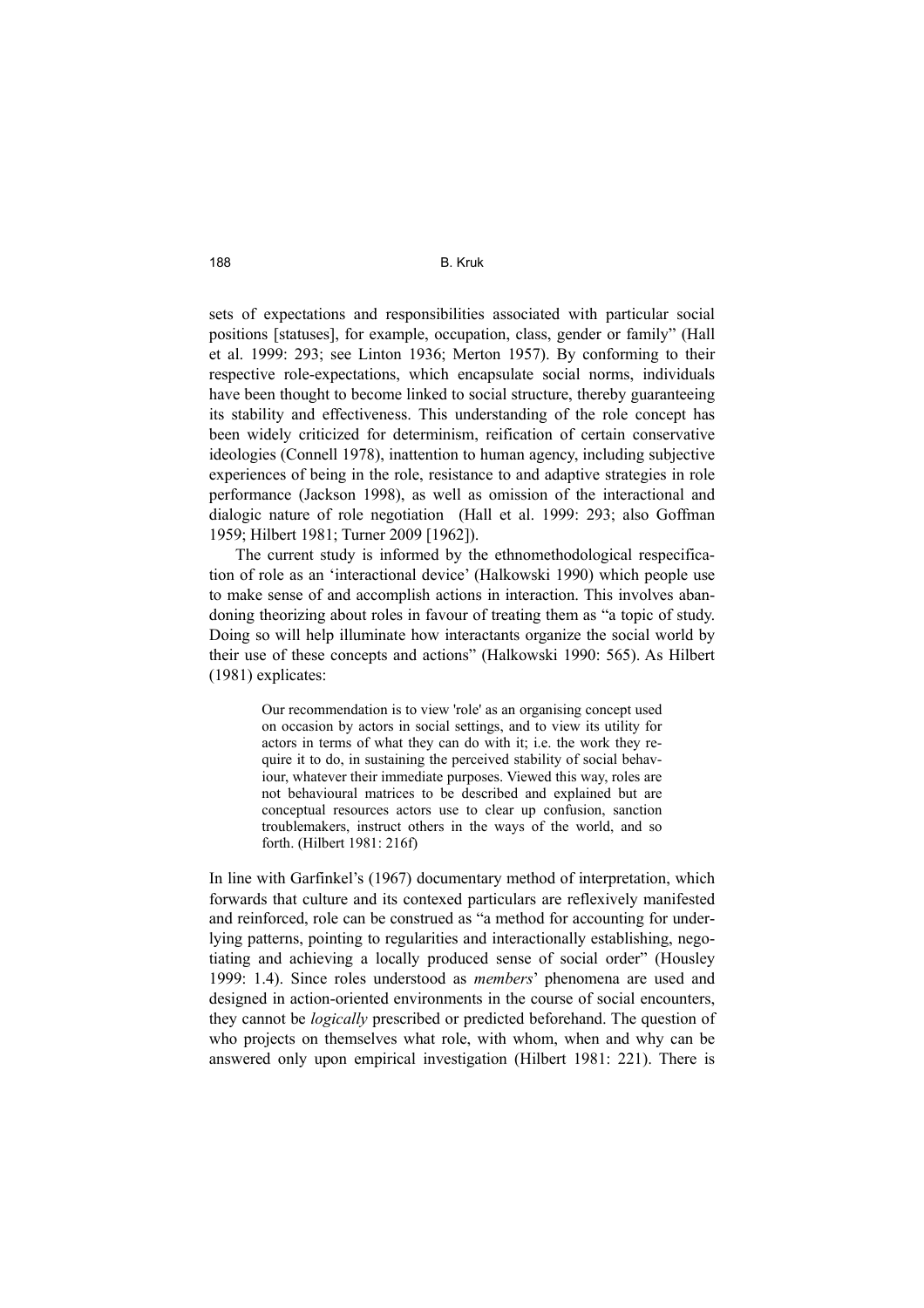neither realist nor essentialist connection between people, roles they perform and what these roles involve.

The situated character of role as a discursive accomplishment can be operationalized with the methods of CA (Pomerantz and Rintel 2004) and MCA (e.g. Halkowski 1990, Housley 1999, Weitzman 2008). Roles can be unpicked as occasioned forms of membership categories, such that people perform roles if they regard themselves as incumbents of particular membership categories with their *in situ* associated or implied predicates. The interpretative rigour of CA and MCA grounded in micro-level observations of language use makes transparent the emergent and collaboratively negotiable nature of roles. For example, Pomerantz and Rintel (2004: 23) demonstrate how casting oneself and/or the other in a particular role is not stable over the course of the encounter, but is sequentially contingent on ratification or contestation by a co-interactant.

In as much as roles are intersubjective achievements and become socially meaningful in the context of other available roles and social actors (cf. Bucholtz and Hall (2005: 598) on the principle of relationality), Pomerantz and Mandelbaum (2005: 150) aptly observe that sometimes a clear-cut distinction between categories associated with roles and those associated with relationships cannot be easily made, in that complementary pairs of categories (e.g. mother-daughter, wife-husband, friend-friend or doctor-patient) can reference roles, a relationship or both; they see "the categories as intertwined" (2005: 150). It is hence possible to talk about role categories, relationship categories or role-relationship categories. By bringing out role-relationship categories, people tap into known-in-common inferences about rights, responsibilities, motives and competences considered locally (in)appropriate for members of a specific relationship category (e.g. mothers or children) (Pomerantz and Mandelbaum 2005: 150).

This discursive take on role-relationships forwards that "family is not so much a concrete set of social ties and bonds as a way of attaching meaning to interpersonal relations. Like other objects, family is a project that is realized through discourse" (Gubrium and Holstein 1993: 655). Holstein and Gubrium (1999: 4) forward that, in as much as family relationships are "constantly under construction", they are not objectively meaningful but derive their context-bound characteristics in the course of interpretative practice. This constructionist stance advocates an empirical focus on social practices through which people in everyday life "produce and organize 'family' as a meaningful designation for social relations" (1999: 4).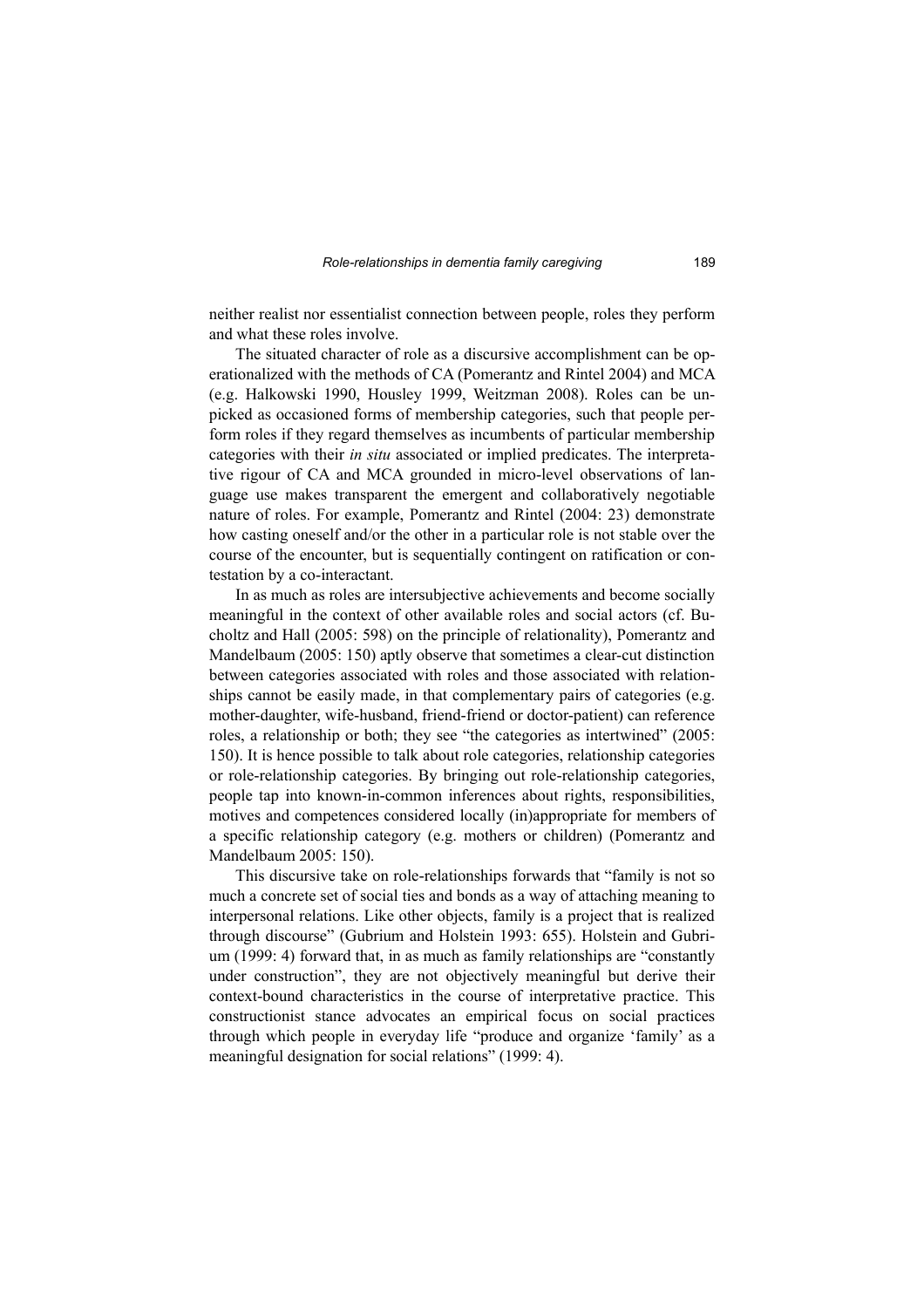The context of dementia family caregiving routinely involves a rolerelational dimension which, as Sarangi (2012) explains, brings to the fore "a dynamic notion of role vis-á-vis self-other relations" (2012: 295). This perspective recognizes that a diagnosis of dementia precipitates new family dynamics where a family member takes on other-oriented caregiving responsibilities: "what people think they ought to do depends largely on how they see their roles, and (most importantly) the conflicts between the roles" (Emmett 1966: 15, as cited in Sarangi 2012: 299). This qualitatively new situation reconfigures the hitherto taken-for-granted kin role-relationship between members of the caregiving dyad (i.e. caregiver and care-recipient). For a caregiver, part and parcel of experiencing a relative's dementia is also the (re)negotiation of a broader constellation of family ties, e.g. with one's siblings, spouse and children, each of which invoke distinct, sometimes conflicting or ambiguous, expectations, loyalties and responsibilities which affect the caregiver's courses of action, sense of relational self and biographical continuity. The work to be reported here relies on CA's sequential sensitivity and MCA's focus on non-recognitional person references (e.g., mother or daughter) and the attached inferences to explore the situated character of role, and considers the various methods through which 'family' is ongoingly constructed and locally managed in the context of recorded interviews. In particular, it seeks to lay bear the cultural and moral practices which underpin intricate role-relational trajectories in dementia.

#### **3. Methods and methodology**

CA and MCA are two ethnomethodological approaches to the study of interactional and textual practices (Stokoe 2012b: 277). By adopting participants' perspective, CA- and MCA-informed studies have demonstrated that the gendering of caring responsibility and its boundedness to the category of family is not only a social construct but a practical concern in social interaction (e.g. Kitzinger 2005; Paoletti 2001, 2002; Stokoe 2003). CA is a finegrained empirical approach to how social interaction works. It systematically examines "how participants understand and respond to one another in their turns at talk, with a central focus being on how sequences of actions are generated" (Hutchby and Wooffitt 1998: 14). CA's focus does not go beyond the narrow confines of interaction, and falls on "robust structural patterns in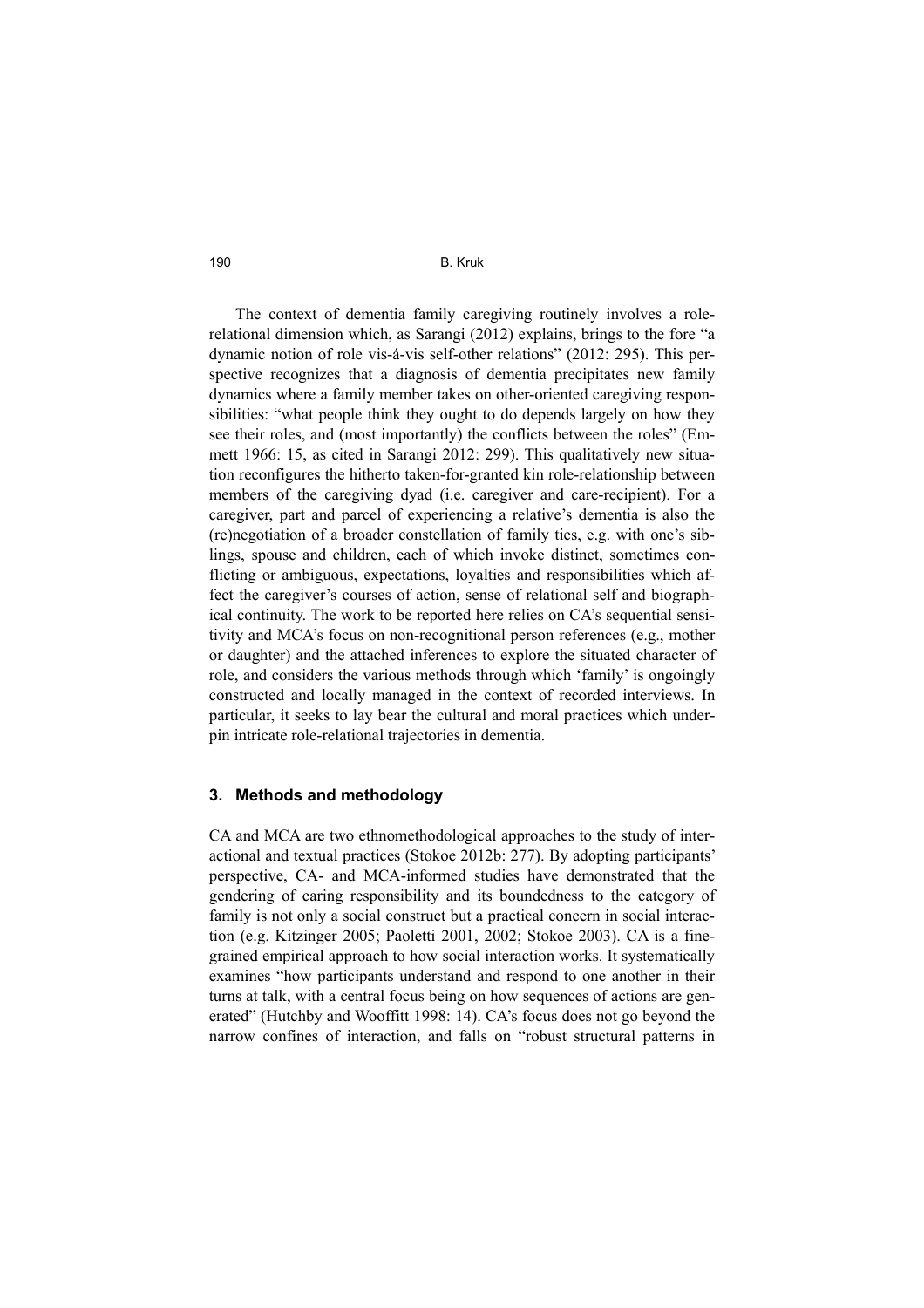turn-taking, repair, sequence organization and action formation" (Stokoe 2012b: 278).

MCA examines how social actors go about categorizing themselves and others, and negotiate social identities, realities, relationships and moral activities (Jayyusi 1984). Its focus on the situated and reflexive use of categories "provides detailed accounts of members' methodical practices in describing the world, and displaying their understanding of the world and of the commonsense routine workings of society" (Fitzgerald et. al 2009: 47), that is 'culture-in-action' (Hester and Eglin 1997). According to Stokoe (2012b), "the appeal (and danger) of MCA is to try to *unpack* what is apparently unsaid by members and produce an analysis of their subtle categorization work" (2012b: 282). In such cases, the MCA analyst thus "necessarily draws on extracontextual interpretative resources to explicate the sense making orientations of the participants" (Evaldsson 2007: 383; see Stokoe and Smithson 2001). MCA is based on the notion that categories form collections, membership categorization devices (MCD), such that, according to certain rules of application, the category 'mother' and 'baby' can belong to the MCD 'family' (Sacks 1992 vol. 1). Additionally, categories are 'inference-rich' in that they store a great deal of culturally rich commonsense knowledge (Sacks 1992 vol.1: 40-41). Their meaning is not however established pre-discursively. Each category locally connects in social interaction to activities (category-bound activities) and characteristics or traits (natural predicates) which are conventionally performed or possessed by incumbents of this category. Importantly, the stocks of commonsense knowledge imbricated in membership categories function as a moral and normative frame of reference for interpreting people's behaviour (Housley and Fitzgerald 2002; Jayyusi 1984). Thus, if members fail to engage in activities normatively associated with their categories, this disjunction can trigger reprehension about the 'absent' activities (Stokoe 2012b: 281). Important for the current paper is the concept of standardized relational pair (SRP) which denotes pairs of categories (e.g. parent—child or mother—daughter) whose incumbents carry duties and moral obligations towards each other (Stokoe 2012b: 281; also Silverman 1987).<sup>5</sup> Within this framework, we will observe how various SRPs are deployed to describe kin relations and how various duties, including caregiving, are conversationally attached to them.

<sup>&</sup>lt;sup>5</sup> In fact, Sacks (1967) observed that a SRP "constitutes a locus for a set of rights and obligations concerning the activity of giving help" (1967: 203).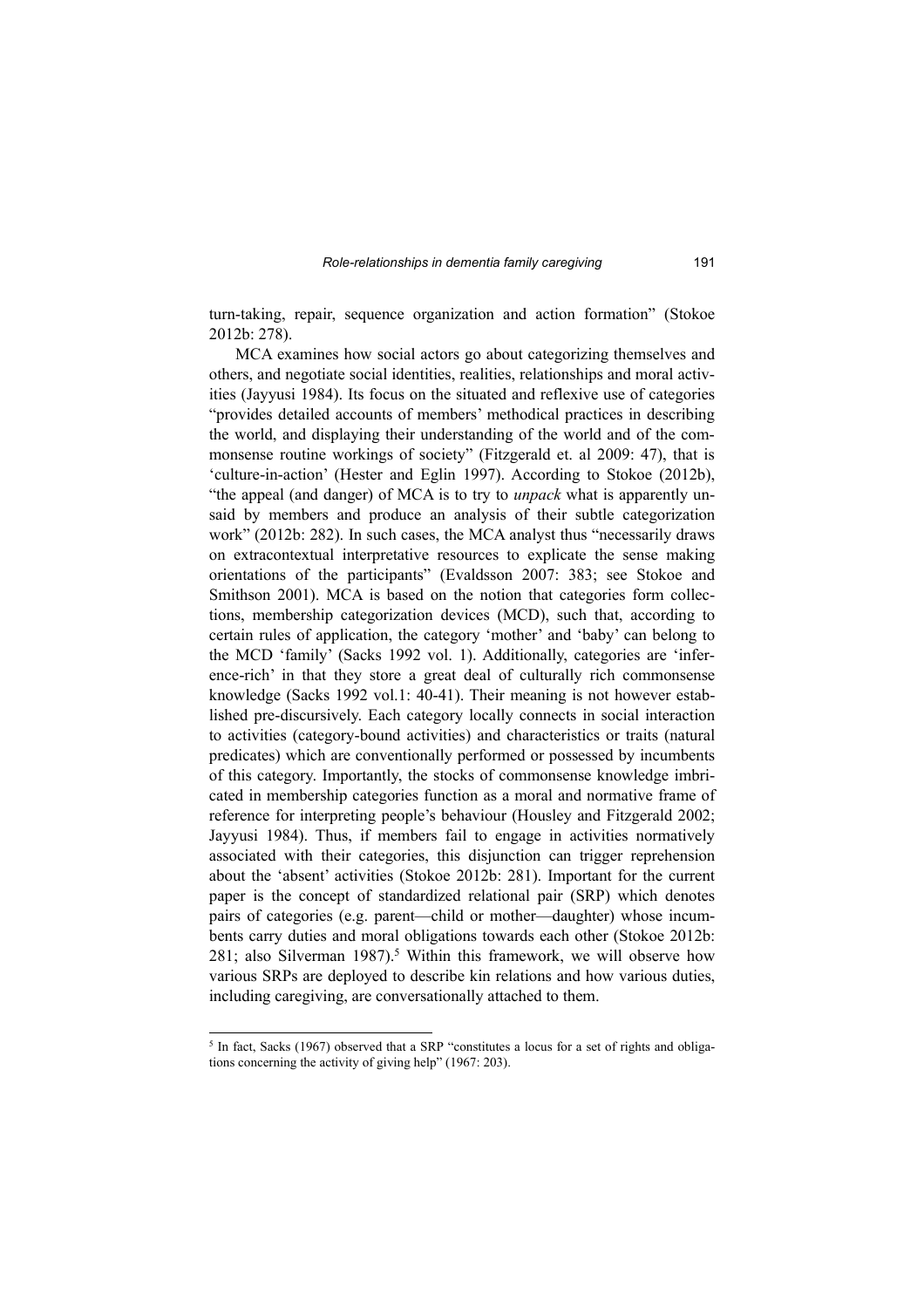With regard to the current research focus as how familial rolerelationships are occasioned, construed and navigated in a research interview, MCA proved useful in two aspects. (1) The question—answer interview format constitutes a fertile arena for constructing accounts (descriptions of people and events) which perfectly lend themselves to MCA. (2) With its focus on participants' orientation to categories and category work (Schegloff 2007a), MCA analysis of interview accounts offers insights into caregivers' situated *understanding* of what dementia caregiving involves and of the family constellation in which they operate, that is their 'reality analysis' (Hester and Francis 1997). By studying how participants describe themselves and others in the context of the disease, we can track the emergence of cultural knowledge about family. MCA helps to expose their mundane reasoning that is, taken-for-granted assumptions and normative expectations about family roles and relations. Not only do these propositions underlie how participants make sense of their phenomenological experiences of illness and caregiving, but also function as powerful benchmarks for making life choices and morally evaluating oneself and others.

#### **4. Interviews as data**

The interview as a data collection method has gained its currency across the social sciences. As Holstein and Gubrium (1997) observe, it has been considered a "'naturally occurring' occasion for articulating experience" (1997: 126) and a useful vehicle for unearthing people's interpretative practices in relation to issues which are not causally topical, yet socially relevant. Nevertheless, there has been a general consensus among discourse analysts on the limitations of interview data (Stokoe 2010; e.g., Potter and Hepburn 2005, 2012; Rapley 2001). The major critique rests on the false assumption that language is a representational tool and hence certain pre-existing information (e.g., beliefs, attitudes, knowledge, personal experiences or descriptions of social settings) can be extracted from the respondent (Baker 1997: 130f). Interview interaction is thus analytically ignored and framed as "a persistent set of problems to be controlled" (Holsten and Gubrium 1997: 113).

Informed by constructionism and the 'recent' linguistic turn, the current paper understands interviewing as a researcher-guided form of social interaction (e.g., Baker 1997; Hester and Francis 1994; Potter and Hepburn 2005, 2012), and takes the view of 'interview-data-as-topic' (Seale 1998). Follow-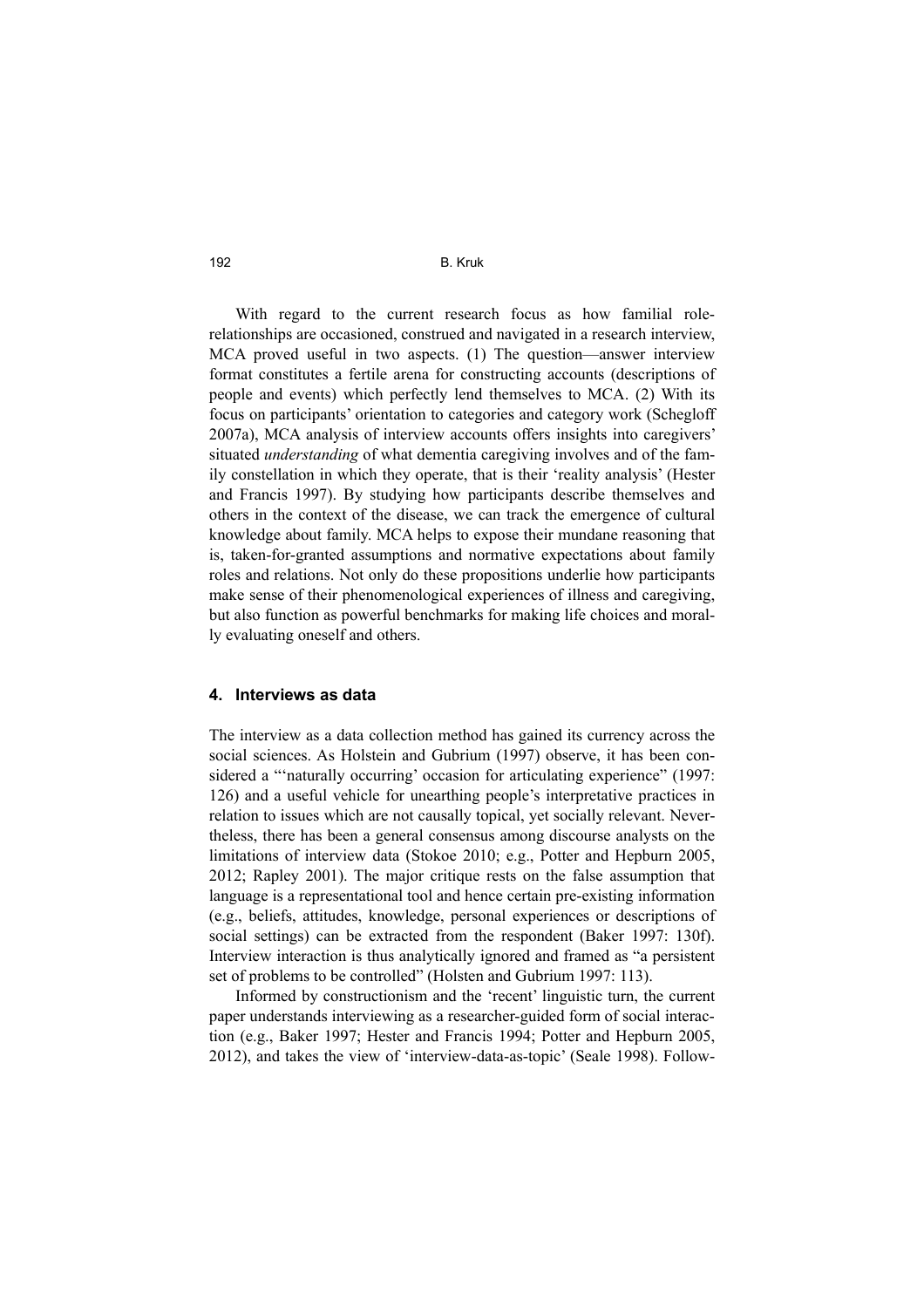ing Rapley (2001), this stance necessarily stresses "[the] local context of data production" (2001: 303), and considers "interview data collected […] as (more or less) reflecting a reality jointly constructed by the interviewee and interviewer" (2001: 304). Postulated here is that, if properties of talk-ininteraction as well as specific roles of all interactants, their relevance and procedural consequentiality, are pivotal in finely co-ordinating intersubjectivity in interaction, the very same features also merit analytic attention in uncovering the joint negotiation of meaning between an interviewer and interviewee. According to Holstein and Gubrium (1997: 114), this means that, in order to understand *what* respondents communicate, researchers need to attend to *how* these data emerge from interviewer-interviewee interaction. Their validity is determined by what is now important to respondents in the interactional here-and-now, what meanings they attribute to past or current events and how they weave together these bits and pieces to "convey situated experiential realities in terms that are locally comprehensible" (1997:117; see Buttny 2012).

A crucial resource to excavate sense-making practices in interviews is, according to Baker (1997), the apparatus of MCA. From this perspective:

> 1. "Interviewing is understood as an interactional event in which members draw on their cultural knowledge, including their knowledge about how members of categories routinely speak" (Baker 1997: 131);

> 2. "Questions are a central part of the data and cannot be viewed as neutral invitations to speak—rather they shape how and as a member of which categories the respondents should speak" (Baker 1997: 131);

> 3. "Interview responses are treated as accounts more than reports that is, they are understood as the work of accounting by a member of a category for activities attached to that category." (Baker 1997: 131).

Against the backdrop of MCA, for Baker (1997), the interview constitutes "a site for displaying cultural knowledge" (1997: 135) and "interview accounts are members' methods for putting together a world that is recognizably familiar, orderly and moral" (1997: 143). The occasioned cultural knowledge thus entails highly dominant views and expected character of social arrangements. In addition to producing a local version of a moral and normative order, respondents also attend to their own appearance as "moral per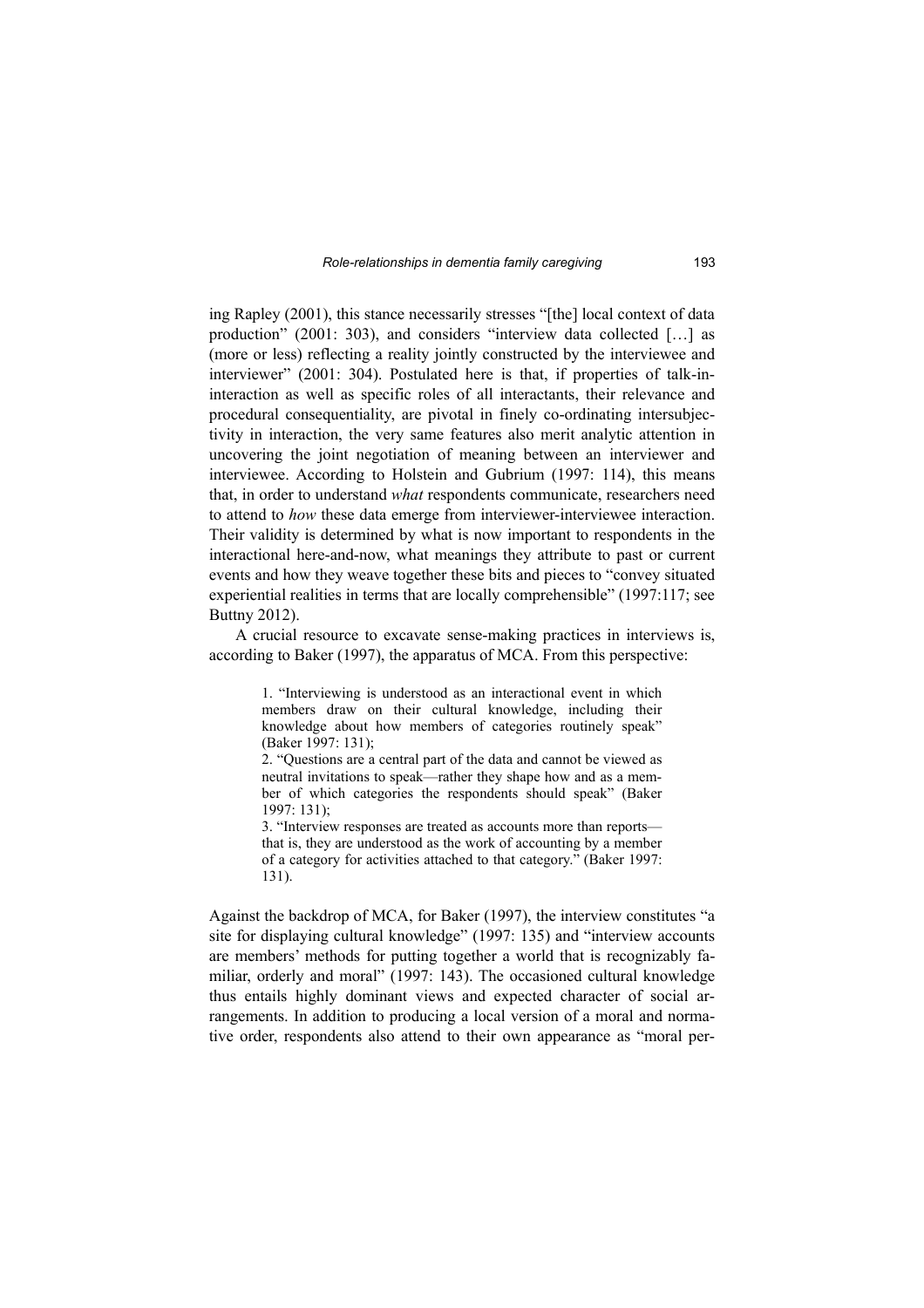sons, competent members and adequate performers" (Baruch 1981: 276; see also Slembrouck 2011).

The current paper is neither interested in harvesting pre-discursive experiences of dementia family caregiving, nor does it treat people as representatives of social categories which are uniformly salient throughout an interview. Instead, it is concerned with the interview as an interactional accomplishment (Hester and Francis 1994) where stories of roles and relationships are dialogically co-constructed to produce situated accounts of family dynamics in dementia. It is assumed that questions embody commonplace expectations and normative assumptions about dementia-affected familial arrangements as well as the researcher's socio-scientific agenda, and cast the interviewee into specific (social) categories with certain associated or implied predicates. They prompt the respondent to offer narratives of personal experience relevant to the purpose of the interview. In doing so, the latter mobilizes various cultural meanings to sustain, develop, challenge, resist or recraft the imposed categories (cf. Stokoe 2012a: 233) as part of his/her identity work in the (sequential) context of interaction-in-interview.

#### **5. The study: Data**

The analysis investigates interview data which derive from a larger research project which seeks to qualitatively scrutinize role-relational transformation in dementia caregivers' identity construction. Interviewees were recruited with the help of the New York City Chapter of the Alzheimer's Association. They thus constitute a service-based population of family members who decided to seek professional help (information, counselling or support services) in coping with their relative's dementia. Altogether 10 individual interviews with 10 American female caregivers were recorded in late February 2015 at a place of their own choice. Given the context of dementia family caregiving being considered a 'restricted-research site' (cf. Sarangi and Roberts 1999) to which access is not easily gained, and due to problems with recruiting participants, the research advertisement adopted an inclusive definition of a 'family caregiver' in terms of gender, the care-recipient's place of residence ((non-)co-residential, including transnational caregivers and caregivers of institutionalized relatives), his/her type or stage of dementia, as well the status of caring as a past or still ongoing experience. The recruited interviewees hence comprise a group of individuals with quite idiosyncratic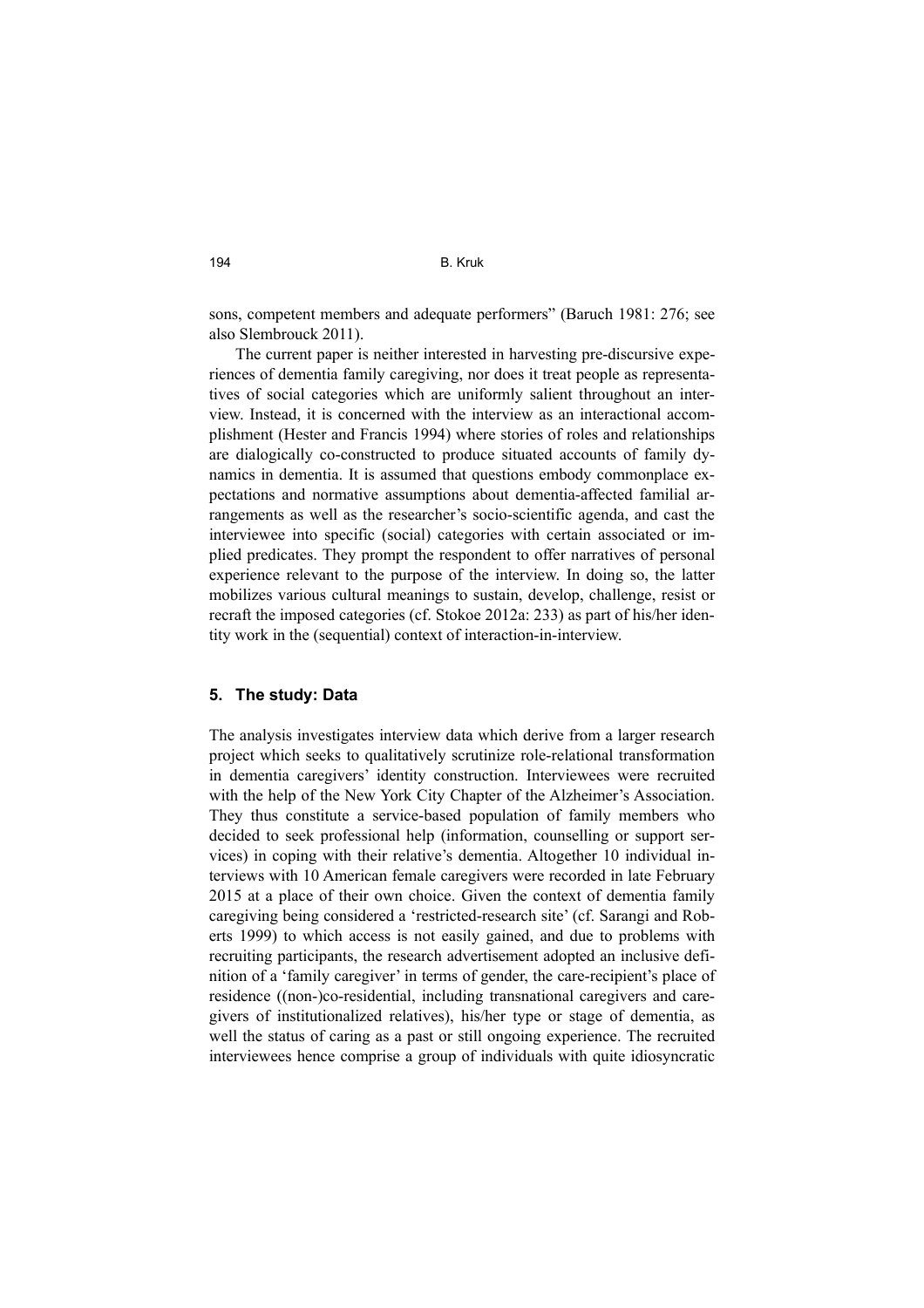caregiving arrangements. The most common caregiving dyad was parentchild (n=8), in particular mother-daughter (n=7); 2 participants provided care to 2 relatives with dementia. 7 dementia individuals lived at their own home, but only 1 co-resided with her caregiver; others were residents of nursing homes or assisted living facilities. 2 participants were 'distance caregivers' providing care to mothers living across the country. 6 At the time of the interviews, 3 cared-for relatives were at moderate stage and 3 at late stage of dementia; in the remaining 6 cases, participants were ex-caregivers of their late relatives.

The recorded interviews can be categorized as in-depth open-ended and semi-structured in that the interview schedule and a set of prompts (dementia-related book quotes or publicly accessible statistics) were brought to every meeting but not utilized rigidly. My intention was not to standardize the encounters or test my respondents' knowledge, but to bring up particular topics (the experience of caregiving and its effects, changing family roles and relationships, morality, support from others), and facilitate their practical reasoning on these issues. The interviews were audio-recorded and transcribed verbatim with attention paid to interactional detail, using notation conventions forwarded by Gail Jefferson (2004; see Appendix 1). The collected interviews ranged in length from 50 to 95 minutes, averaging 80 minutes. This amounts to a total of 13 hours and 19 minutes of interview interactions. The confidentiality of the respondents was protected at every stage of the research project (data collection, data transcription and the writeup of research findings).<sup>7</sup> All identifying information (e.g., names, surnames or locations) was either fictionalized or omitted as much as possible to maximize to participants' anonymity. At the same time, effort was made to maintain the integrity of the gathered material.

The data analyzed in this paper come from a 72-minute-long interview with a middle-aged distance caregiver, Rebecca, who has been a primary caregiver for her Oregon-based parents for the last eight years (since 2007), when the mother suffered a stroke and the father had a road traffic accident. Before that, she provided only occasional long-distance assistance to the disabled father, who died in February 2014. At the time of the interview, her

<sup>6</sup> According to Edwards (2014: 174), the term 'distance caregiver' denotes an individual living within the range of a two or more hours' drive from the care-recipient.

<sup>&</sup>lt;sup>7</sup> The protocol of the research project as well as its ethical approach were reviewed and approved by the Human Research Ethics Committee at Adam Mickiewicz University in Poznań (Poland).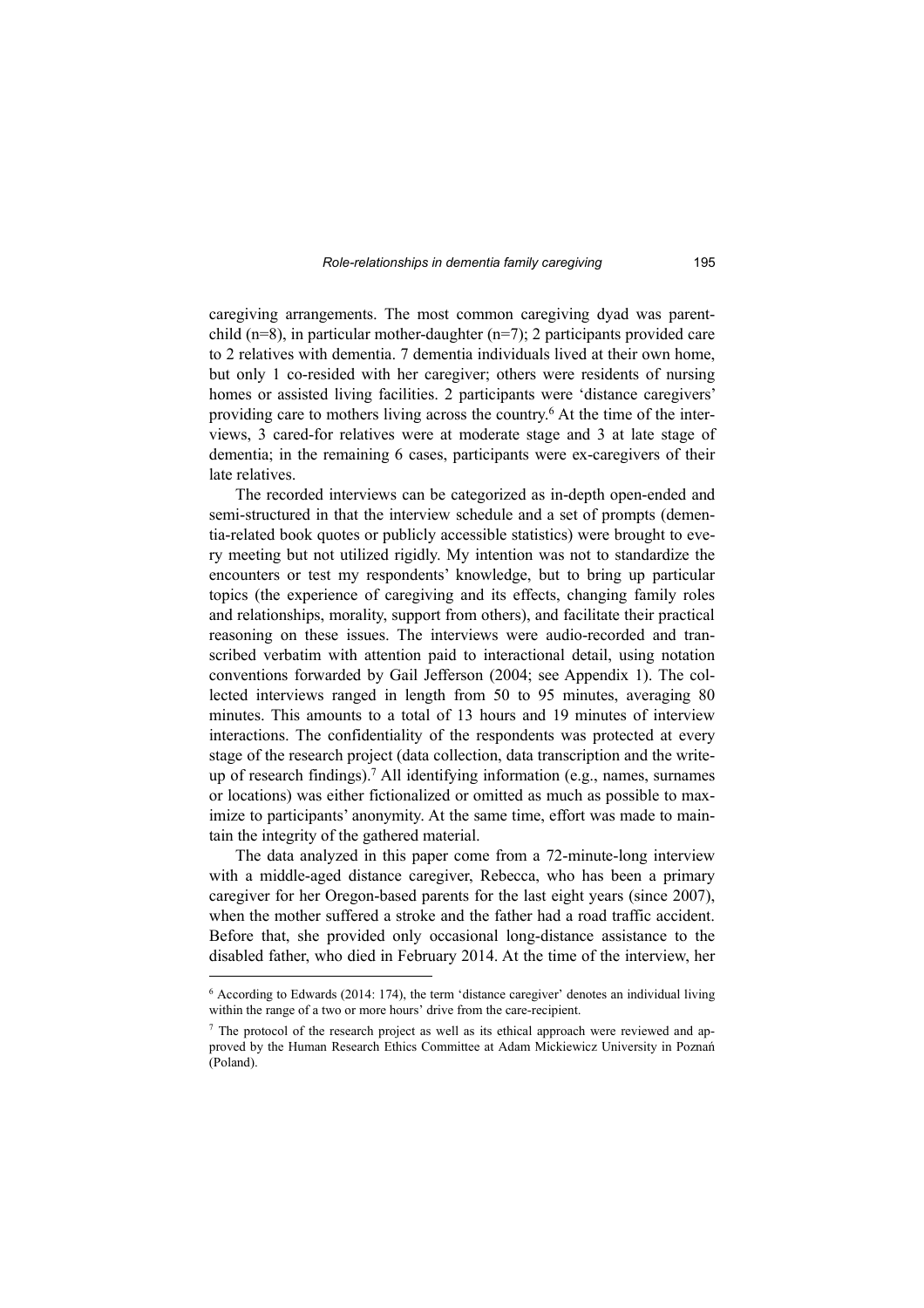mother is a 90-year-old stroke survivor with aphasia and moderate vascular dementia.<sup>8</sup> In terms of cognitive decline, her short-term and long-term memory is impaired, which has repercussions on her ability to recognize other family members. Rebecca describes her as very disabled but resistant and temperamental. The mother lives in her own house in Oregon and receives around-the-clock assistance from paid caregivers. The interviewee travels there every two months, or in emergency, usually for week-long stays to oversee the paid caregivers. The interview selected for analysis stands out in the data corpus in that the interviewee continues to orient to the moral accountability of family caregiving despite her turbulent prior relation with the mother. Moreover, being an only daughter, she was delegated caregiving responsibility, despite the geographical distance and professional commitments which could relieve her of this obligation in favour of the Oregonbased brothers.

## **6. Data analysis**

The analysis to follow presents Rebecca's role-relational issues in the order they were discussed in the interview. First, it considers the caregiver's categorization of her bond with the mother. Second, it demonstrates how the experience of caregiving and the attendant relation with the mother brings into equation a more complex set of kinship ties. The SRP mother-daughter is activated by the stated purpose of the interview, that is, to elicit narratives of changing family relations in dementia, and questions which categorize the participant as a daughter. Accounts of other role-relationships are volunteered by Rebecca.

## **6.1. Mother-daughter relationship**

Fragment 1 presents Rebecca's understanding of her relationship with the mother with dementia. Prior to it, the interviewee offered an account of the

<sup>8</sup> Vascular dementia refers to "a decline in thinking cells caused by conditions that block blood from to the brain and deprive brain cells of oxygen and other nutrients" (Alzheimer's Association, undated). Its symptoms become best observable after stroke and include memory loss similar to Alzheimer's disease, disorientation, vision loss, confusion, trouble speaking and understanding speech.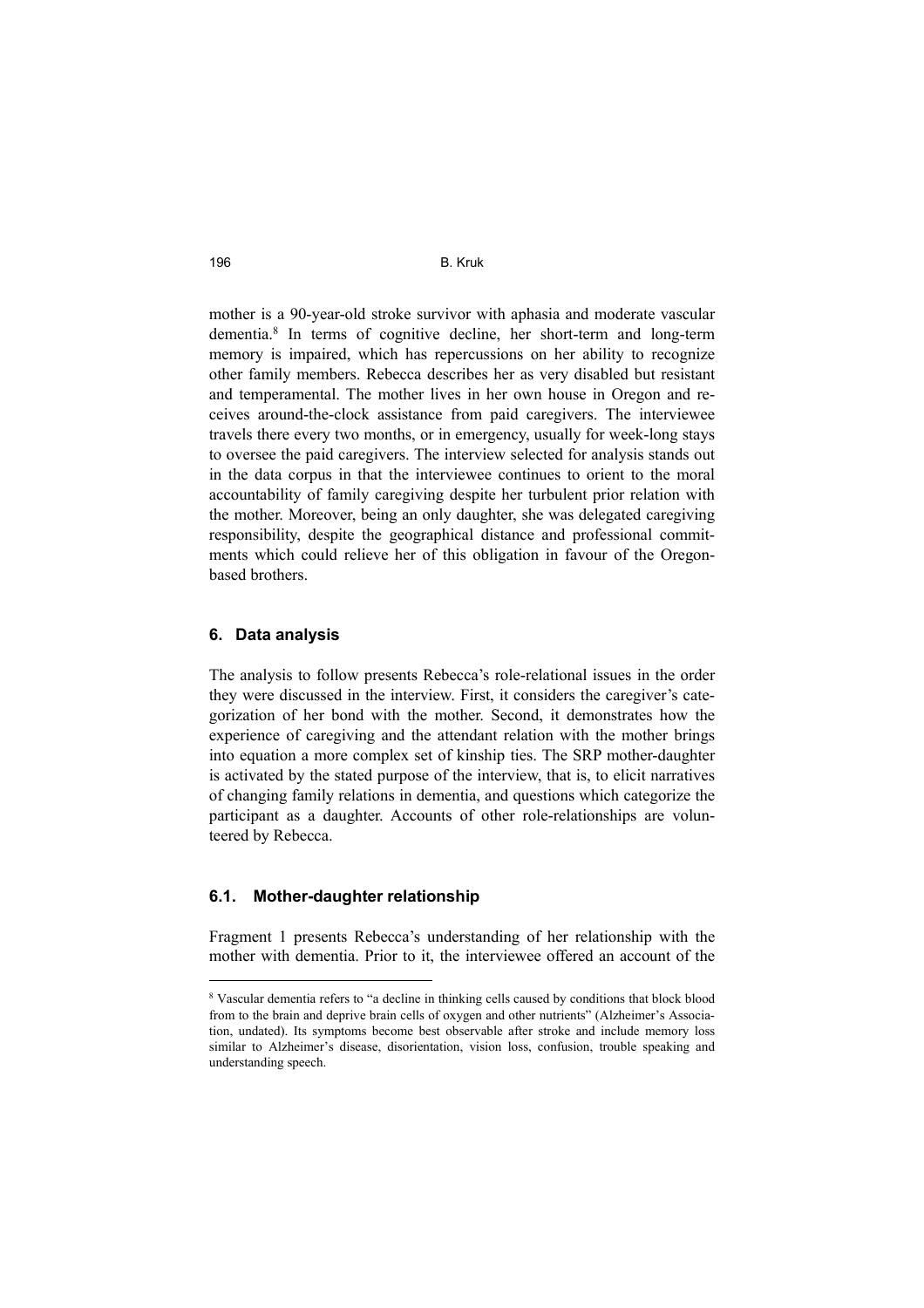care-recipient's cognitive decline. The category-resonant description *she does remember who ↑I am* (line 1) makes indirectly available the SRP mother-daughter nested in the MCD 'family'. Since the activity 'remembering who the other person is' can be considered an outcome of membership in role-relationship categories, the pronouns 'she' and 'I' acquire familysaturated meanings in the context of their production, and invoke categories 'mother' and 'daughter'. The MCD 'family' is more directly sustained between lines 2-7 where the interviewee problematizes the continuity of the bond by stating the mother's memory problems, *occa:sionally she does say (.) who is your ↑mother* or *she is not quite sure how I'm related >to her sometimes<.* At line 8, the interviewer picks up on this mentionable and topicalizes the issue of how Rebecca makes sense of her qualitatively new kin relationship in dementia.

(1) 'I don't have this huge backlog of good feeling for her or cosy relationship'<sup>9</sup>

|                      |    | 01 R: I mean she just can't remember anything. (.) she does remember who $\uparrow$ I am             |  |
|----------------------|----|------------------------------------------------------------------------------------------------------|--|
| 02                   |    | though (.) occassionally she does say (.) who is your $\uparrow$ mother heh[heh]heh=                 |  |
| $03$ I:              |    | [okay]                                                                                               |  |
| 04                   | R: | $\equiv$ so she is not quite sure how I'm related >to her sometimes $\lt$ but (.) she does           |  |
| 05                   |    | know who I am, and she wants me to be there, and she likes me and she likes                          |  |
| 06                   |    | talking to me > on the phone $\leq$ , and um (.) she is not quite sure how we are                    |  |
| 07                   |    | related, heh heh=                                                                                    |  |
| 08                   | I: | $=$ okay, so um how do you make sense of this (.) new $\uparrow$ relationship                        |  |
| 09                   |    | (1.8)                                                                                                |  |
| 10                   | R: | um, well $(1.0)$ I just $(.)$ you know but it's a peculiar relationship because I                    |  |
| 11                   |    | $\text{d}$ idn't (.) really, (.) > my mother wasn't a very $\leq$ motherly person when I was         |  |
| 12                   |    | growing up? and so $[I]$                                                                             |  |
| $13 \quad \text{I}:$ |    | $\lceil \uparrow w \rceil$ asn't=                                                                    |  |
| 14                   | R: | $=$ she was $\lfloor$ no:t.                                                                          |  |
| 15                   | I: | okay                                                                                                 |  |
| 16                   | R: | um so >I had< a very poor relationship with $\uparrow$ her unti: I, I was um >I'd started            |  |
| 17                   |    | having my own $\uparrow$ children< and there were about twenty years when we got                     |  |
| 18                   |    | along pretty $\uparrow$ well (.) we seemed to talk on the same $\uparrow$ level (.) and so she, then |  |
| 19                   |    | she began to sort of 1 decline, so I don't have this humner backlog of good                          |  |
|                      |    |                                                                                                      |  |

<sup>&</sup>lt;sup>9</sup> In the data excerpts, 'R' stands for Rebecca and 'I' the interviewer.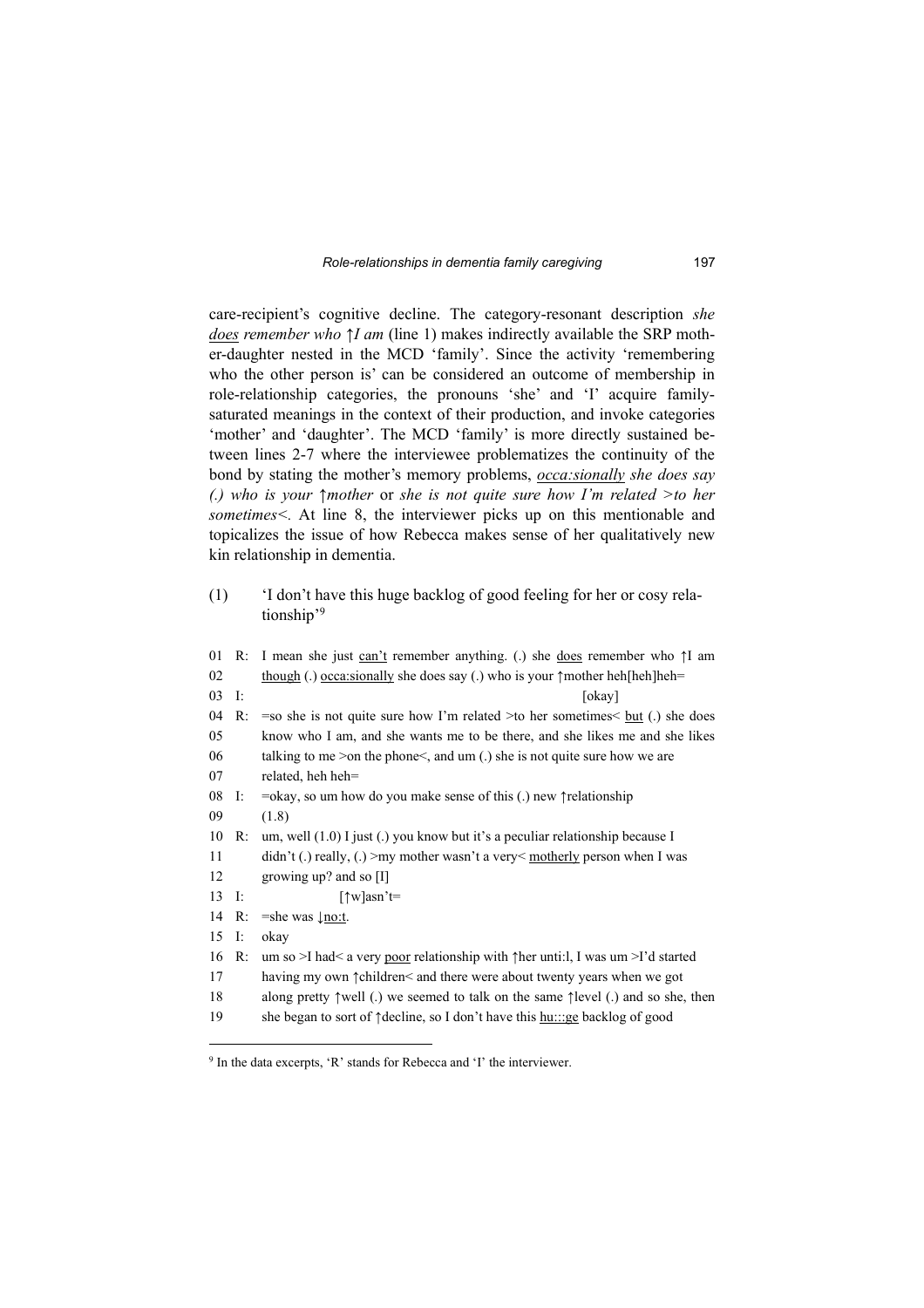| 20    |    | feeling for her or cosy relationship and yet I tr- (.) try to: (.) give her                                    |  |
|-------|----|----------------------------------------------------------------------------------------------------------------|--|
| 21    |    | >everything she needs< which includes sort of cosy. kinds. of love. you know                                   |  |
| 22    |    | cuddling $\uparrow$ her kissing $\uparrow$ her telling that I love $\uparrow$ her (.) it's not, I don't always |  |
| 23    |    | completely feel it but I realize that's what she needs and for me: to $(0.3)$ not                              |  |
| 24    |    | give it to her (.) even (.) if $I(1.5)$ <sup>o</sup> I'm sort of pissed off at her                             |  |
| 25    |    | someti(h)me[(h)s°],=                                                                                           |  |
| 26 I: |    | [alright]                                                                                                      |  |
| 27    | R: | $=$ I have to do it coz she is not who she was, when she was not a good $\uparrow$ mother,                     |  |
| 28    |    | (.) she is just a pathetic old person, who $>$ can't do anything for herself, $<$ and                          |  |
| 29    |    | I'm the only person (.) who can give her the kind of love that she needs, (.) it's                             |  |
| 30    |    | hard though some times                                                                                         |  |
| 31    | I: | mhm how do you know that she needs this flove                                                                  |  |
| 32    | R: | $\uparrow$ um (1.8) she is so <u>ha:ppy</u> when she gets $\downarrow$ it, (.) a:nd because she wants me       |  |
| 33    |    | there all the time, because I do give her that kind of (love), you know $\geq$ I'll get                        |  |
| 34    |    | into bed with her, I watch television with her, < and she just <u>loves</u> it. she eats it                    |  |
| 35    |    | up. so you know (.) I do it heh heh                                                                            |  |

The respondent orients to the interviewer's question as sensitive, as observed in what Silverman and Peräkylä (1990) call pre-delicate perturbations, that is the 1.8-second delay (line 9), hesitation, pauses and repairs (lines 10-11), as well as the discourse marker 'well' which, according to Bolden (2015) and Schegloff (2007b), tends to project a response which can be in some way problematic. Indeed, halfway through this turbulent turn delivery, Rebecca interjects a vague descriptor of the relationship with the mother—*peculiar.* All these features work to delay Rebecca's delivery of the delicate object at line 11, *>my mother wasn't a very< motherly person* which is hearably tantamount to 'my mother wasn't a very good mother'*.* Interestingly, the description is formulated with the use of 'litotes' which "describes the object to which it refers not directly, but through the negation of the opposite" (Bergman 1992: 148). The import of this discursive maneouvre for managing delicacy is that it allows to continue interaction without directly specifying what one is talking about. Rebecca thus uses the phrasing *wasn't a very< motherly person*, instead of the possibly available, more direct, categorial formulation 'a bad mother'.

It is interesting to observe how gender emerges in the context of the interviewee's account. *>my mother wasn't a very< motherly person* functions as a category-resonant description which implicitly invokes the MCD gender. The attribute 'motherly' elliptically encapsulates and trades on a host of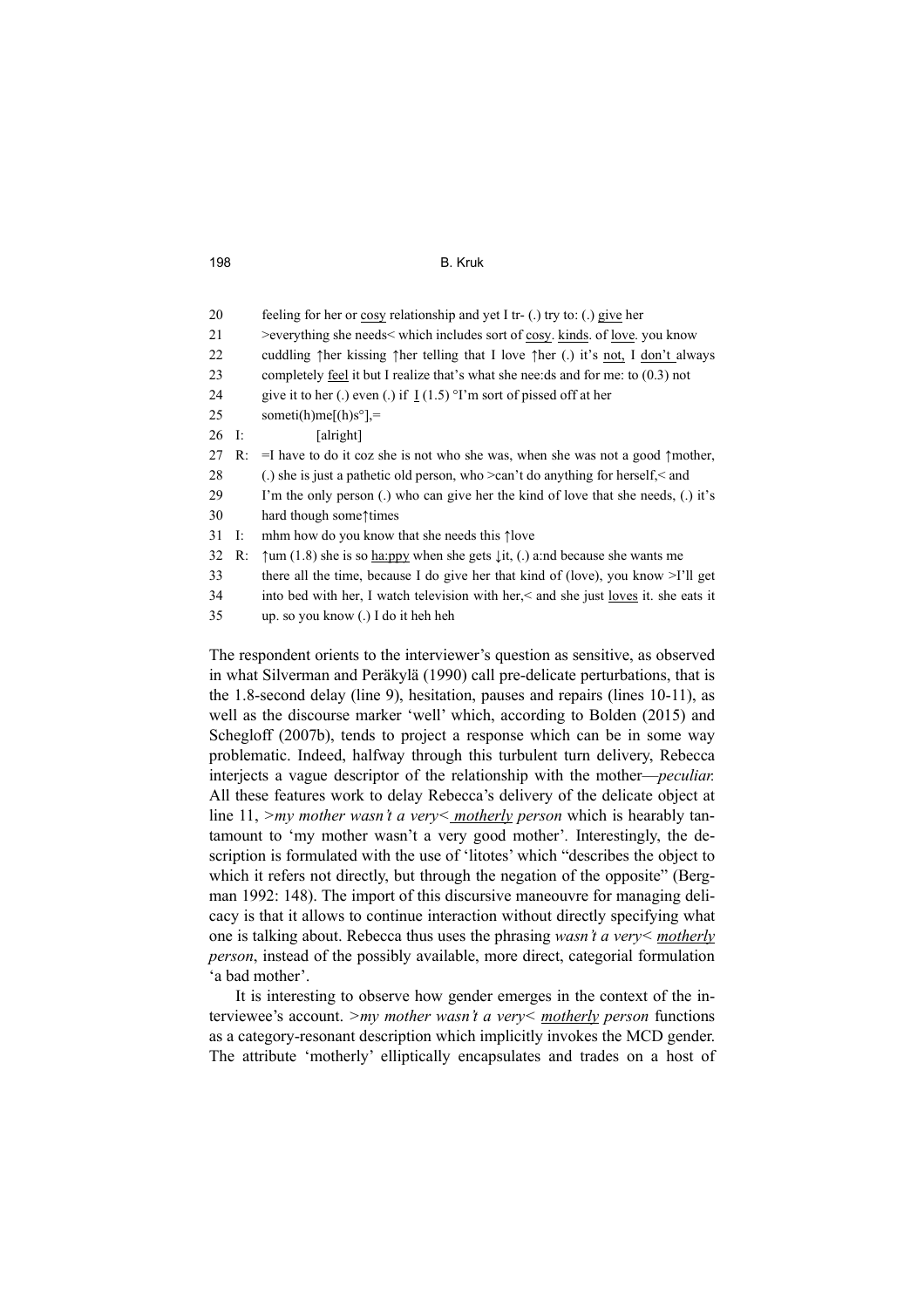known-in-common attributes which give a sense of inhabiting the category 'mother' (a *female* parent) (cf. Wowk 1984). It thereby provides a hearably gendered reading of the role-category which it invokes. The inferencerichness of 'motherly' functions as a frame of reference within which to interpret the incumbent's actions. That is, disassociating one's parent with certain unspoken predicates conventionally linked to the category 'mother' puts her in a morally unfavourable light. Inferences from Rebecca's description allow us to select the category 'bad mother' from the MCD 'moral types of mother' (cf. Wowk 1984) which would adequately characterize the parent. The categorial formulation offered by the caregiver (line 11) is repaired by the interviewer with the understanding-checking token of *[*↑*w]asn't* (line 13). His rising intonation constructs the interviewee's categorization as unexpected and surprising. It can be assumed that the interviewer, by appealing to his mundane reasoning whereby the role-category 'woman' and 'good mother' coalesce, treats Rebecca's categorization of her mother as puzzling and thus asks for confirmation. At line 14, Rebecca latches her assertive *she was*  $\mu$ *no:t.*, which the interviewer accepts. She thereby stresses the disjuncture between her mother's actual conduct and the social norm of good motherhood. She uses the item 'so' at line 16 (*so >I had< a very poor relationship with* ↑*her*) which indicates that having a poor relationship with the mother was a direct consequence of the parent transgressing the norm of good motherhood.

At lines 19-20, Rebecca reiterates *so I don't have this hu:::ge backlog of good feeling for her or cosy relationship*, reinforcing the construction of the relationship with the mother as troubled. The demonstrative pronoun 'this', which prefaces her categorization hearably alludes to the recognizable known-in-common version of the mother-daughter relationship where 'a huge backlog of good feeling' (reinforced with vowel elongation) and 'a cosy relationship' are expected properties of this bond. However, in Rebecca's case, they are offered as noticeably absent features of the SRP 'motherdaughter'. This breach invokes morally dubious implications for the mother who, having failed to come up to certain unspoken category-bound expectations, is to blame for certain relational problems with her daughter.

At line 20, with the contrastive coordinator 'yet', the caregiver offers an account of their current role-relationship defined now by the SRP *caregiving* daughter-*dementia* mother. She constructs herself in charge of the relation and attuned to the mother's needs, which she amplifies with the extreme-case formulation 'everything she needs' (line 21). In particular, the carer considers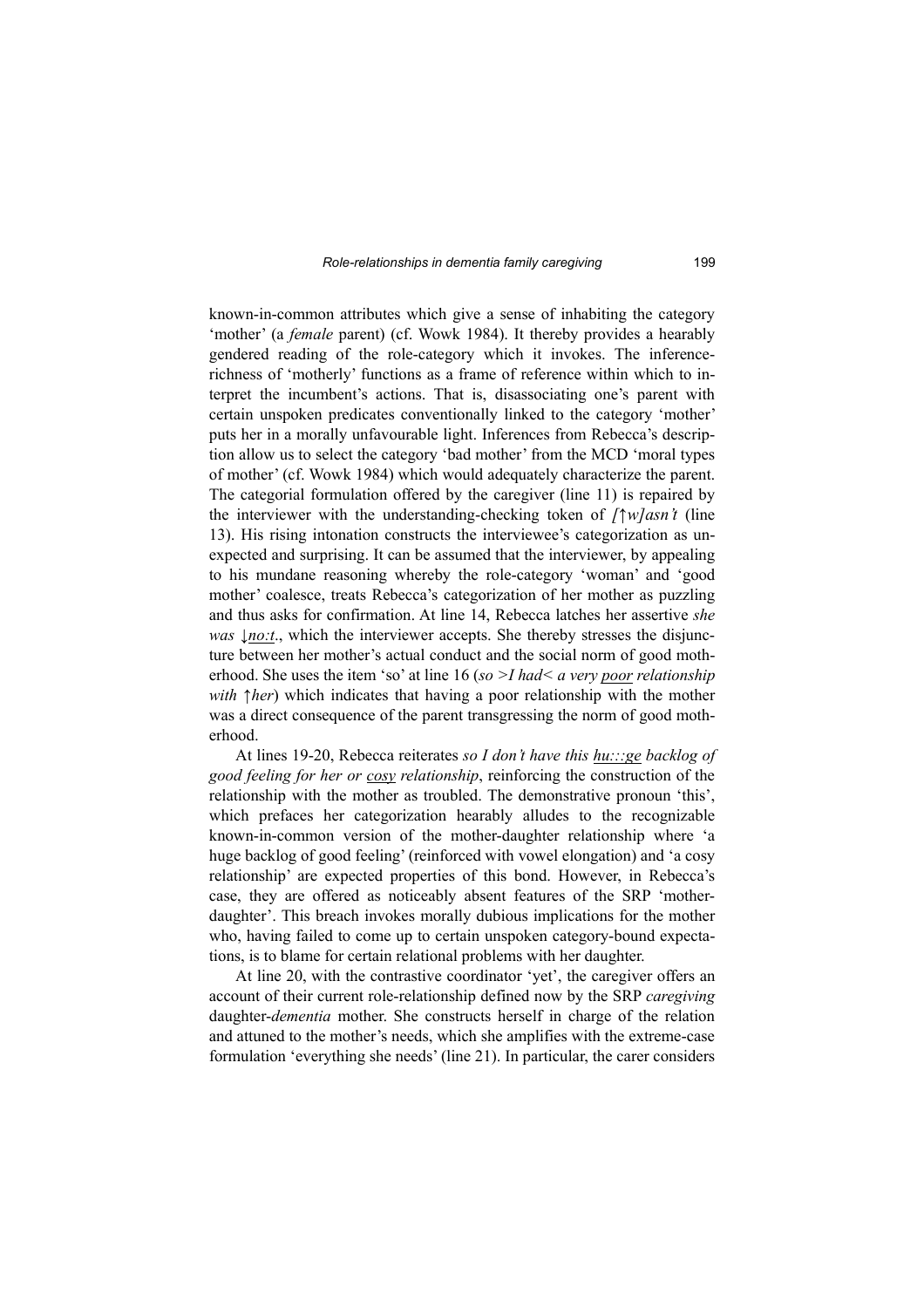it her moral duty to give the mother *cosy. kinds. of love.* (line 21) which, as we have seen at lines 19-20, she herself did not receive. Its moral overtone is reinforced by the intonation and word stress pattern at line 21. Inasmuch as category-bound features can index categories which they are tied to, by taking over the predicates previously attached to the 'mother' category, the interviewee implicitly takes on this role and casts her own mother in the role of child who is in need of cosy love. In this was way, a 'simplistic' notion of role-reversal (e.g., Peel 2017) is discursively furnished.<sup>10</sup> The common knowledge component 'you know' (Stokoe 2012a) (line 21) constructs the MCD 'cosy kinds of love' (line 21) as recognisable part of commonsense knowledge. It is then unpacked by Rebecca's elaboration of its categorybound activities in the form of a three-part list: *cuddling ↑her kissing ↑her telling that I love ↑her* (line 22). The three-part list denotes that individual instances stand for something more general (Jefferson 1990, Potter 1996). This sequence of other-oriented activities evokes an image of very intimate and affectionate bond which inferentially allows for their gendered reading, that is, a type of bond which women are most likely to nurture.<sup>11</sup> In this sense, 'cosy kinds of love' (line 21) and its category-bound activities emerge as tying devices which retrospectively reinforce the gender-infused meaning of the category 'motherly person' (line 11) and 'cosy relationship' (line 20), as well as sustain the working of the category 'gender' in the remainder of this account.

Lines 22-25 feature an act of role-distancing (Goffman 1961). Rebecca contrasts her socially less acceptable feelings towards her mother (*I don't always completely feel it* [cosy love] and *°I'm sort of pissed off at her someti(h)me[(h)s<sup>o</sup>]*) with her caregiving instinct and moral role-expectations of 'caregiving daughter' to provide 'cosy kinds of love' for the mother, *I realize that's what she nee:ds*. The latter's breach may possibly evoke a sense

 $10$  In their study of newspaper articles and interviews with female carers of relatives with dementia, Toepfer *et al.* (2014) found that a prevalent cultural discourse in which dementia caregiving is embedded is that of 'child care' and 'the good mother': "social expectations of a good mother serves as meaningful frames of reference for defining what the role of dementia carer entails" (2014: 242). According to them, the phenomenon of role reversal and infantilization by family carers "can rightly be conceived as a social strategy of symbolic coping" (2014: 244). For a detailed discussion on role-reversal in dementia see: Peel (2017); Riggs and Peel (2016); Toepfer *et al.* (2014).

 $11$  Mackenzie (2018) observes that affectively oriented interactional styles and affective behavior have been conventionally linked to the notion of femininity and 'good' motherhood in western contexts.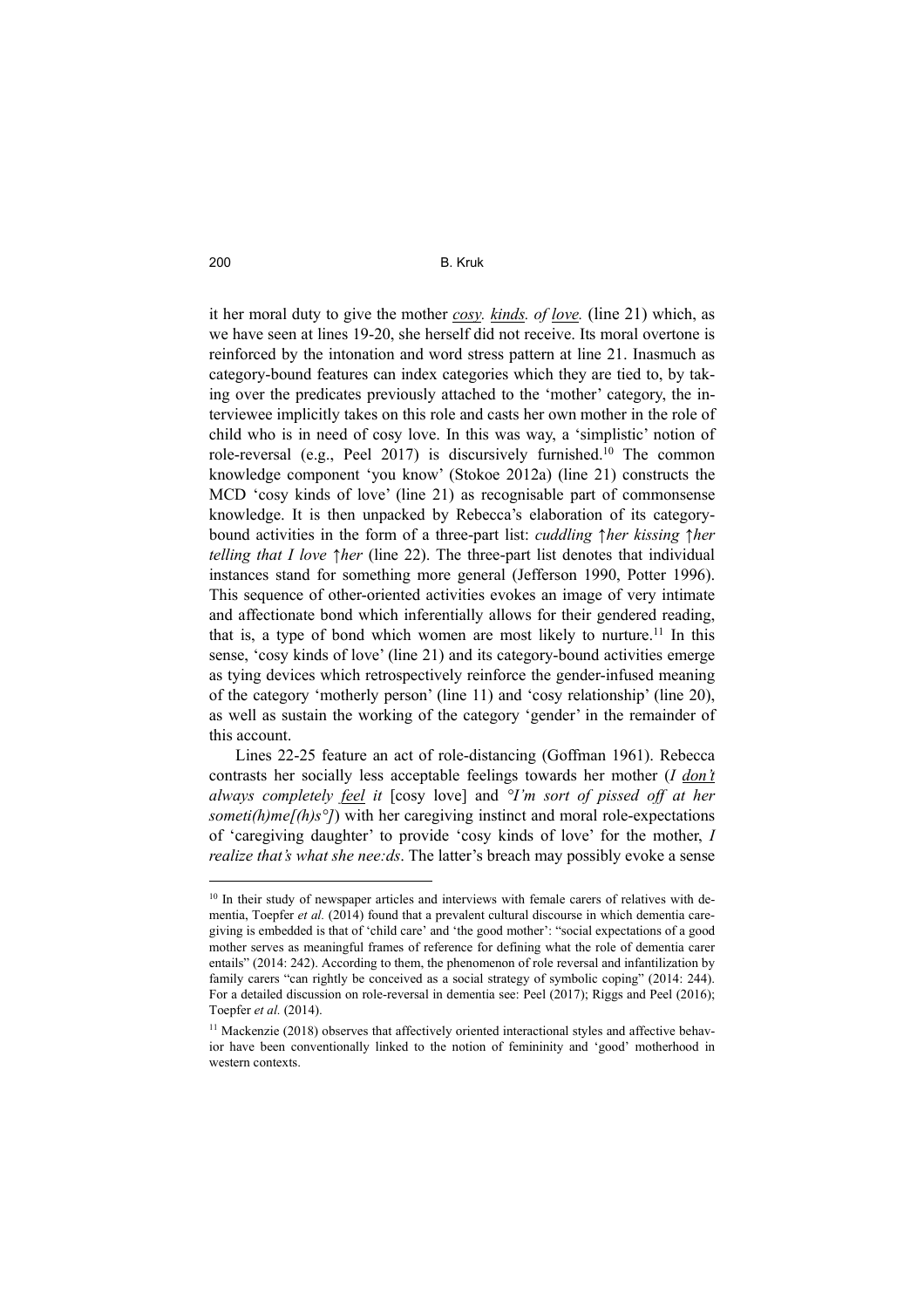of guilt or negative self-assessment as implied by the abandoned formulation *for me: to (0.3) not give it to her.* Distancing from the role is also prosodically stressed in *it's not, I don't always completely feel it.* It is further discursively accomplished as morally delicate, as observed in the repair (line 22), numerous pauses (lines 23-24), unreciprocated laughter components (Jefferson 1984) (line 25) as well as the quietly delivered account of inner feelings mitigated with the token of 'sort of' (line 24).

Despite the prior and current non-normative experiences, the interviewee continues to get the current relationship with her mother back on normative tracks. The felt obligation to filial care provision (*I have to do it* (line 27)) stems from the recasting of the mother from *she was not a good* ↑*mother* (line 27) to *a pathetic old person, >who can't do anything for herself,<* (line 28). This re-categorisation implies moral reasoning whereby a parent's disease and the resulting disability constitute a critical situation where children should let go of past resentments and assume their category-bound duties. At lines 29-30, Rebecca constructs herself as a competent caregiving daughter who is the only person capable of providing the mother with the love she needs, although the turn increment *it's hard though some*↑*times* hints at certain relational difficulties. This self-categorization is highly moral and possibly gender-resonant when considering that the interviewee lives across the country whereas her two brothers live within commuting distance to the mother. Given the already referred to mother-child role-reversal as well as Rebecca's professed caring instinct at line 23 (*I realize that's what* [cosy love] *she nee:ds*), one can venture a claim that affection-oriented activities are more of her preserve as a daughter, and that her brothers do not perform them as they are not capable of fulfilling the mother's emotional needs.<sup>12</sup> The thread of Rebecca's being attuned to the mother's love needs (line 29) is picked on by the interviewer as in need of elaboration (line 31). Her competence of a caregiving daughter is evidenced in the account of the parent's thoroughly positive or even enthusiastic assessment of Rebecca's caregiving

<sup>&</sup>lt;sup>12</sup> This interpretation tallies with the observations made by Toepfer *et al.* (2014), who delve into the symbolic representation of dementia care as child care and the good mother. They demonstrate how caregivers of relatives with dementia "regard themselves as possessing the very qualities of a mother. One such quality is the natural aptitude for caring. The special ability to sense and subsequently provide the care recipient with what he or she needs" is often referred to in order to "explain why they do not involve other people in the care provision for their relative" (2014: 242). As they observe, one potential reason leading caring daughters and wives to perceive themselves as possessing a natural ability to deal with relatives with dementia is mothering as a guide for making sense of the caregiving role (2014: 242).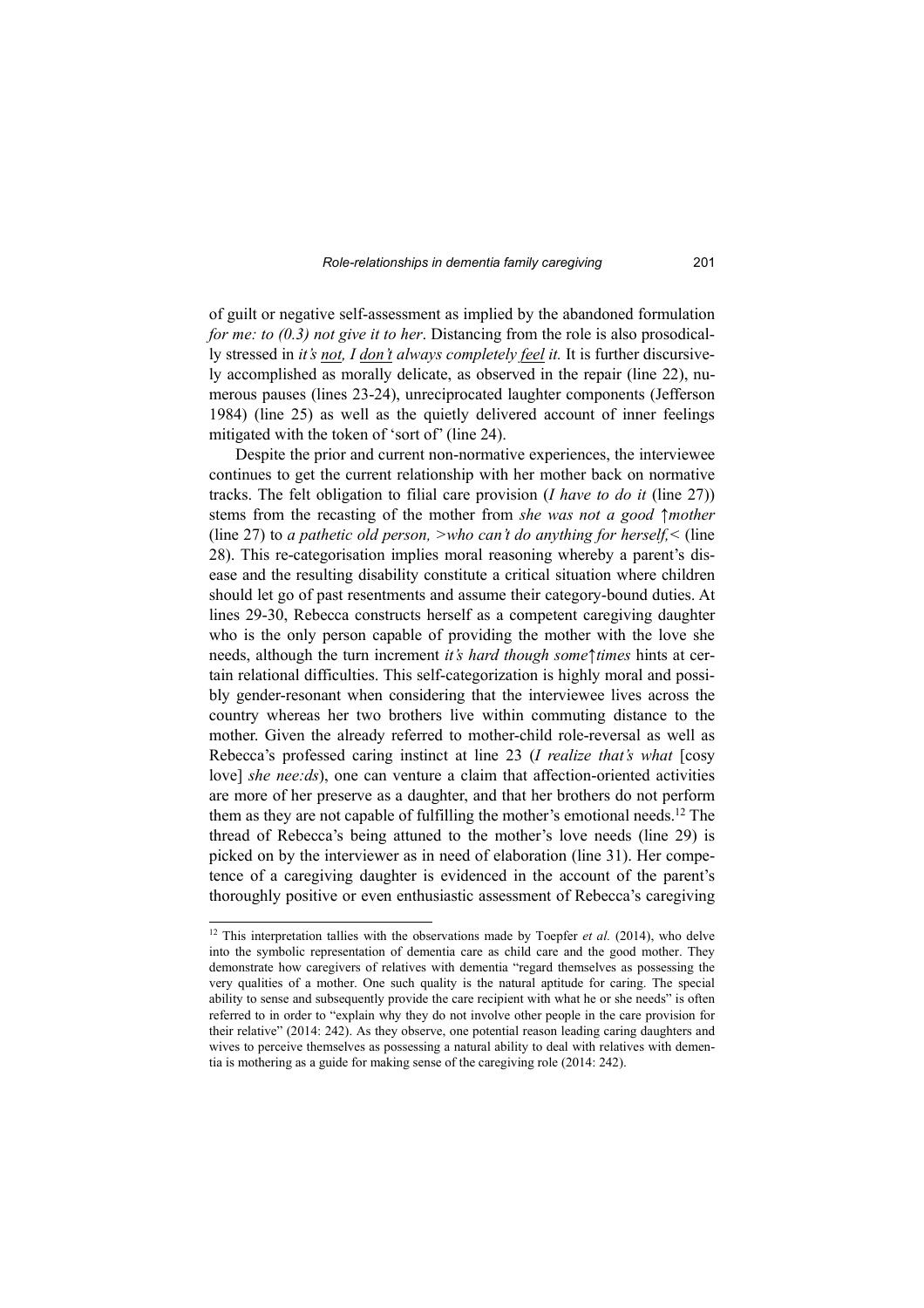(lines 32-35), discursively amplified with the intensifier (*so ha:ppy*) and extreme-case formulation (*all the time*). To further document it, the interviewee brings out the category 'that kind of love' (line 33), thereby alluding to the previous mention of the MCD 'cosy kinds of love'. Its recognisability is again promoted by the commonsense component 'you know' (Stokoe 2012a) (line 33) and followed by two category-bound activities, 'getting into bed with her' and 'watching television with her', which testify to a close and continuing bond between the caregiving daughter and dementia mother despite their troubled relational past.

## **6.2. Sibling conflict and its resolution**

In this section, we observe how parent care strained Rebecca's ties with the brothers at the beginning of her caregiving career, with the MCD 'gender' being its crucial determinant. At line 1, the interviewer continues to pursue the impact of the topic of dementia on family dynamics, thereby sustaining the relevance of MCD 'family' for this spate of interview interaction.

(2) 'they just assumed that I would take care of all this'

- 01 I: okay so how (.) does um Alzheimer's disease impact on family ↑relationships
- 02 R: how ↑does
- 03 I: Alzheimer's disease?=
- 04 R: =↑oh, ↑well I it made me very ↓resentful of my brothers,

((68-second omission))

|                      |                | 05 R: but my $\uparrow$ brothers (.) heh heh y(h) ou know they they just assumed that I would      |
|----------------------|----------------|----------------------------------------------------------------------------------------------------|
| 06                   |                | take care of all this > even though they live in Oregon and I [live] =                             |
| $07$ I:              |                | $\lceil^{\circ}whv^{\circ}\rceil$                                                                  |
|                      |                | 08 R: = in New York< $\lfloor$ right (.) so they >don't live in Portland, $\leq$ but they (.) live |
| 09                   |                | closer than I do.                                                                                  |
| $10 \quad \text{I}:$ |                | $mhm =$                                                                                            |
|                      | $11 \quad R$ : | $=$ and they just assumed that I didn't mi:nd (.) losing, my (.) you know                          |
| 12                   |                | $\ge$ putting $\le$ my (.) job in jeopardy, (.) and neither of them £ $\le$ ha:s a full time       |
| 13                   |                | $\uparrow$ io:b they>>anyway< I got >you know< you're you're the girl, they trust                  |
|                      |                |                                                                                                    |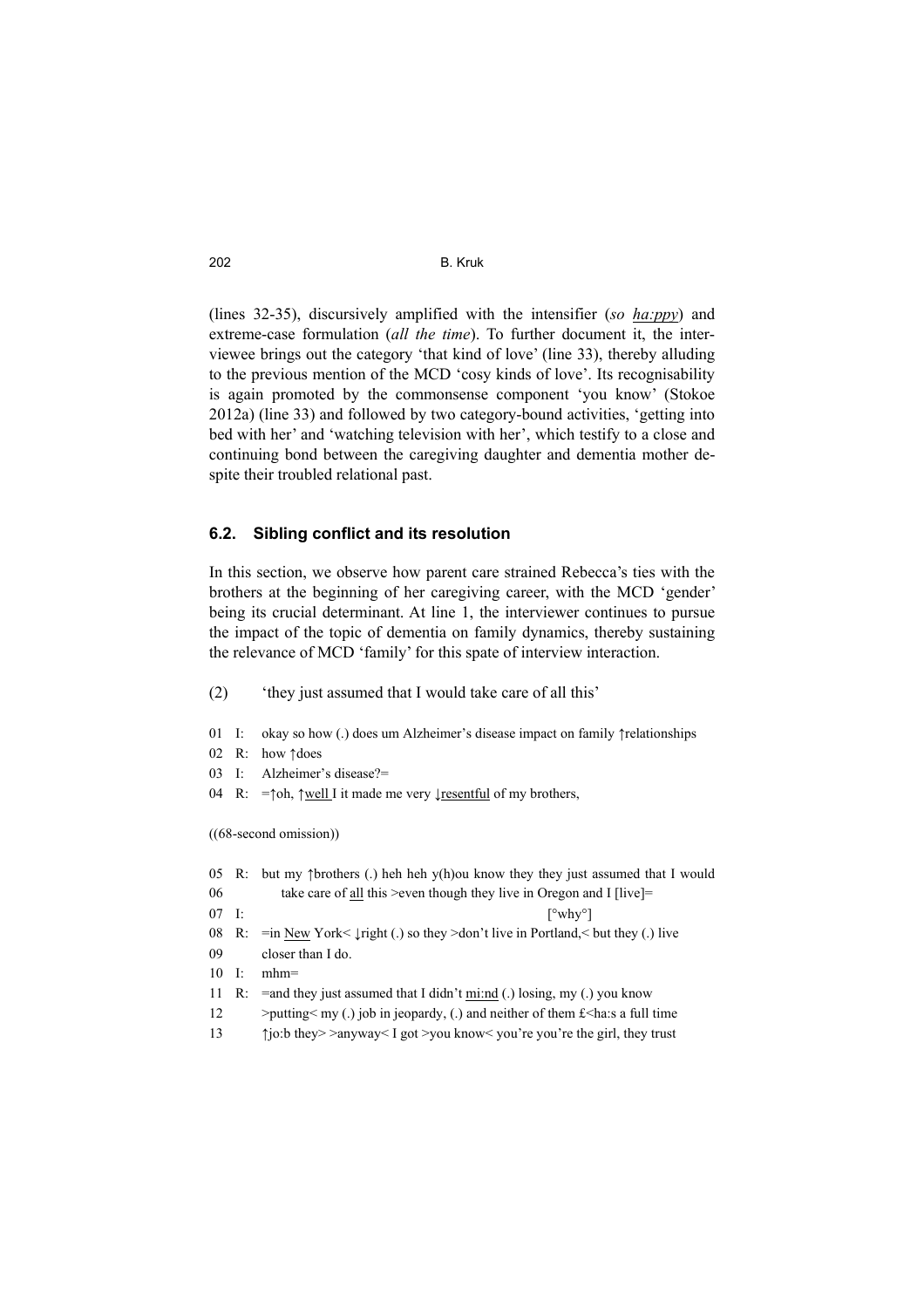14 ↓you:, you know, you are the one that they (.) you know, have this relationship 15 **↓wi:th you know£** heh heh they didn't really step in and help. um (.) it 16 didn't help my, (.) that what my older brother's wife, had um (.) had u:m had 17 >hysteroctomy at the same time that this was going on like that  $I \underline{do}$  grant it 18 it was an £extenuating circumstance  $f(.)$  but um for the first few ↑years um (.) 19 I was just constantly flying back and forth, and (0.2) trying to deal with their 20 finances, with the cheque writing, with the getting food for them, (.) try:ing to 21 persuading them to move into an assisted living situation (.) or at least 22 get home ↑ca:re um I mean it was like a nightmare. um they were both very 23 stubborn and they thought that they were being ↑independent (.) but 24 really they were depending on (.)  $\text{Im} \, \text{vol}(h)$ u kno $(h)$ w

At line 4, Rebecca latches a *well*-prefaced account. The discourse marker 'well' typically precedes dispreferred or problematic material (Bolden 2015). Indeed, the interviewee briefly self-discloses a socially less preferred feeling of resentment towards her brothers. By bringing out the category 'brothers', she implicitly casts herself in the role of sister, that is the other part of the SRP brothers-sister within the MCD 'family'. The emotion-category 'resentment' is offered as incongruent with her understanding of the normative character of the SRP brothers-sisters. Not only can this be observed in how this disclosure is prefaced by the already referred to discourse marker 'well' (line 4), but also in the past simple verb form 'made' (line 4). The latter indicates that 'resentment' was not an ever-present feature of the sibling relationship but emerged in the context of caring for the mother with dementia.

Further disclosive talk, however, gets suspended when she volunteers details of the father's nasty road accident and the mother's stroke, the events which precipitated her active involvement in assisting the parents (not shown in the data excerpt). In doing so, she attempts to situate the felt resentment in her biographical flow.

At lines 5-6, Rebecca resumes the narrative and explicates that the reason for her socially less preferred attitude to the brothers is that *they just assumed that I would take care of all this*. In the light of no overt categorial evidence so far, we can only presume that the brothers could have appealed to the known-in-common gendering of family roles whereby women tend to be positioned as caregivers. They seem to have nominated Rebecca, the only female offspring, as a sole caregiver to their parents. Rebecca's use of the verb 'assume' and the 'just' token reinforce this interpretation of the brothers' reported reasoning. Accordingly, the linguistically non-gendered personal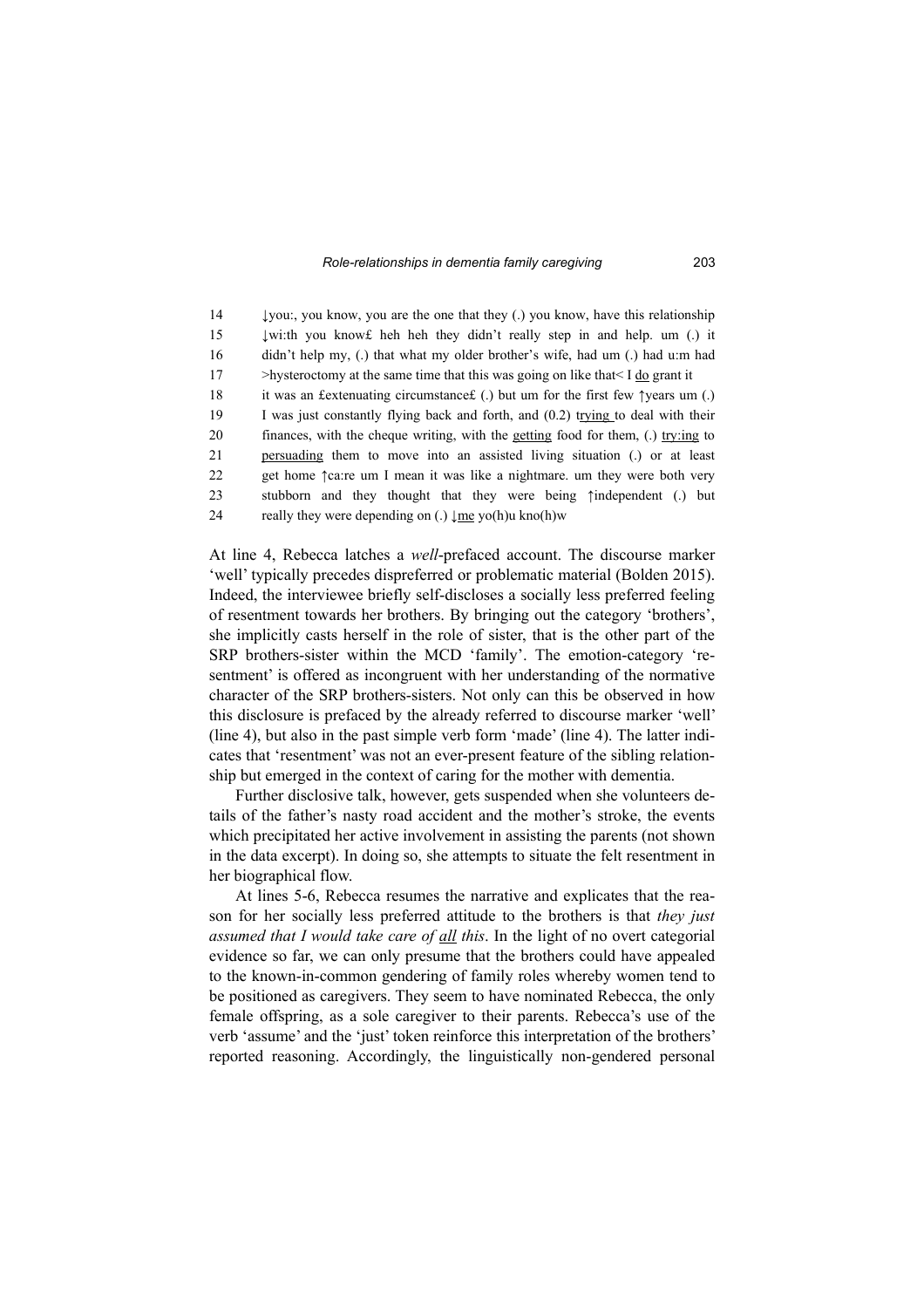pronouns 'I' and 'they' (line 5) are made relevantly interactionally gendered in that they separate the (female) interviewee and her brothers along gender lines. This can be traced back to the reference 'brothers' (line 5) to which the pronoun 'they' refer and with which the pronoun 'I' is contrasted. The proterm phrase 'all this' hints at all possible spheres of dementia caregiving responsibility that were shouldered on Rebecca. The strength of the reported commonsense gendered moral order rests precisely on its alleged invisibility, that such a social arrangement is no news to the brothers. While, in the respondent's account, this tacit categorization is untroubled by the brothers, it triggers Rebecca's resistance in interview interaction. Her laughter at line 5 points to some trouble accepting the brothers' proffered categorization. The interviewer's non-reciprocity of the interviewee's laughter co-constructs her account as troubles talk (Jefferson 1984). As we can see at lines 5-13, Rebecca's resentment derives from the brothers' indifference to her life circumstances which would otherwise accountably excuse her from assuming new responsibilities (see Paoletti 2001: 293). It is thus surprising to see how, despite a greater geographical distance and a full-time job, or even the risk of losing it, according to the brothers, Rebecca was a taken-for-granted candidate for the caregiving role. The interviewer's quiet repair initiator 'why' (line 7) obscured by overlap orients to the account of the brother's categorization work as not shared, and thus signals his alignment with Rebecca. To reiterate, while for the brothers, the implied categorization of women as family caregivers is relayed by Rebecca as recognizable and normative, it is not so for the respondent and interviewer as shown in the nitty gritty of interaction-in-interview.

At lines 13-15, Rebecca directly quotes the brothers to provide a strong warrant of the factual accuracy of their account and spells out their hitherto tacit logic behind nominating her as a family caregiver. The role-category 'girl' (*you're the girl*) makes relevant the brothers' membership in the corresponding role-category 'boys' within the MCD 'gender'. In Rebecca's words, they displayed awareness of the differential distribution of rights and duties along gender lines, and accordingly distanced themselves from the caregiving responsibility. This gendering of care provision is accounted for with the description: *they* (parents) *trust \vou:, you know, you are the one that they (.) you know, have this relationship ↓wi:th*. Interestingly, its ordinariness draws on the stereotypical (dominant) portrayal of women as more relational than men (e.g. Eagly and Johannesen-Schmidt 2001) and hence more suited to this filial obligation. The recognisability of these propositions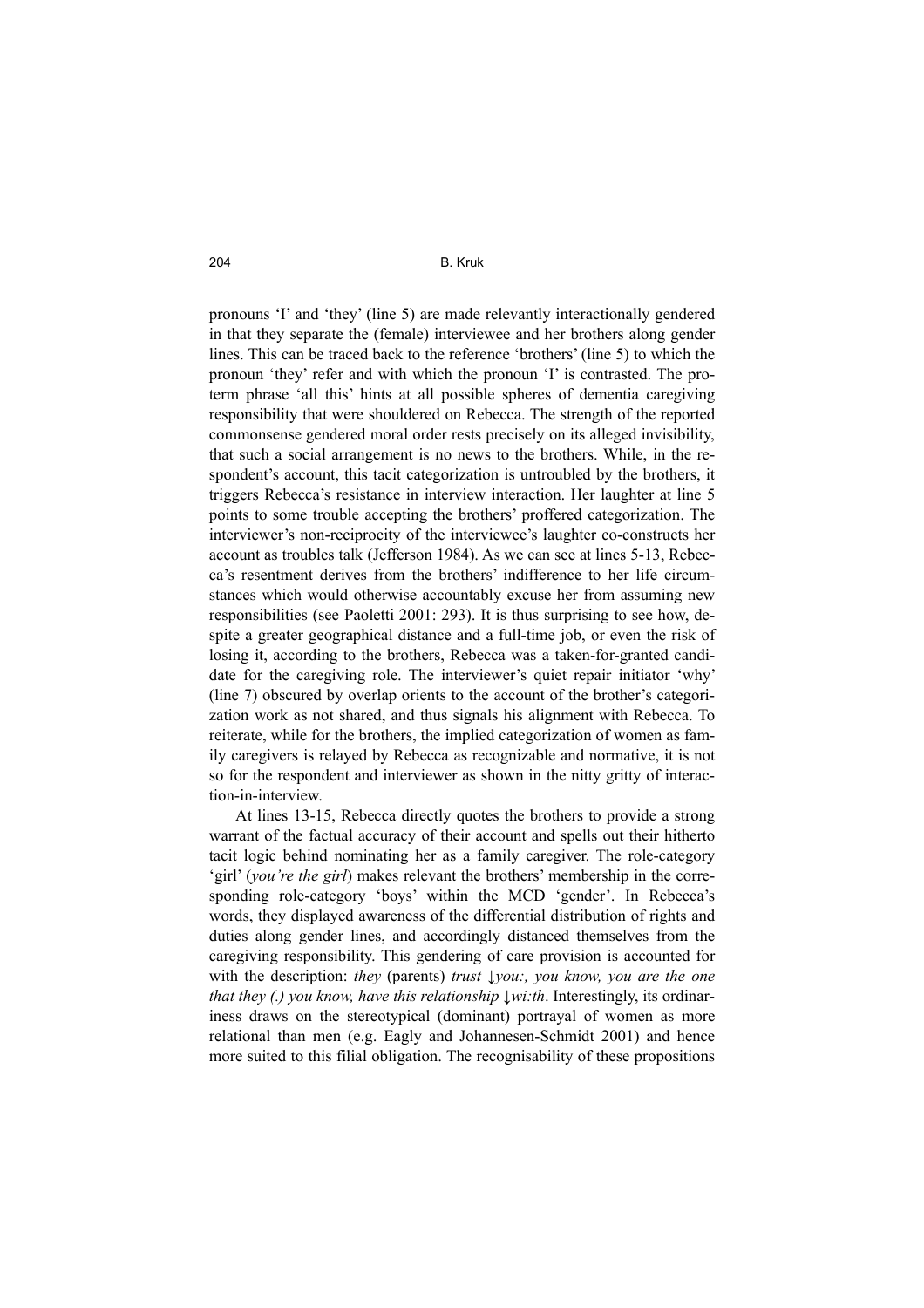is reinforced by numerous tokens of 'you know' (lines 13-15). Rebecca again indirectly challenges her other-imposed role. Her laughter (line 15) and extensive use of smiley voice (lines 12-15) once again trouble the brothers' commonsense reasoning and evidence her act of role distancing (Goffman 1961). She hearably orients to the gendering of care as non-sense and ludicrous, in particular given her life circumstances. For her, helping elderly parents should be an activity tied to the category 'child', not '*female* child', and thus shared between siblings.

The gendered pattern of participation in family care is further pursued at lines 15 and 18-24. Rebecca makes the brothers' uninvolvement morally accountable and discursively qualifies it with the mitigating item 'really' in *they didn't really step in and help* (line 15). It does not rule out that some form of help may have taken place, while simultaneously emphasizing that whatever assistance may have taken place, it was not enough to count.<sup>13</sup> This utterance also serves to introduce 'a morally organized contrast pair' (Housley and Fitzgerald 2009) of 'caring daughter' and 'uncaring sons'. The working of this device can further be observed in the activities Rebecca performed. The category-resonant description, *for the first few ↑years um (.) I was just constantly flying back and forth* (lines 18-19), projects her as distance family caregiver. Despite living across the country, she was the main person in charge of even the most mundane aspects of dementia care, like groceries. The following three-part list (Potter 1996) of typical activities populates her role-set of distance family caregiver and makes indirectly relevant the activity roles of financial manager (*trying to deal with their finances, with the cheque writing*), household manager (*with the getting food for them*) and co-decision-maker (*try:ing to persuading them to move into an assisted living situation (.) or at least to get a home ↑ca:re*). In particular, the last role is shown to have generated a significant amount of friction in Rebecca's relationship with the parents and is negatively assessed with an extreme-case formulation (Pomerantz 1986), *it was like a nightmare*, which helps her to legitimize the claim of caregiver strain. Nevertheless, the hesitation (*um*) and mitigatory devices (*I mean*; *like*) mark this assessment as delicate (Peräkylä 1995; Silverman 1997) in that, it can potentially be heard as a complaint and imply a negative moral judgement of Rebecca. In order to inoculate herself against such charges, she describes the elderly parents as uncooperative (lines 22-24). A sense of situational irony is created here in

<sup>&</sup>lt;sup>13</sup> I owe this remark to an anonymous reviewer.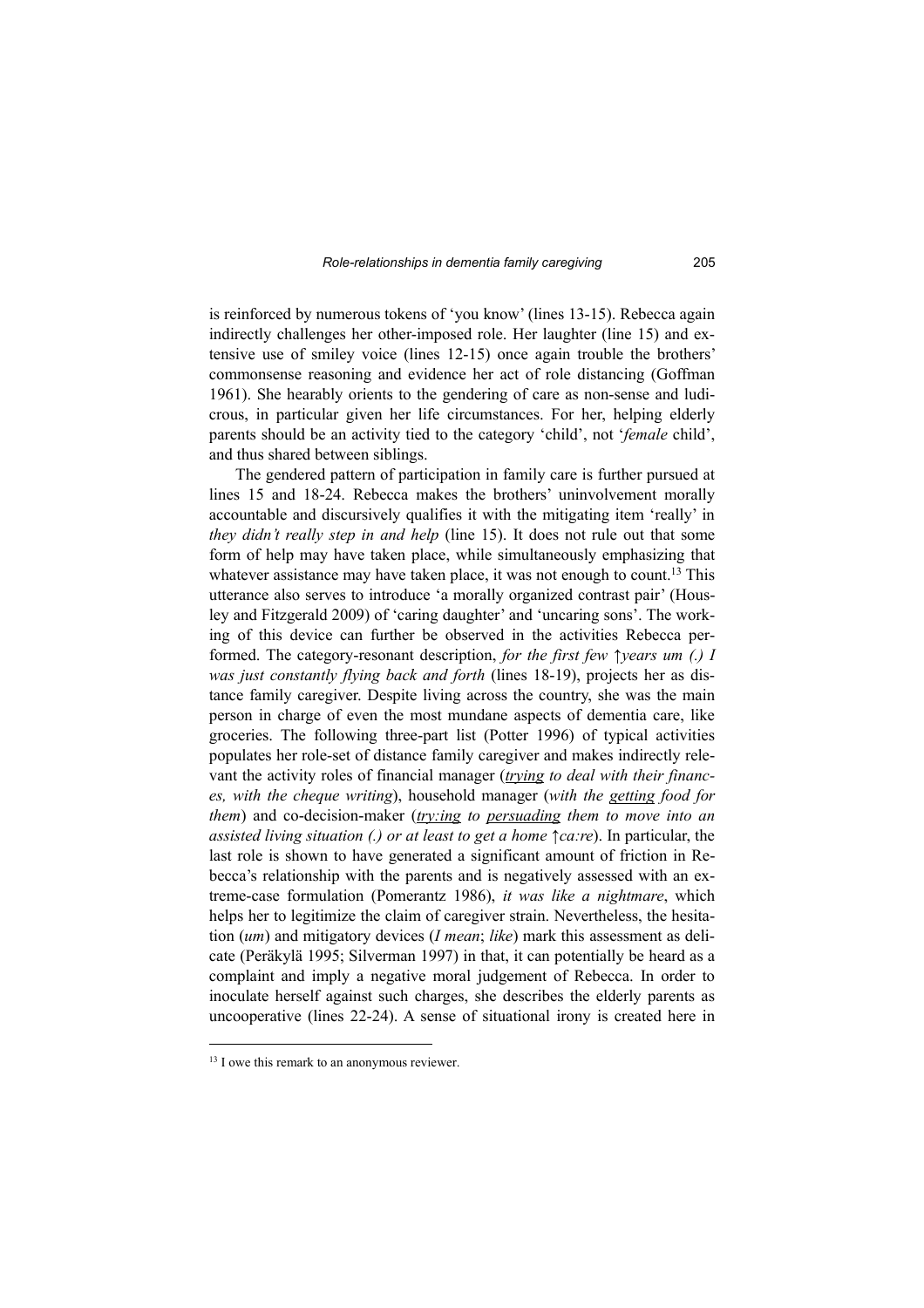that, how the parents perceive themselves (as independent) is a direct opposite of how the interviewee sees them (as dependent on her). This contrast is rhetorically amplified with the use of 'really' (line 24), and the micropause preceding the stressed token of 'me' (line 24) foregrounds Rebecca as the victim of this burdensome and hopeless situation. In this context, it is possible to interpret the laughter particles on the recognition-seeking token 'you know' at line 24 as contributing to a sense of irony in the parents' misconception of their self-sustainability. More importantly, however, they point to Rebecca's difficulty in dealing with the parents. Since the laughter is not reciprocated by the interviewer, in line with Jefferson (1984), it is to interpreted as a means to index the account underway as troubles talk. All in all, we can see how by narrating her lived experience of caregiver strain, Rebecca accounts for her grudge towards the brothers' lack of support. Her reaction can thus be read within the moral categorial order of parent care as a shared filial responsibility.

The predicament finds its resolution in Fragment 3 (continuation of Fragment 2) where Rebecca's brothers and in particular her sister-in-law finally offered help. This was prompted by a conversation with the siblings in which she communicated that she had reached her limit of endurance and asked them for help (discussed later in the interview). At that point, Rebecca had been through chemotherapy for a year, had had radiation and surgeries, which made her feel overwhelmed.

(3) 'I have a partner in this'

| 25    |       | b[ut e]ventually my older brother (.) really came around=                            |
|-------|-------|--------------------------------------------------------------------------------------|
| 26 I: |       | [mhm]                                                                                |
|       | 27 R: | $=$ and my little brother a little bit but my older brother and $\leq$ his wife my   |
| 28    |       | sister-in-law um (2.0) she <u>rea:lly</u> (.) has helped out a lot and and (.) I'm   |
| 29    |       | not that close to her she is a kind of prickly person but $I \leq t_0$ : tally adore |
| 30    |       | $h(h)$ er> because she: has really changed the situation, like she comes down        |
| 31    |       | with my brother and, (.) but really she is the one who manages things, um            |
| 32    |       | (.) she writes out cheques, she collects the mail, she (.) she is managing the       |
| 33    |       | taxes this year $(0.4)$ and she is $\uparrow$ amazing .h                             |
| 34 I: |       | mhm                                                                                  |
|       |       |                                                                                      |

<sup>35</sup> R: but that took several years (.) um and um (.) I am starting to relax, and think 36 that I have a partner in this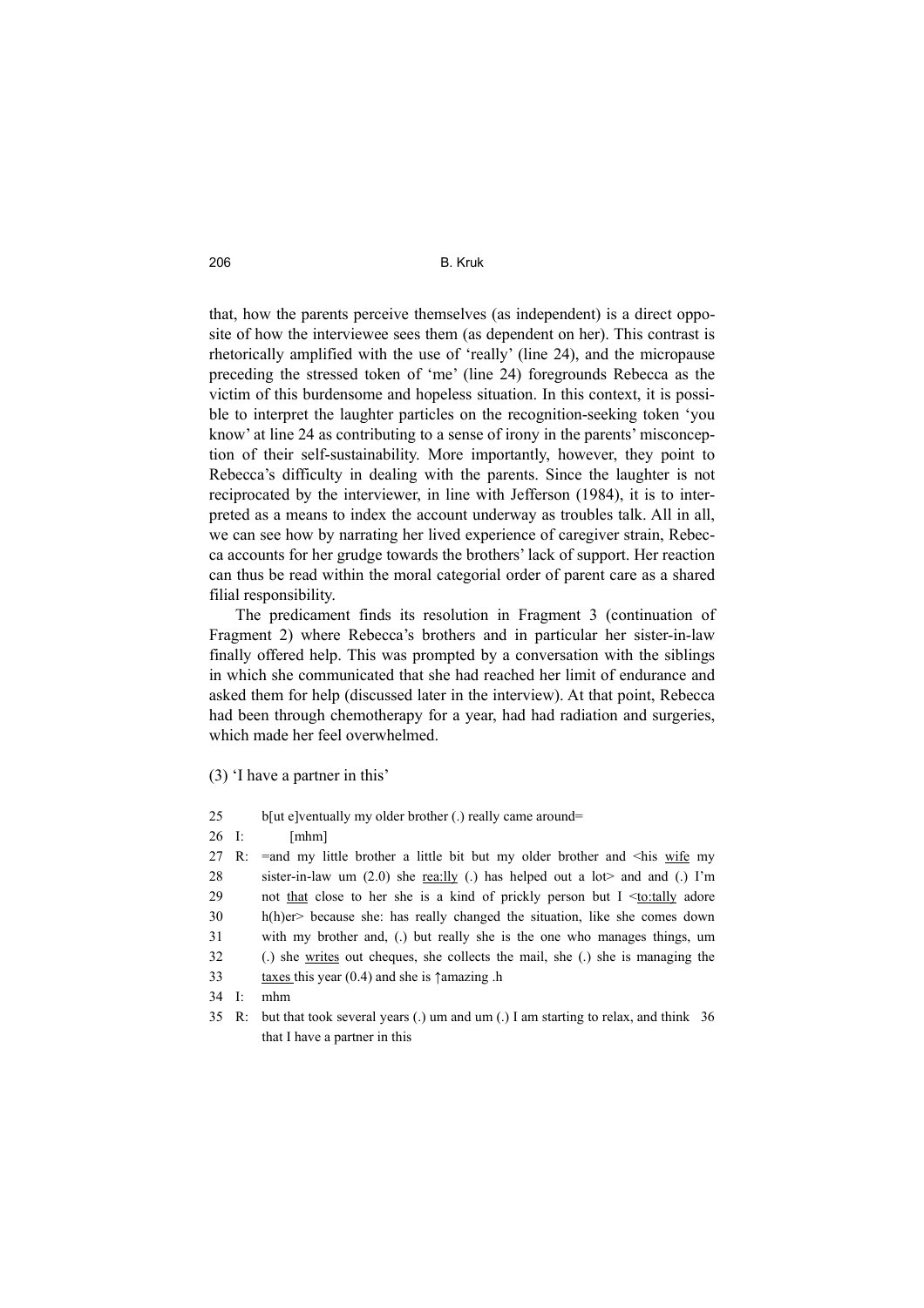Surprisingly, the brothers' contributions to caregiving remain unelaborated. This can potentially point to Rebecca's understanding of parental care as shared by children and hence this help is constructed as a matter of course. In contrast, the older brother wife's involvement is presented in detail (line 28- 33). At lines 30-31, she is presented as what might be her husband's companion in visiting his mother (*she comes down with my brother*). However, the contrastive coordinator 'but' and the intensifier 'really' proffered by the interviewee at line 31 imply that it is the sister-in-law, not the older brother, who significantly relieves Rebecca. This assistance encompasses the activities (lines 31-33) which would typically be performed by the brother but have now been ceded to his wife. That is, while Rebecca's brother comes down with his wife and the onus is on him to manage the taxes, collect the mail or write out cheques, it is in fact his wife who does all of this. The sister-in-law's active contribution is positively assessed with intensifiers (*she rea:lly (.) has helped out a lot* (line 28) and *she: has really changed the situation* (line 30)) and extreme-case formulations (Pomerantz 1986) (*I <to:tally adore h(h)er>* (lines 29-30)) and (*she is ↑amazing .h* (line 33)). These last two descriptions as well as the rising intonation of 'amazing' and the audible outbreath (line 33) are used by Rebecca to almost idealize the sister-in-law. In offering this description, she mobilizes "the gradable property of moral accountability of kin membership categories" (Paoletti 2007: 12) in relation to caring for an elderly relative whereby children are more morally bound to assist parents than children-in-law. As such, daughters and daughters-in-law can be considered positioned categories (involving a hierarchical relation) with respect to this obligation. Recognizing this cultural logic, Rebecca profusely appreciates the help she receives. In terms of rolerelational work, Rebecca projects two somehow contradictory versions of the SRP sister-in-law—sister-in-law. On a personal level, she critically states, *I'm not that close to her she is a kind of prickly person* (lines 28-29). On an activity-based level, she praises her and says, *I have a partner in this* (line 36).

#### **6.3. Being a caregiving daughter and a parent**

The final extract features an inter-role conflict between caregiving and parental role-relationships. This tension is a consequence of Rebecca's being the so-called 'sandwich generation' (Schwartz 1979; cf. Brody 1981), that is,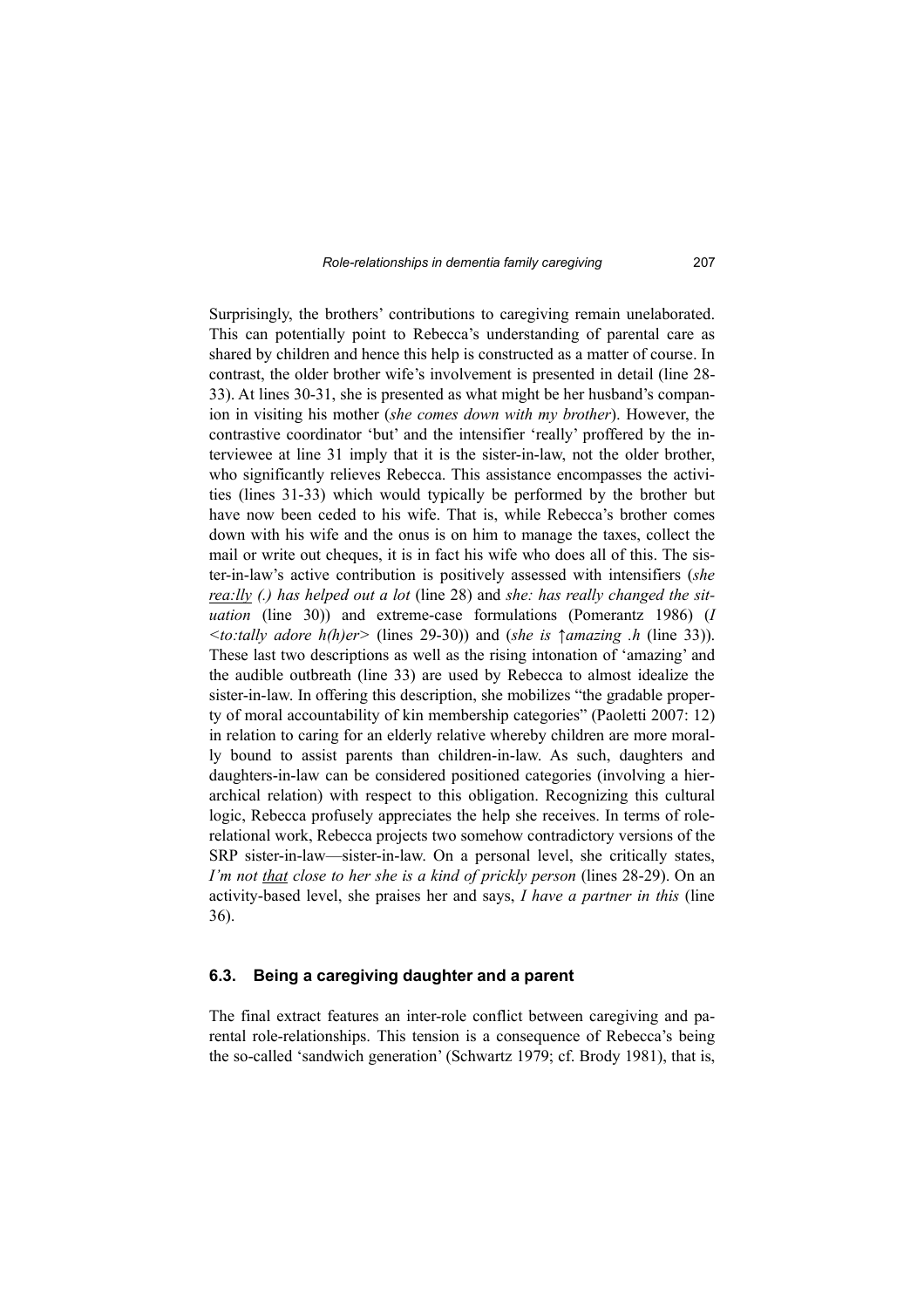a middle-aged woman who rears her children and assists an aging parent. Prior to Fragment 4, the interviewee discloses her determination to obey the mother's wish to reside at her own house, despite the problems she has to face as a transnational caregiver. She then hypothesizes that if given a choice, she would place her mother in a nursing home. In accounting for this decision, she lists its advantages and concludes that the mother would have a better life there than she now has at home. At lines 1-2, the interviewer probes Rebecca's moral reasoning behind her unswerving commitment. He recycles her categorization from an earlier part of the interview where the activity 'going against the mother's decision' and the category 'daughter' were offered as disjunctive. He thereby reuses the participant's categorization of herself and the mother in terms of the SRP 'mother-daughter', thereby making the MCD 'family' continually relevant in this spate of interaction.

(4) 'there's going to there's a shift of loyalty a little bit'

| 01 | I: | $=$ okay so if you see so many advantages of nursing homes, $(.)$ um why               |  |
|----|----|----------------------------------------------------------------------------------------|--|
| 02 |    | can't you go against your m[um's]=                                                     |  |
| 03 | R: | [I can't]                                                                              |  |
| 04 | I: | =decision, ri[ght now]                                                                 |  |
| 05 | R: | [because sh]e was so: explicit, she was so: clear. (.) and just                        |  |
| 06 |    | the way I couldn't go against her last (.) end-of-life $\uparrow$ wishes (0.3) which   |  |
| 07 |    | she made when she was still <u>competent</u> , $(1.0)$ I ca:n't $(0.6)$ knowingly (.)  |  |
| 08 |    | say I don't care what my mother wanted, this is what I think she should                |  |
| 09 |    | have.                                                                                  |  |
| 10 | I: | and later on you will be able to go against (.) her $\uparrow$ wish                    |  |
| 11 | R: | I think $\downarrow$ yeah there's a point, where there will be a tipping point kind of |  |
| 12 |    | when (.) it became $(0.5)$ too honorous >like right< now it's my time, and             |  |
| 13 |    | my you know $\uparrow$ stress (.) but when it came down to spending money that         |  |
| 14 |    | I'm intending to leave to my $\uparrow$ children, or for them to have (.) to deal with |  |
| 15 |    | $>$ [what]ever=                                                                        |  |
| 16 | I: | [mhm]                                                                                  |  |
| 17 | R: | =happens to me, $\leq$ I can-, I'm not going to deprive my chil- kids (.) you          |  |
| 18 |    | know there's going to, there's a shift of loyalty a little bit.=                       |  |
| 19 | I: | $=$ mhm                                                                                |  |
| 20 | R: | 'coz I um (.) I just (.) we would just be one we it's not it's not that it's           |  |
| 21 |    | $\uparrow$ money it's not that's not >the critical thing but would be $\leq$ >one more |  |
| 22 |    | thing, $\leq$ that would weigh in favour of (1.2) um (.) a (.) a facility $\leq$ that  |  |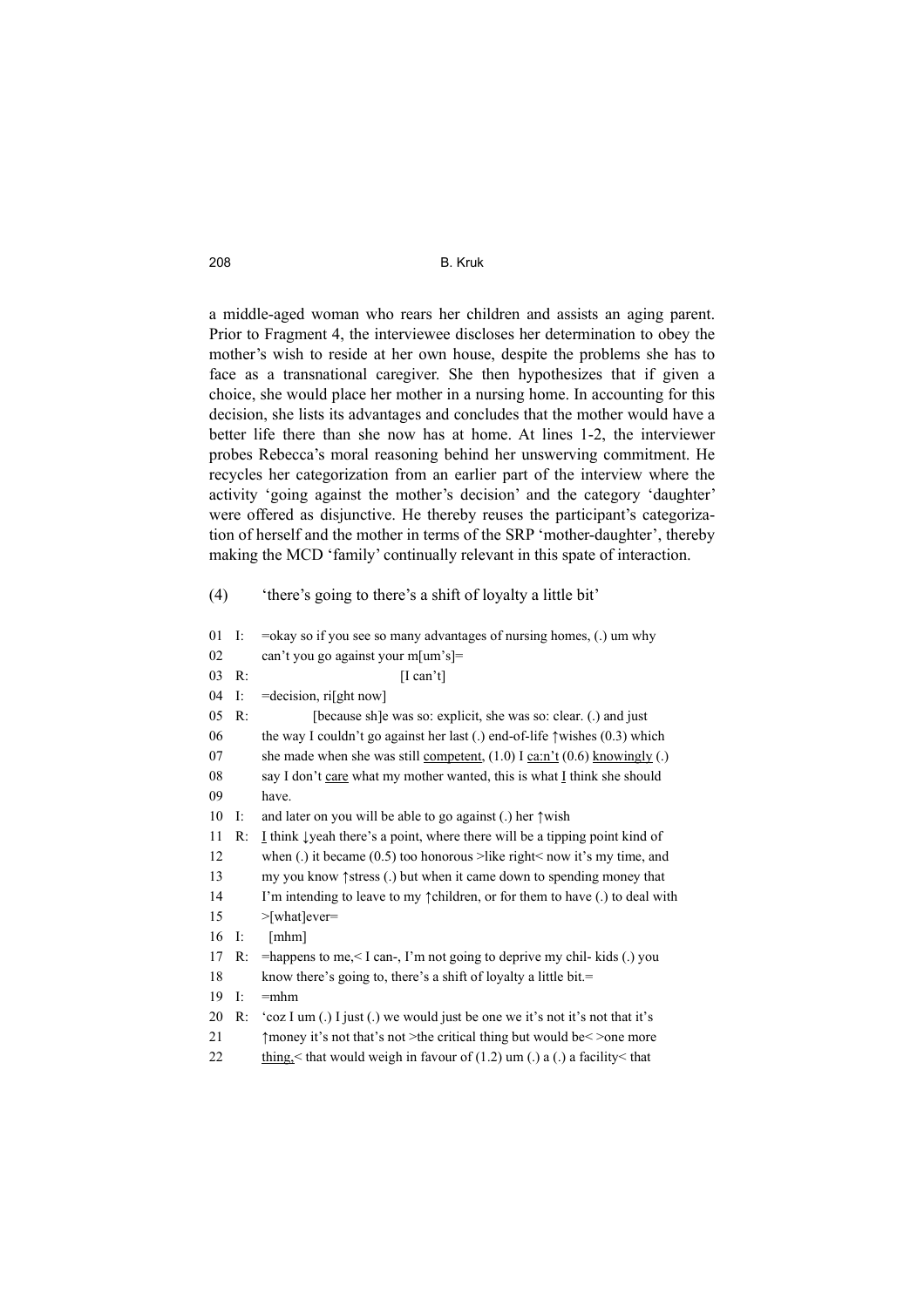| $23 \quad \text{I}:$ |    | mhm                                                                                                 |  |
|----------------------|----|-----------------------------------------------------------------------------------------------------|--|
| 24                   | R: | had a physical structure that it was taken care of by somebody else(h)                              |  |
| 25                   |    | $heh =$                                                                                             |  |
| 26 I:                |    | $=$ right                                                                                           |  |
| 27                   | R: | or something terrible happened to deal with the apartment, if there was like                        |  |
| 28                   |    | a real catastrophic damage that's somehow (.) I would have to (.) to arrange                        |  |
| 29                   |    | to get fixed, (.) um at that point I m(h)ight mo(h)ve her to a n(h) ursing                          |  |
| 30                   |    | home, it's just part of it is the infrastructure, it's like (.) I have to take care                 |  |
| 31                   |    | of the house, as well as my mother and to do that from like $>o$ <sup>o</sup> three                 |  |
| 32                   |    | thousand miles away twenty-five hundred miles away <sup>o</sup> $\lt$ is (.) really $\uparrow$ hard |  |
| 33                   |    | $(0.8)$ $\downarrow^{\circ}$ so <sup><math>\circ</math></sup>                                       |  |
| 34                   |    | (0.5)                                                                                               |  |
| 35                   | Ŀ  | $^{\circ}$ mhm <sup><math>\circ</math></sup> so, (.) how often do you: >fly to $\uparrow$ Portland< |  |

By the time the interviewer has finished the question, Rebecca interrupts with very assertive *I can't* (line 3). The immediacy of this discursive maneuver evidences her appeal to the taken-for-granted accountability of family relations where children cannot flout parental decisions/wishes; not respecting one's parent's care preferences is a serious charge. She thereby projects herself in the role-category 'dutiful (good) daughter' from the MCD moral types of daughter (cf. Wowk 1984). Rebecca's moral commitment and determination to obey the mother's decision to receive home care is reinforced with the account of the parent's explicitness (*she was so: explicit, she was so: clear* (line 5)), strengthened with the elongated intensifiers 'so'. The moral overtone is also accentuated in how Rebecca rules out her own conscious intention to breach this decision, in particular when this was expressly communicated: *I ca:n't (0.6) knowingly (.) say I don't care what my mother wanted, this is what I think she should have*. This rhetorical effect is partially achieved by means of prosody: vowel elongation in *I ca:n't*, as well as the stressed tokens of 'knowingly', 'care' and 'I' (lines 7 and 8). The stressed first-person singular pronoun 'I' (line 8), which in this hypothetical scenario introduces her personal (opposite) opinion, hearably highlights the anomalous link between 'prioritizing one's own stance' and the category 'dutiful daughter'. The proffered epistemic formulations *she was so: explicit, she was so: clear* (line 5) and *I ca:n't (0.6) knowingly (.) say* (line 7) are highly relationship-implicative and work to position Rebecca as knowledgeable of the parent's care preferences. The referred to body of knowledge is to be heard as category-bound in that Rebecca has access to it as a consequence of being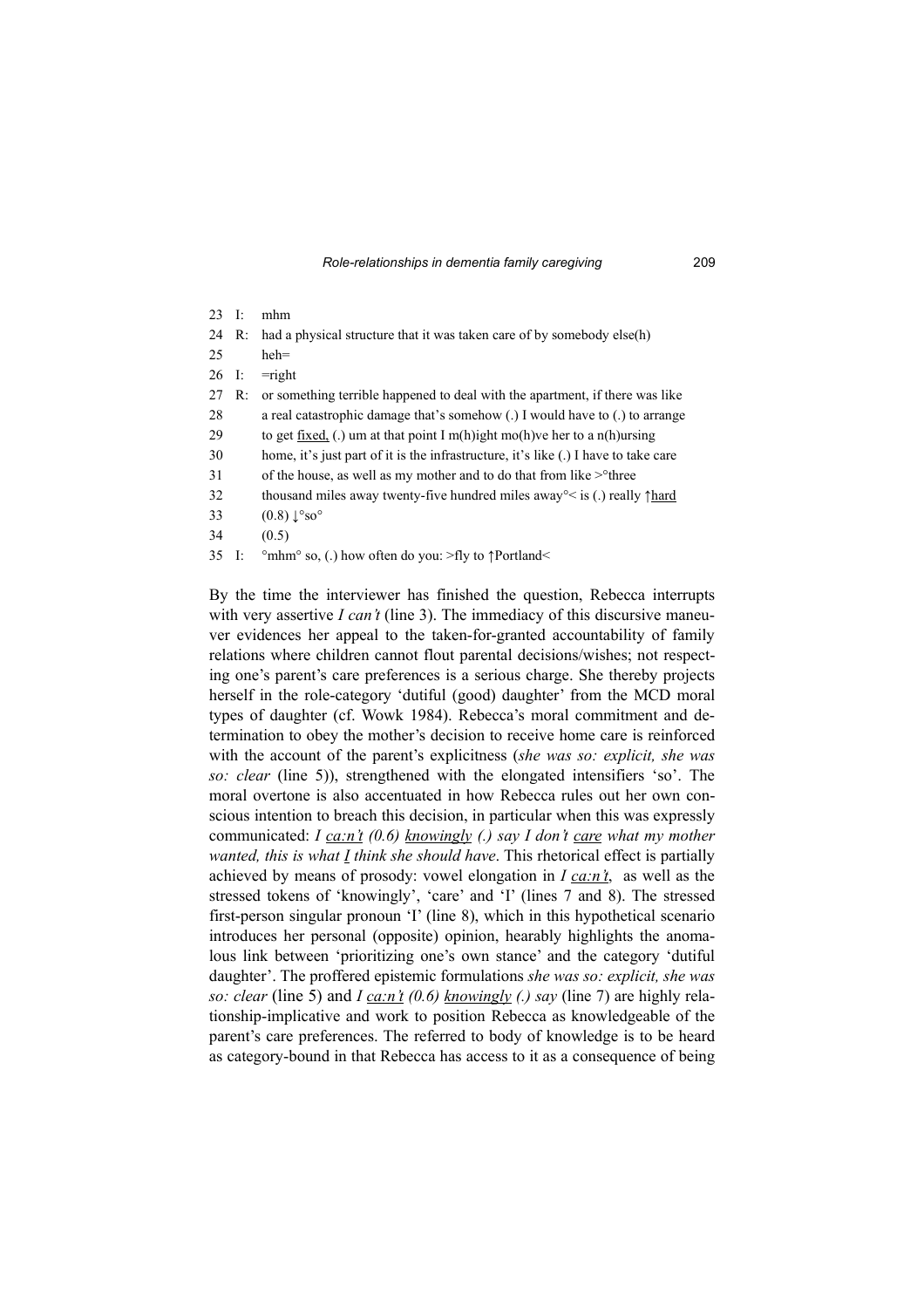a daughter and having a prior relation with the mother (see e.g. Raymond and Heritage 2006). These descriptions can thus function as category-resonant, thereby sustaining the working of the SRP 'daughter-parent'.

At line 10, the interviewer recycles a mentionable delivered by Rebecca earlier in the interview that at some point she will have to move the mother to a nursing home. At line 11, the interviewee displays certain delicacy in talking about this issue as evidenced by her mitigated agreement (*I think ↓yeah*) followed by repair and another mitigatory device (*kind of*). At this point, a broader perspective of familial role-relational dynamics takes the centre stage. The caregiving relationship is now contextualized against the interviewee's other kin relation whose conflicting expectations she must juggle. Apart from the already relevant relationship category 'daughter', Rebecca now also approaches interview interaction as a 'person in her own right' (*now it's my time, and my you know ↑stress* (lines 12-13)) and, more importantly, 'mother' to her own children (lines 13-18). She accounts for an undesirable caring solution to institutionalize the parent with dementia by projecting a morally accountable picture for herself as a responsible mother in relation to her own children within the SRP mother-children. Rebecca does not mind sacrificing herself as long as her children do not suffer. Money is spelled out as an important determinant to her continuing caring commitment. She launches a hypothetical scenario at lines 13-17 wherein she would have to fall back on the money she has saved for her children, and rules out this possibility. In making sense of this situation, she ties the activity of 'leaving money to one's children' to her incumbency in the category 'mother' in the MCD 'family' (line 13-14). Conversely, the activity 'depriving children (of money to care for a parent in the future)' (line 17) is disassociated with this category. The verb 'to deprive' presupposes here that children should normatively be provided with certain goods by their parents. Thus, taking away from one's children whatever they should have, for example money, is an anomalous activity. When attached to the category 'parent', it forms 'a disjunctive category-activity pair' (Stokoe 2003). Interestingly, by stating the purpose of her leaving money to the children, the interviewee also reinforces a filial obligation to provide parent care, *for them to have (.) to deal with >[what]ever happens to me,*  $\le$  *(lines 14-17).* In balancing the irreconcilable expectations to her mother and children, Rebecca constructs these role-relations as positioned with the role of mother carrying greater moral accountability and taking priority over that of daughter. This categorization work is endorsed as commonsensical as observed in her use of the commonsense component 'you know' (Stokoe 2012a) in *you know*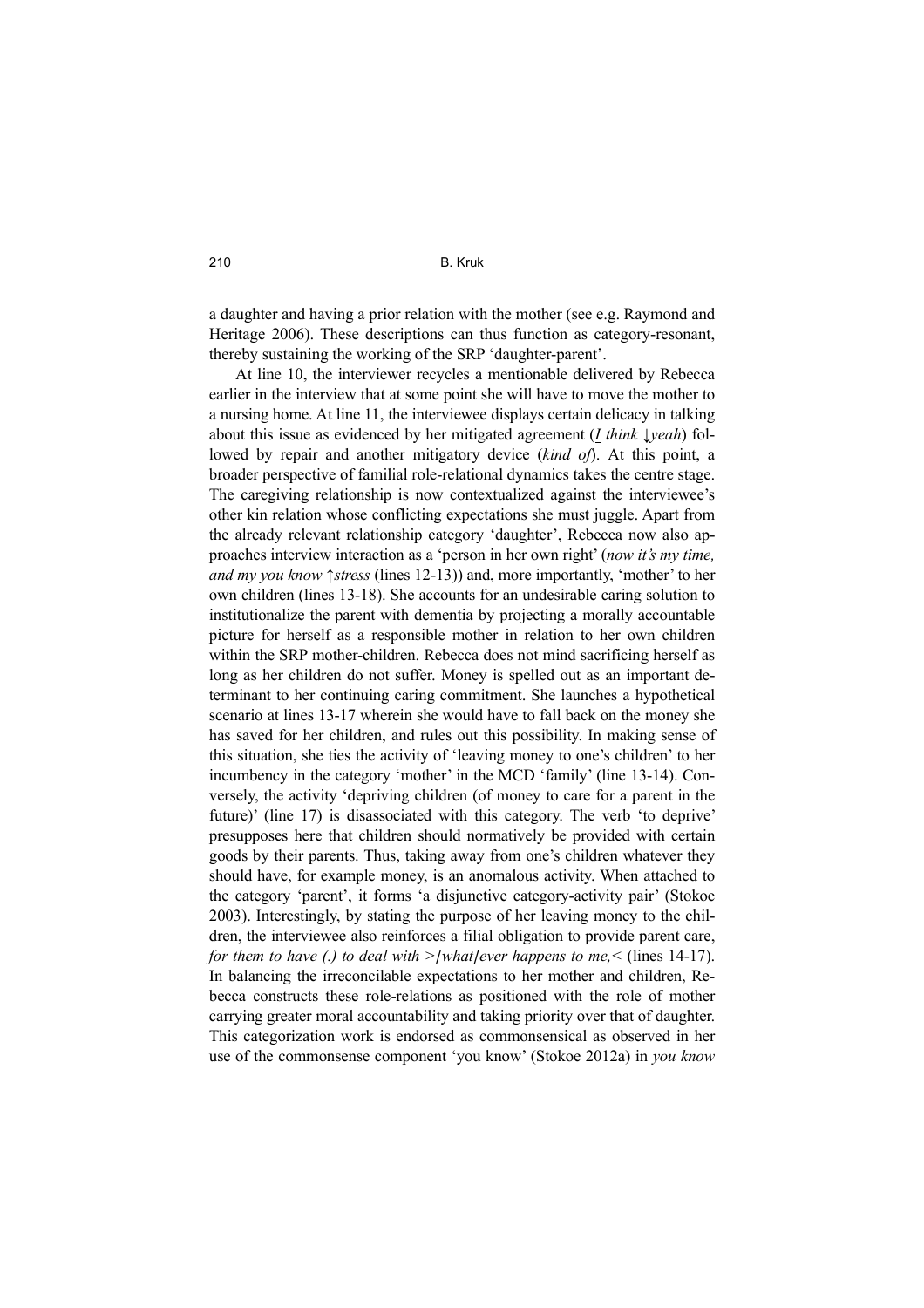*(…) there's a shift of loyalty a little bit* (lines 17-18). At line 19, the interviewer latches his minimal response, *mhm*. Its immaculate timing minimally corroborates Rebecca's formulation from line 18 as shared and recognizable. Rebecca's mitigatory token *a little bit* (line 18) conveys delicacy (see Peräkylä 1995; Silverman 1997) in deprioritizing the bond with the mother. This delicate relational object is also prefaced with interactional turbulences such as repairs (*I can-, I'm not going*; *my chil- kids* (line 17)) and the caregiver's refraining from putting the implied delicate item 'money' after the micropause (line 17).

In the remainder of this excerpt, Rebecca continues to design her turn to manage the secondary importance of the SRP mother-daughter as morally sensitive; notice the interactional perturbation on lines 20-21 (multiple false starts, micropauses and repetitions). In order not to be perceived by the interviewer as a materialist, she inoculates the account through a face-saving act in which she denies having a particular interest in money, *it's not that it's ↑money (…) that's not >the critical thing* (lines 20-21). Rebecca then nominates a candidate external factor (potential catastrophic damage to the mother's apartment) and her attendant role of household manager (*I would have to (.) to arrange to get fixed* (lines 28-29) which would speed up the termination of homecare. At this point, Rebecca brings to the fore the strain embedded in the role-set of family caregiver, that is, enacting the mother-oriented caregiving role and being a household manager (lines 30-31), each of which implies different responsibilities and tasks. This predicament is accounted for with the category-resonant description (*to do that from like >°three thousand miles away twenty-five hundred miles away°<* (lines 31-32)), which reiterates Rebecca's role of distance family caregiver (see Extract 2). It is this aspect of geographical distance that adds to the caregiver role strain, discursively manifested with the stressed evaluative item of *really ↑hard*. The micropause inserted at line 32 rhetorically reinforces Rebecca's felt burden. The interviewer then pursues another aspect of distance family caregiving, indicating that the hitherto categorization work is transparent, thus there is no need for further elaboration.

#### **7. Conclusions**

The above analysis has revealed the dynamics of dementia-affected rolerelational work offered by a family caregiver in the course of an interview.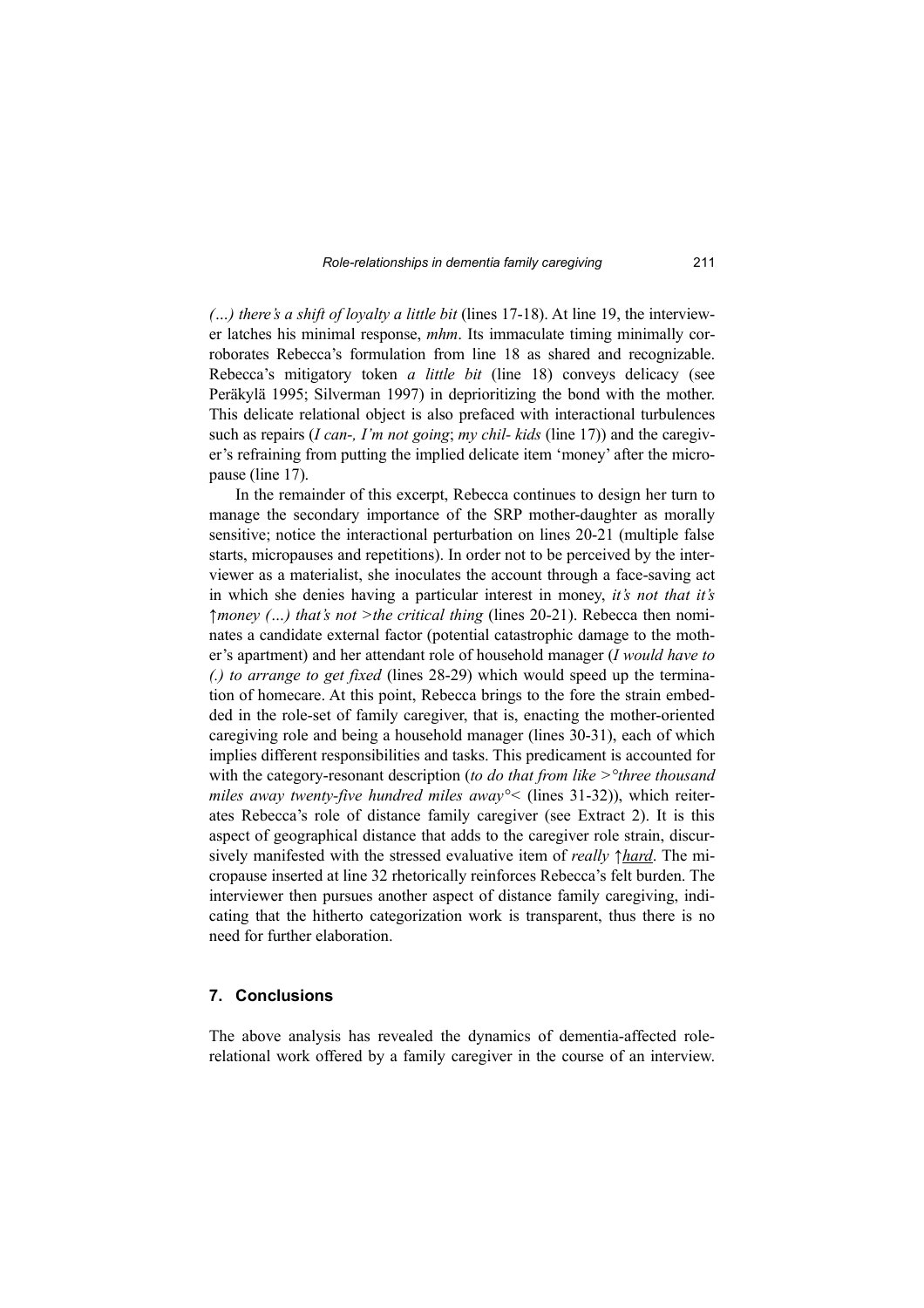The application of the methodological apparatus of CA and MCA to the ethnomethodologically respecified 'role' concept (Halkowski 1990; Hilbert 1981) allowed me to unpack the situatedness of role-in-action as well as to capture how—amid ongoing interaction—participants reflexively orient to, deploy, sustain, negotiate, resist or contest the (situated) meanings of established categories concerning family-related role-relationships. The emergent meanings are thus not offered unilaterally, but are co-constructed on a turnby-turn basis by both interacting parties (i.e., the interviewer and interviewee). The framework also allowed me to analytically problematize the procedural and culture-methodic character of role-relational enactment in discourse. Central to this process were certain propositions and assumptions pertaining to the MCD 'family and 'gender' which underpin intricate rolerelational trajectories in the experience of being a family caregiver to a person with dementia.

 The analysis demonstrated that the categories of family and gender emerged as important features of context and were invoked by the interlocutors explicitly (through person reference terms drawn from the MCD 'family'; linguistically gendered terms; mentions of specific variants of the category 'woman') or implicitly (with category-resonant descriptions and personal pronouns with interactionally acquired family- and gender-saturated meanings). Interestingly, while family was either brought out by the interviewer as a function of his research objectives or taken over from the interviewee's preceding account, gender was mainly volunteered by the caregiver in the analyzed fragments.

 The applied methods of MCA offered sensitive tools to uncover how commonsense role-relationship categories can be interpreted and assembled though producing category-bound activities and predicates or through formulating disjunctive category-activity pairs and missing activities. For example, the activity of caring was demonstrated to be conversationally constructed as part of the interviewee' identity work and a moral duty bound to the MCD 'family' and 'gender', although with gradable properties. The commonplace of this categorization was also the basis of the female interviewee's felt burden and tensions with the brothers. While the participant's accounting work generally supports the established social norms, an attempt was made by her to subtly subvert the gendered moral order by proposing parent care as a filial responsibility.

The role-relationship categories and categorization work produced by Rebecca revealed the multiplicity of relations that a caregiving relative has to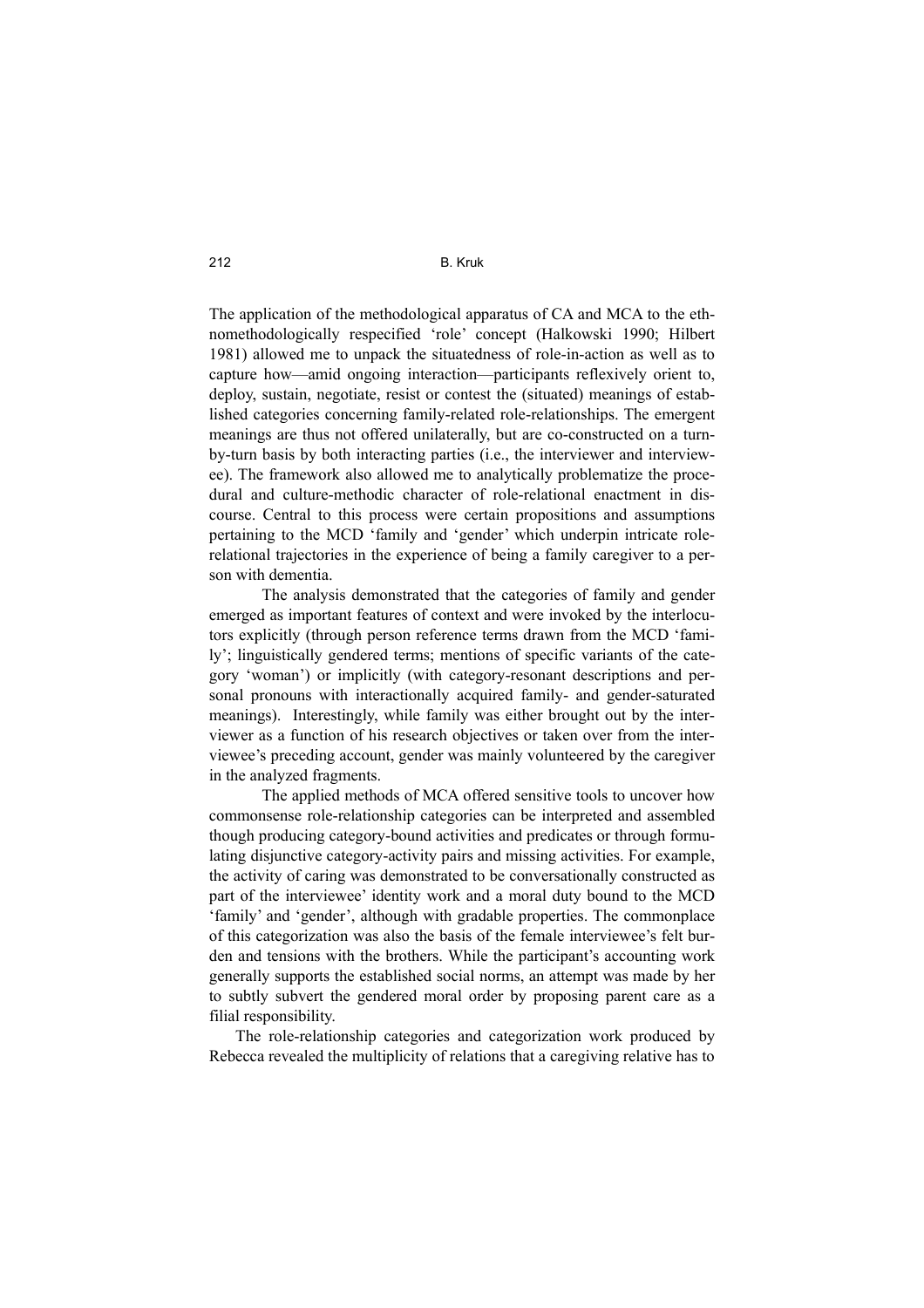navigate. The interviewee characterized them in terms of SRP whose members have duties and moral obligations to each other related to giving care, cosy love, support and respect. In interview interaction, Rebecca is cast or casts herself in the role-sets of daughter to her mother with dementia and/or disabled parents, sister in relation to her brothers, sister-in-law to her sisterin-law and a mother to her own children. Importantly, she also implicitly reconfigures the tie with her care-needing mother in terms of role reversal. What is worth emphasizing is that these role-relationships do not operate in isolation, rather a caregiving dyad (i.e., a relative with dementia and family carer) is contextualized in a broader nexus of historical, contemporaneous or hypothetical perspectives of various kinship ties, each of which invokes distinct, sometimes competing, expectations, responsibilities and loyalties. This can lead to a potential conflict between one's social roles such that a decision must be made "whether one is an adult child to one's parents first or a parent to one's children before all" (Gubrium 1988: 204). The analysis revealed how Rebecca's own roles as a child and parent are discursively constructed as positioned relationship-categories, with a hierarchical order existing between them, in that the latter takes priority over the former. Interestingly, as regards her bond with the mother, despite certain less typical predicates attached to this SRP, the interviewee attempted to orient it to the commonsense norm by acknowledging her special position in relation to the mother within the family network, being morally attuned to her needs and wishes, and displaying her caregiving competence. Rebecca's attempts at preserving the mother-daughter bond, for instance through the reversal of roles, in times of a disruptive illness testifies to the importance of this relation and the power of the commonsense logic about what family (female) caregivers should be like in dementia. In this way, the mother-daughter connection can continue to operate, albeit in a reconfigurated form. In addition, the interviewee displayed delicacy in managing morally less preferred relational aspects such as disclosing resentment towards her siblings, having a poor relationship with the mother or being occasionally annoyed with her, or discussing financial issues. This was discursively encoded in pre-delicate perturbations, litotes, various mitigatory tokens and prosodic features (intonation contours, vowel elongation or stressed lexical items).

Bearing in mind the context-embeddedness of interview accounts, the analyzed interaction provided me only with a preliminary lay insight into what might be happening outside the interview context. This could be verified by an ethnographic study of the social organization of caring for a fami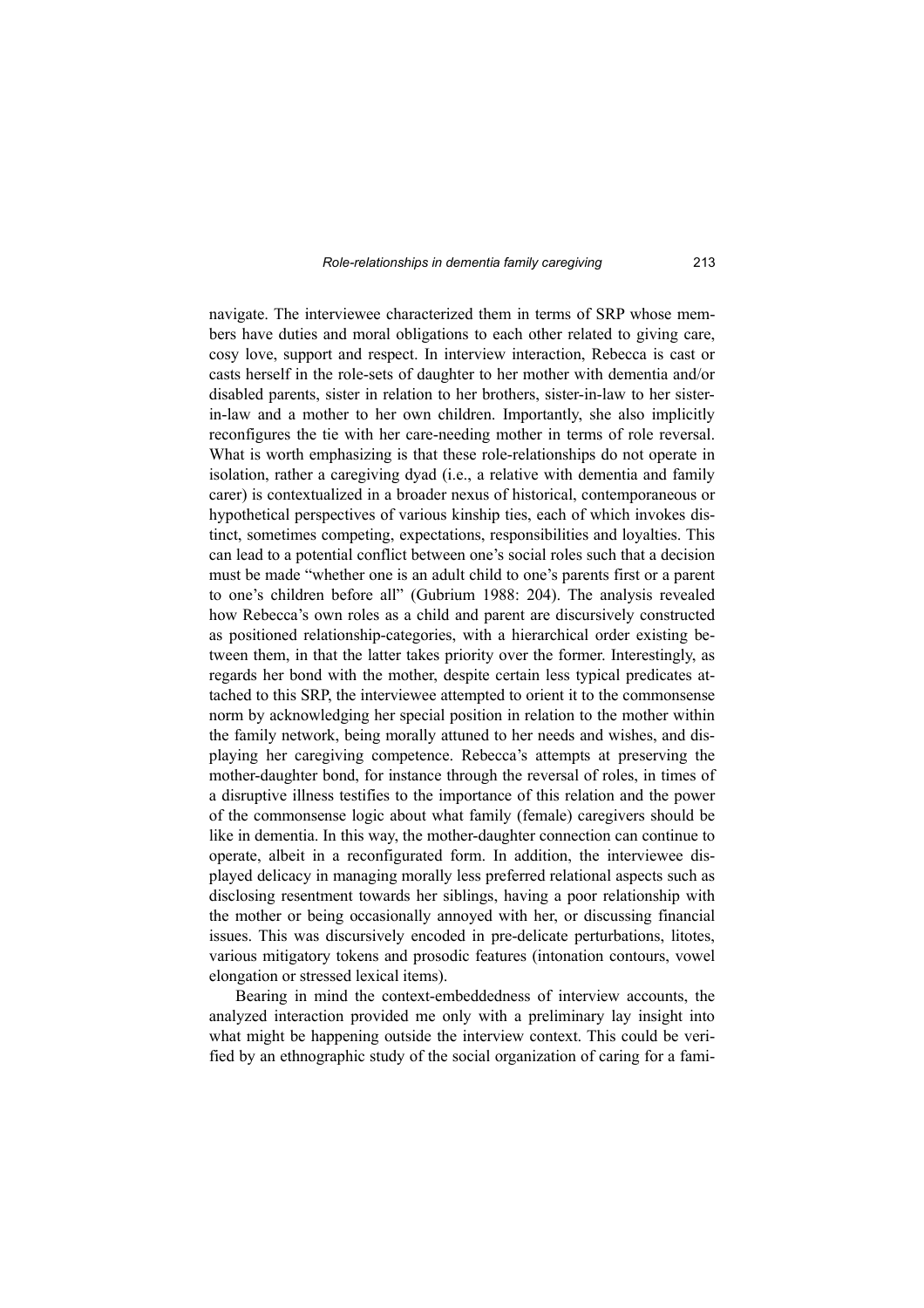ly member with dementia (e.g. Purves 2011). Such studies could contribute a deeper and more holistic picture of self-other relations. Future research should also be directed at examining roles and relationships not as static preexisting attributes but as emergent and locally negotiated in interaction where social actors weave together multiple meaningful perspectives of social ties to make sense of their eldercare experience. Discourse analytic studies can thus illuminate people's interpretative dynamics as well as lived experiences and idiosyncratic social arrangements. The knowledge of how individuals *understand* their realities and self-other relationships affected by a relative's neurodegenerative disease is crucial if service providers are to tailor effective interventions for families.

## **References**

- Alzheimer's Association. 2019. *Alzheimer's disease facts and figures*. Retrieved on 10 December 2019 from https://www.alz.org/alzheimers-dementia/facts-figures
- Alzheimer's Association. (undated). Vascular dementia. Retrieved on 7 February 2020 from https://www.alz.org/alzheimers-dementia/what-is-dementia/types-ofdementia/vascular-dementia
- Baker, C.D. 1997. "Membership categorization and interview accounts". In: D. Silverman (ed.), *Qualitative research: Theory, method and practice*. London: Sage. 130-143.
- Baruch, G. 1981. "Moral tales: Parents' stories of encounters with the health professions". *Sociology of Health & Illness* 3(3). 275–295.
- Bergmann, J.R. 1992. "Veiled Morality; notes on discretion in psychiatry". In: P. Drew and J. Heritage (eds.), *Talk at work: Interaction in institutional settings*. Cambridge: Cambridge University Press. 137-162.
- Bolden, G. B. 2015. "Discourse markers". In K. Tracy (ed.), *The international encyclopedia of language and social interaction* 1-7. Chichester: Wiley Blackwell and the International Communication Association. 412-418.
- Boss, P. 1999. *Ambiguous loss: Learning to live with unresolved grief*. Cambridge, MA: Harvard University Press.
- Boss, P. 2010. "The trauma and complicated grief of ambiguous loss". *Pastoral Psychology* 59. 137–145.
- Boss, P. and J. Greenberg. 1984. "Family boundary ambiguity: A variable in family stress theory". *Family Process* 23. 535–546.
- Brody, E. 1981. "'Women in the middle' and family help to older people". *Gerontologist* 21. 471–480.
- Brody, E. 1985. "Parent care as a normative family stress". *The Gerontologist* 25(1). 19–29.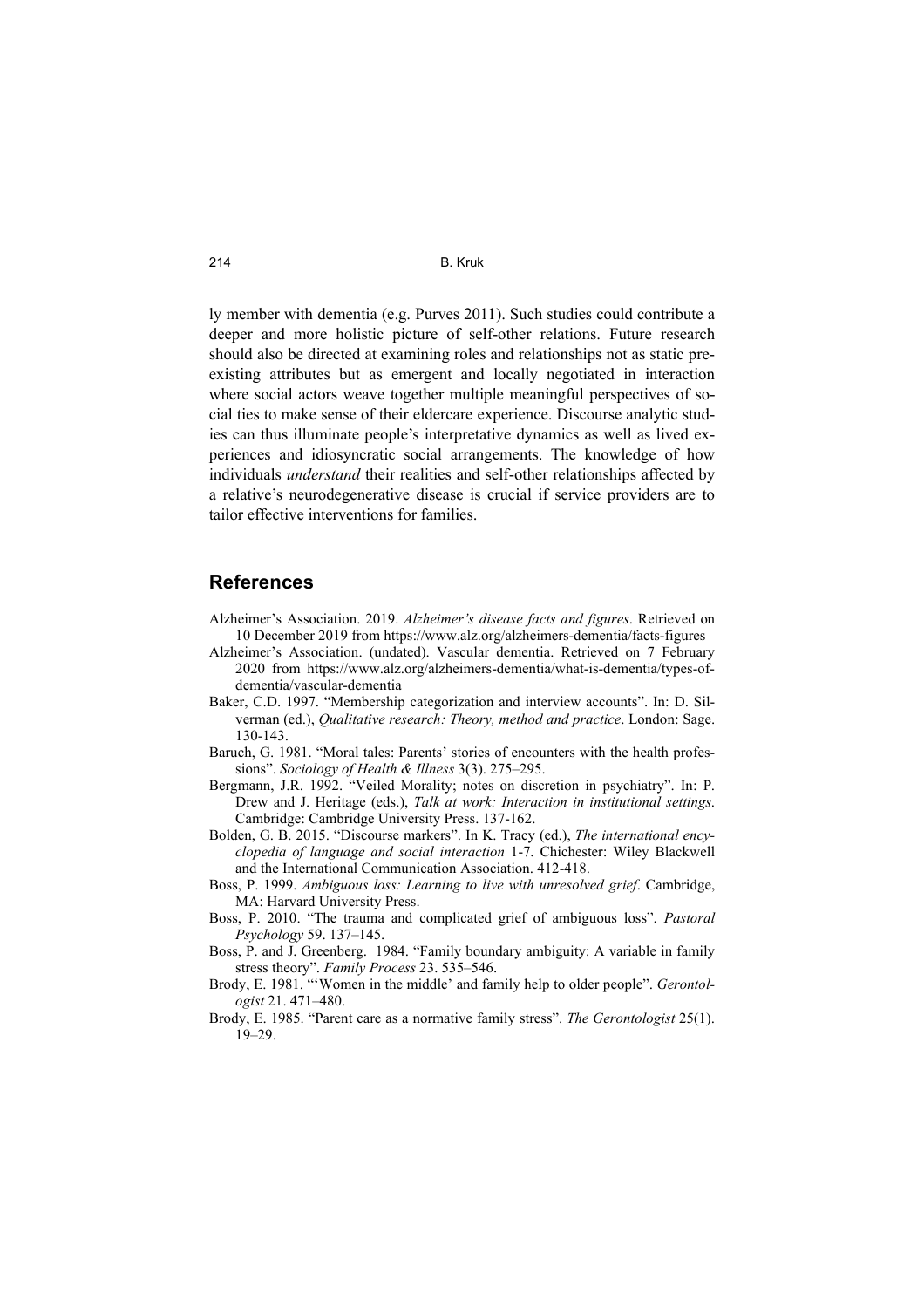- Bucholtz, M. and K. Hall. 2005. Identity and interaction: A sociocultural linguistic approach. *Discourse Studies* 7. 585–614.
- Buttny, R. 2012. "Protean experience in discursive analysis". *Discourse and Society* 23. 602-608.
- Connell, R. 1978. "The concept of role and what to do with it". *Australian and New Zealand Journal of Sociology* 15(3). 7-17.
- Davis, B.H. and J. Guendouzi (eds.). 2013. *Pragmatics in dementia discourse*. Newcastle upon Tyne: Cambridge Scholars Publishing.
- Davis, S. and M. Nolan. 2008. "Attending to relationships in dementia care". In M. Downs and B. Bowers (eds.), *Excellence in dementia care: Research and practice*. Maidenhead: Open University Press, 438-454.
- Dupuis, S.L. 2002. "Understanding ambiguous loss in the context of dementia care: Adult children's perspective". *Journal of Gerontological Social Work* 37(2). 93– 115.
- Dupuis, S.L., T. Epp and B. Smale. 2004. *Caregivers of persons with dementia: Roles, experiences, supports, and coping: A literature review*. Ontario: University of Waterloo.
- Eagly, A. and M. Johannesen-Schmidt. 2001. "The leadership styles of women and men." *Journal of Social Issues* 57(4). 781-797.
- Edwards, M. 2014. "Distance caregivers of people with Alzheimer's disease and related dementia: A Phenomenological study". *British Journal of Occupational Therapy* 77(4). 174-180.
- Emmett, D. 1966. *Rules, roles and relations*. London: Macmillan.
- Evaldsson, A.C. 2007. "Accounting for friendship: Moral ordering and category membership in preadolescent girls' relational Talk". *Research on Language and Social Interaction* 40(4). 377–404.
- Fitzgerald, R., W. Housley and C. Butler. 2009. "Omnirelevance and interactional context". *Australian Journal of Communication* 36(3). 45–64.
- Garfinkel, H. 1967. *Studies in ethnomethodology*. Englewood Cliffs, NJ: Prentice-Hall.
- Giddens, A. 1991. *Modernity and self-identity*. Stanford: Stanford University Press.
- Goffman, E. 1959. *The presentation of self in everyday life*. New York: Doubleday Anchor.
- Goffman, E. 1961. *Encounters: Two studies in the sociology of interaction*. Indianapolis, IN: Bobbs-Merrill.
- Graham, H. 1983. "Caring: A labour of love". In J. Finch and D. Groves (eds.), *A Labour of love: Women, work and caring*. London: Routledge and Kegan Paul. 13–30.
- Gubrium, J.F. 1988. "Family responsibility and caregiving in the qualitative analysis of the Alzheimer's disease experience". *Journal of Marriage and Family* 50. 197-207.
- Gubrium, J. F. and J. A. Holstein. 1993. "Phenomenology, ethnomethodology, and family discourse". In: P. Boss, W. J. Doherty, R.LaRossa, W. R. Schumm and S. K. Steinmetz (eds.), *Sourcebook of family theories and methods*. New York: Plenum Press. 651–675.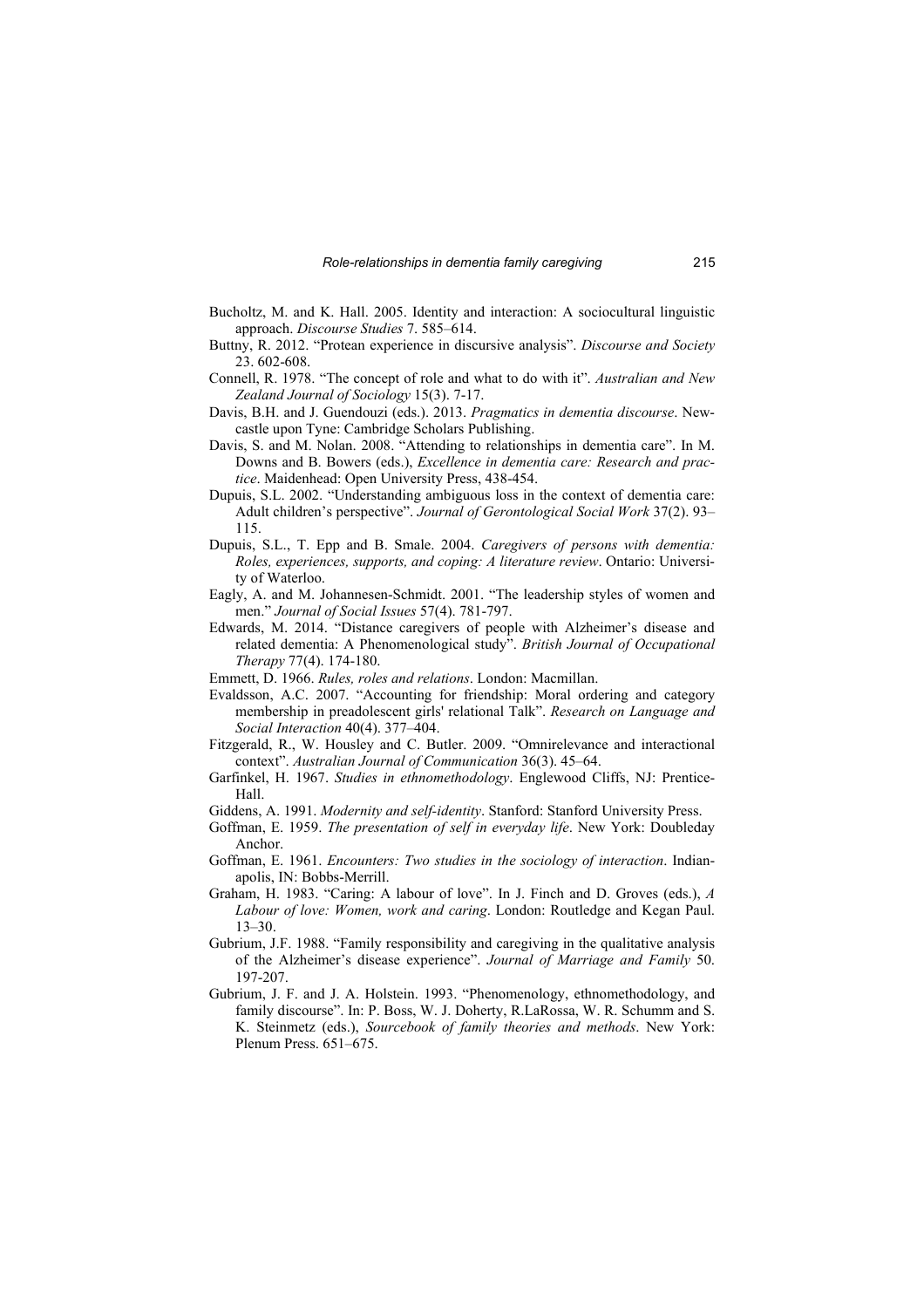- Gwyther, L. 1998. "Social issues of the Alzheimer's patient and family". *The American Journal of Medicine* 10A(4A). 17S-21S.
- Halkowski, T 1990. "Role as an interactional device". *Social Problems* 37. 564–577.
- Hall, C., S. Sarangi and S. Slembrouck. 1999. "The legitimation of the client and the profession: Identities and roles in social work discourse". In: S. Sarangi and C. Roberts (eds.), *Talk, work and institutional order: Discourse in medical, mediation, and management settings*. Berlin: Mouton de Gruyter. 293–322.
- Henderson, C. and N. Andrews. 1998. *Partial view: An Alzheimer's journal*. Dallas, TX: Southern Methodist University Press.
- Hester, S. and P. Eglin (eds.). 1997. *Culture in action: Studies in membership categorization analysis*. Boston: International Institute for Ethnomethodology and University Press of America.
- Hester, S. and D. Francis. 1994. "Doing data: The local organization of a sociological interview". *British Journal of Sociology* 45(4). 675–695.
- Hester S. and Francis D. 1997. "Reality analysis in a classroom storytelling". *British Journal of Sociology* 48(1). 95–112.
- Hilbert, R. A. 1981. "Toward an improved understanding of 'role'". *Theory and Society* 10(2). 207-226.
- Holstein, J.A. and J.F. Gubrium. 1997. "Active interviewing". In: D. Silverman (ed.), *Qualitative research: Theory, method and practice*. London: England: Sage. 113-129.
- Holstein, J. A. and J. F. Gubrium. 1999. "What is family? Further thoughts on a social constructionist approach". *Marriage and Family Review* 28(3–4). 3–20.
- Housley, W. 1999. "Role as an interactional device and resource in multidisciplinary team meetings". *Sociological Research Online* 4, 3.
- Housley, W. and R. Fitzgerald. 2002. "The reconsidered model of membership categorization analysis". *Qualitative Research* 2. 59–83.
- Housley, W. and R. Fitzgerald. 2009. "Membership categorization, culture and norms in action". *Discourse Society* 20(3). 345–362.
- Hutchby, I. and R. Wooffitt. 1998. *Conversation analysis: Principles, practices, and applications*. Cambridge: Polity Press.
- Jackson, J. 1998. "Contemporary criticism of role theory". *Journal of Occupational Science* 5(2). 19-55.
- Jayyusi, L. 1984. *Categorization and the moral order*. Boston: Routledge & Kegan Paul.
- Jefferson, G. 1984. "On the organization of laughter in talk about troubles". In: J.M. Atkinson and J.C. Heritage (eds.), *Structures of social action: Studies in conversation analysis*. Cambridge, UK: Cambridge University Press. 346-369.
- Jefferson, G. 1990. "List construction as a task and resource". In: G. Psathas (ed.), *Interaction competence*. Lanham, MD: University Press of America. 63-92.
- Jefferson, G. 2004. "Glossary of transcript symbols". In: G.H. Lerner (ed.), *Conversation analysis: Studies from the first generation*. Amsterdam: Benjamins. 13- 23.
- Karner, T.X. and D. Bobbitt-Zeher. 2005. "Losing selves: Dementia care as disruption and transformation". *Symbolic Interaction* 28(4). 549-570.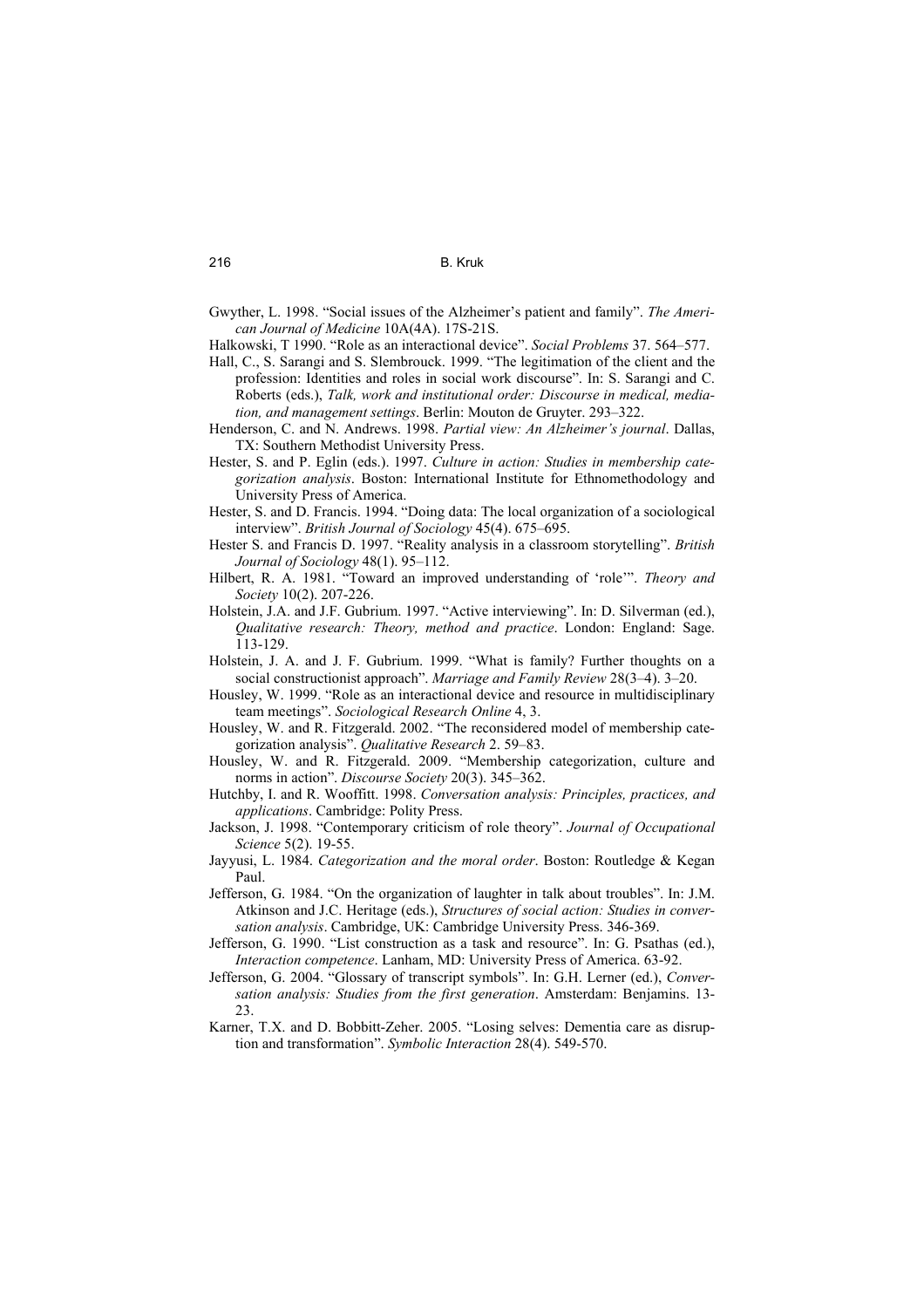- Kitwood, T. 1997. *Dementia reconsidered: The person comes first*. Buckingham: Open University Press.
- Kitzinger, C. 2005. "Heteronormativity in action: Reproducing the heterosexual nuclear family in after-hours medical calls". *Social Problems* 52(4). 477-498.
- Kvale, S. 1996. *InterViews: An introduction to qualitative research interviewing*. Thousand Oaks: Sage Publications.
- Linton, R. 1936. *The study of man: An introduction*. New York, Appleton Century Company.
- Mackenzie, J. 2018. *Language, gender and parenthood online: Negotiating motherhood in Mumsnet talk*. Milton Park: Routledge.
- Merton, R.K. 1957. "The role set problems in sociological theory". *British Journal of Sociology* 8(2). 106–120.
- Mullany, L. 2007. *Gendered discourse in the professional workplace*. Basingstoke/New York: Palgrave.
- Paoletti, I. 2001. "Membership categories and time appraisal in interviews with family caregivers of disabled elderly". *Human Studies* 24(4). 293–325
- Paoletti, I. 2002. "Caring for older people: A gendered practice". *Discourse & Society* 13(6). 805–817.
- Paoletti, I. 2007. "The intricacy of gender, moral, relational, financial and housing issues". In: I. Paoletti (ed.), *Family caregiving for older disabled people: Relational and institutional issues*. New York: Nova Science Publishers. 1–18.
- Peel, E. 2017. "'It has had quite a lot of reverberations through the family': Reconfiguring relationships through parent with dementia care". In R. Harding, R. Fletcher and C. Beasley (eds.), *Revaluing care in theory, law and policy: Cycles and connections*. London: Routledge. 198–214.
- Peräkylä, A. 1995. *AIDS counseling: Institutional interaction and clinical practice*. Cambridge: Cambridge University Press.
- Pomerantz, A. 1986. "Extreme case formulations: A way of legitimizing claims". *Human Studies* 9. 219–229.
- Pomerantz, A. and J. Mandelbaum. 2005. "A conversation analytic approach to relationships: Their relevance for interactional conduct". In: K.L. Fitch and R.E. Sanders (eds.), *Handbook of language and social interaction*. Mahwah, NJ: Lawrence Erlbaum. 149–171.
- Pomerantz, A. and S. Rintel. 2004. "Practices for reporting and responding to test results during medical consultations: Enacting the roles of paternalism and independent expertise". *Discourse Studies* 6(1). 9–26.
- Potter, J. 1996. *Representing Reality: Discourse, Rhetoric and Social Construction*. London: Sage.
- Potter, J. and A. Hepburn. 2005. "Qualitative interviews in psychology: problems and possibilities". *Qualitative Research in Psychology* 2. 281–307.
- Potter, J. and A. Hepburn. 2012. "Eight challenges for interview researchers". In: J.F. Gubrium, J.A. Holstein, A. Marvasti and K.D. McKinney (eds.), *Handbook of interview research*. *The complexity of the craft* (2nd edition). London: Sage. 555–570.
- Purves, B. 2011. "Exploring positioning in Alzheimer Disease through analyses of family talk". *Dementia* 10(1). 35–58.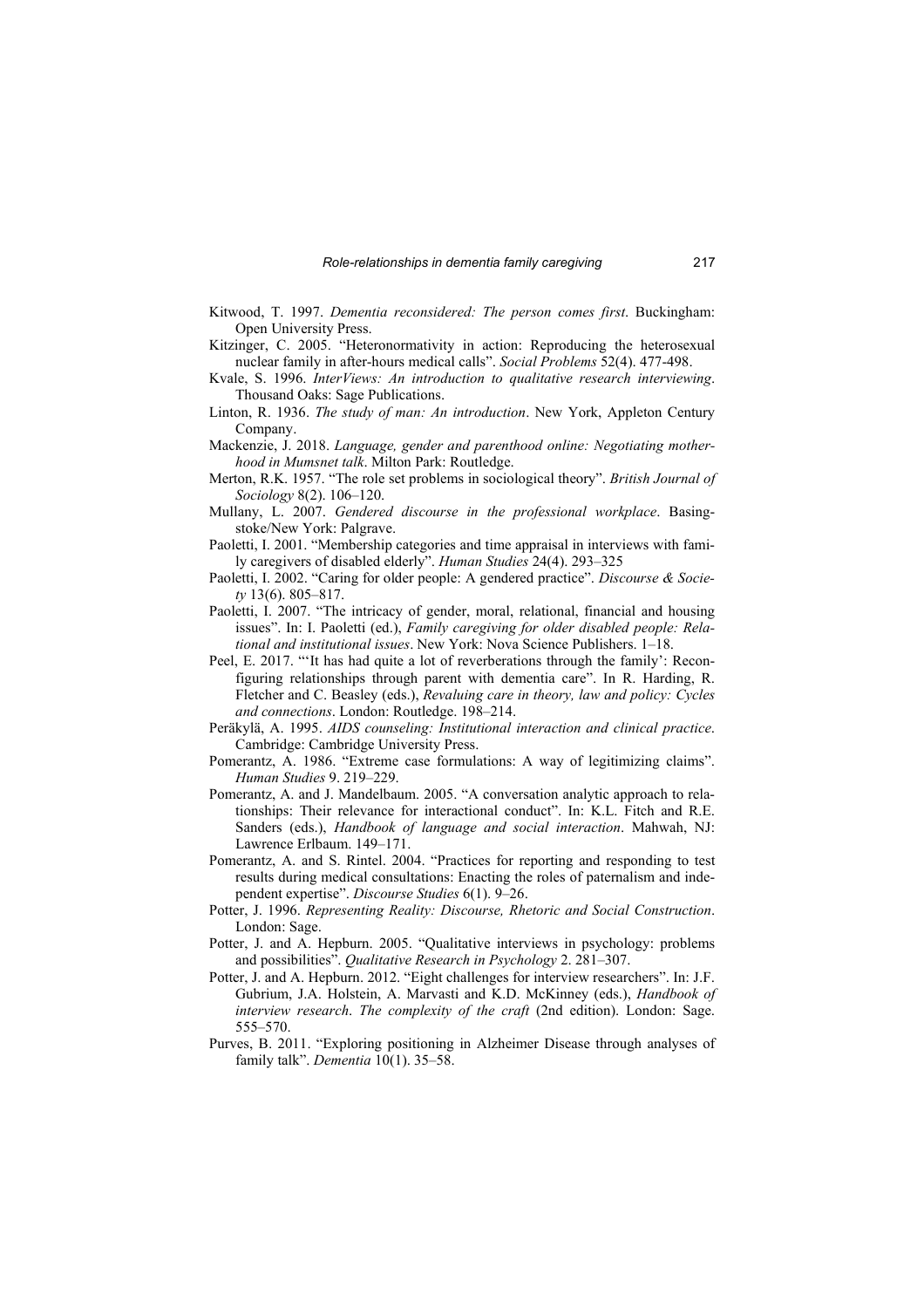- Rapley, T.J. 2001. "The art(fulness) of open-ended interviewing: some considerations on analyzing interviews". *Qualitative Research* 1(3). 303–323.
- Raymond, G. and J. Heritage. 2006. "The epistemics of social relationships: Owning grandchildren". *Language in Society* 35(5). 677–705.
- Riggs, D.W., and E. Peel. 2016. *Critical kinship studies: An introduction to the field*. London: Palgrave Macmillan.
- Sabat, S. and R. Harré. 1992. "The construction and deconstruction of self in Alzheimer's Disease". *Ageing and Society* 12. 443–461.
- Sacks, H. 1967. "The search for help: No one to turn to". In J. Schneidman (ed.), *Essays in self-destruction*. New York: Science House. 203–223.
- Sacks. H. 1992. *Lectures on conversation*, vol. 1 and 2 (edited by G. Jefferson). Oxford: Blackwell.
- Sarangi, S. 2012. "Owning responsible actions/selves: Role-relational trajectories in counselling for childhood genetic testing". *Journal of Applied Linguistics and Professional Practice* 9(3). 295–318.
- Sarangi, S. and C. Roberts (eds.). 1999. *Talk, work and institutional order: Discourse in medical, mediation and management settings*. New York and Berlin: Mouton de Gruyter.
- Schegloff, E.A. 1988. "On an actual virtual servo-mechanism for guessing bad news: A single case conjecture". *Social Problems* 35(4). 442–457.
- Schegloff, E. A. 2007a. "A tutorial on membership categorization". *Journal of Pragmatics* 39. 462–482.
- Schegloff, E. A. 2007b. *Sequence organization in interaction: A primer in conversation analysis*. Cambridge: Cambridge University Press.
- Scheyett, A. 1990. "The oppression of caring: Women caregivers of relatives with mental illness". *Affilia: Journal of Women and Social Work* 5(1). 32–48.
- Schwartz, A.N. 1979. "Psychological dependency: An emphasis on the later years". In P. K. Ragan (ed.), *Aging parents*. Los Angeles: Andrus Gerontology Center, University of South California. 116–125.
- Seale, C. 1998. "Qualitative interviewing". In: C. Seale (ed.), *Researching society and culture*. London: Sage. 202–216.
- Shenk, D. "There was an old woman: Maintenance of identity by people with Alzheimer's disease". In B.H. Davis (ed.), *Alzheimer's talk, text and context: Enhancing communication*. New York: Palgrave Macmillan. 3–17.
- Silverman, D. 1987. *Communication and medical practice*. London: Sage.
- Silverman, D. 1997. *Discourses of counseling: HIV counseling as social interaction*. London: Sage.
- Silverman, D. and A. Peräkylä. 1990. "AIDS counselling: The interactional organization of talk about 'delicate' issues". *Sociology of Health and Illness* 12(3). 293– 318.
- Slembrouck, S. 2011. "The research interview as a test: Alignment to boundary, topic, and interactional leeway in parental accounts of child protection procedure". *Language and Society* 40. 51–61.
- Stephens, M.A.P., A.L. Townsend, L.M. Martire and J.A. Druley. 2001. "Balancing parent care with other roles: Interrole conflict of adult daughter caregivers". *Journal of Gerontology* 56B(1). P24–P34.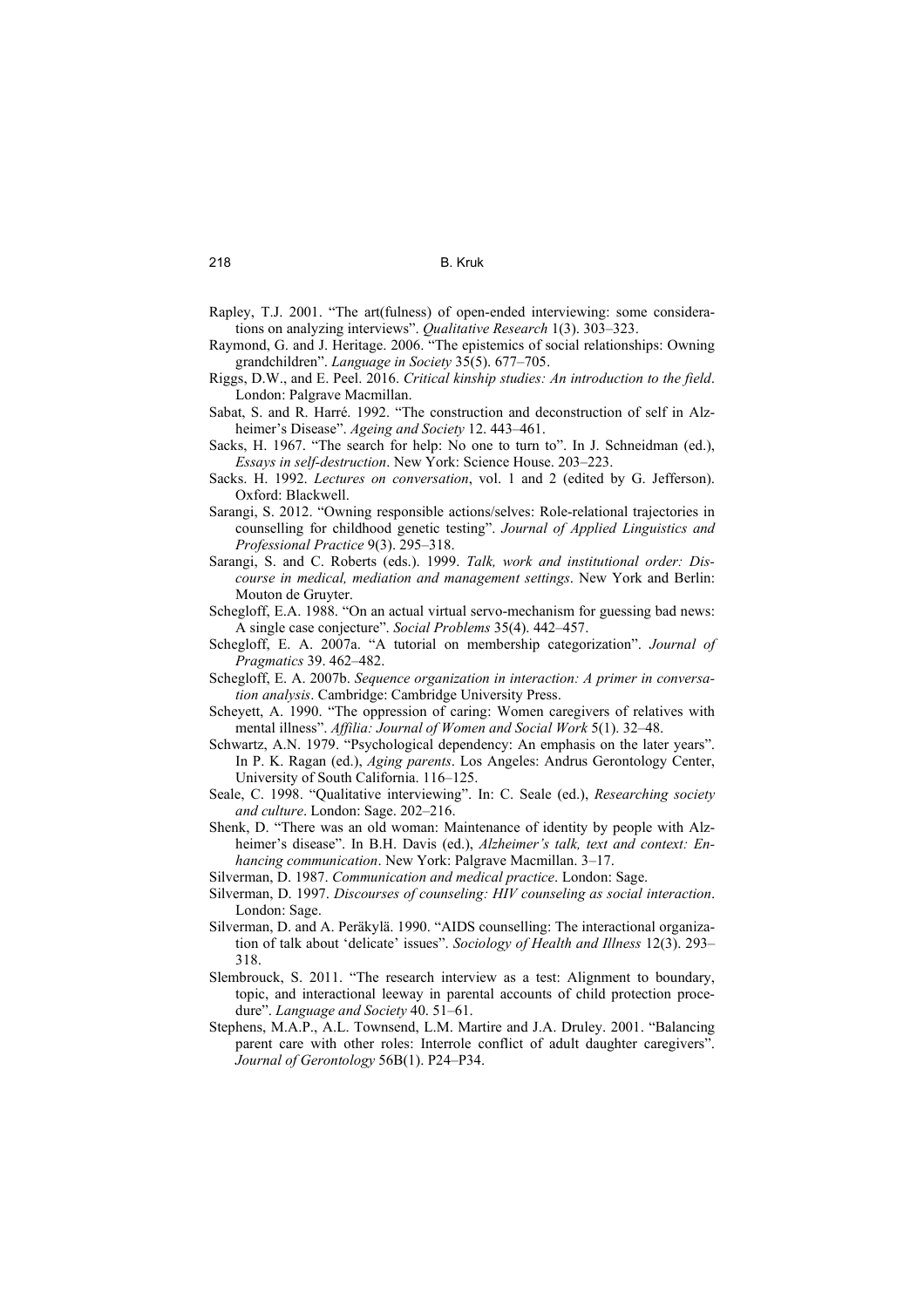- Stokoe, E. 2003. "Mothers, single women and sluts: Gender, morality and membership categorisation in neighbour disputes". *Feminism and Psychology* 13. 317– 344.
- Stokoe, E. 2010. "'I'm not gonna hit a lady': Conversation analysis, membership categorization and men's denials of violence towards women". *Discourse and Society* 21(1). 59–82.
- Stokoe, E. 2012a. "'You know how men are': Description, categorization and common knowledge in the anatomy of a categorial practice". *Gender and Language* 6(1). 231–253.
- Stokoe, E. 2012b. "Moving forward with membership categorization analysis: Methods for systematic analysis". *Discourse Studies* 14(3). 277–303.
- Stokoe, E. and J. Smithson. 2001. "Making gender relevant: Conversation analysis and gender categories in interaction". *Discourse and Society* 12(2). 243–269.
- Toepfer, N.F., J.L.H. Foster and G. Wilz. 2014. "'The good mother and her clinging child': Patterns of anchoring in social representations of dementia caregiving". *Journal of Community and Applied Social Psychology* 24. 234-248.
- Turner, R.H. 2009 [1962]. "Role taking: Process versus conformity". In: D. Brissett and C. Edgly (eds.), *Life as theatre: A dramaturgical sourcebook*. New Brunswick: Transaction Publishers. 85–100.
- Ward-Griffin, C., Bol, N., and A. Oudshoorn. 2006. "Perspectives of women with dementia receiving care from their adult daughters". *Canadian Journal of Nursing Research* 38(1). 121–146.
- Ward-Griffin, C., Oudshoorn, A., Clark, K. and N. Bol. 2007. "Mother-adult daughter relationships within dementia care: A critical analysis". *Journal of Family Nursing* 13(1). 13–32.
- Weizman, E. 2008. *Positioning in media dialogue: Negotiating roles in the news interview*. Amsterdam and Philadelphia: John Benjamins Publishing company.
- Wowk, M.T. 1984. "Blame Allocation, Sex and Gender in a Murder Interrogation". *Women's Studies International Forum* 7(1). 75–82.
- Zarit, S.H., Reever, K.E. and J. Bach-Peterson. 1980. "Relatives of the impaired aged: Correlates of feelings of burden". *Gerontologist* 20. 649–655.

#### **Corresponding author:**

Bartłomiej Kruk Faculty of English Adam Mickiewicz University in Poznań ul. Grunwaldzka 6 60-780 Poznań Poland bkruk@wa.amu.edu.pl